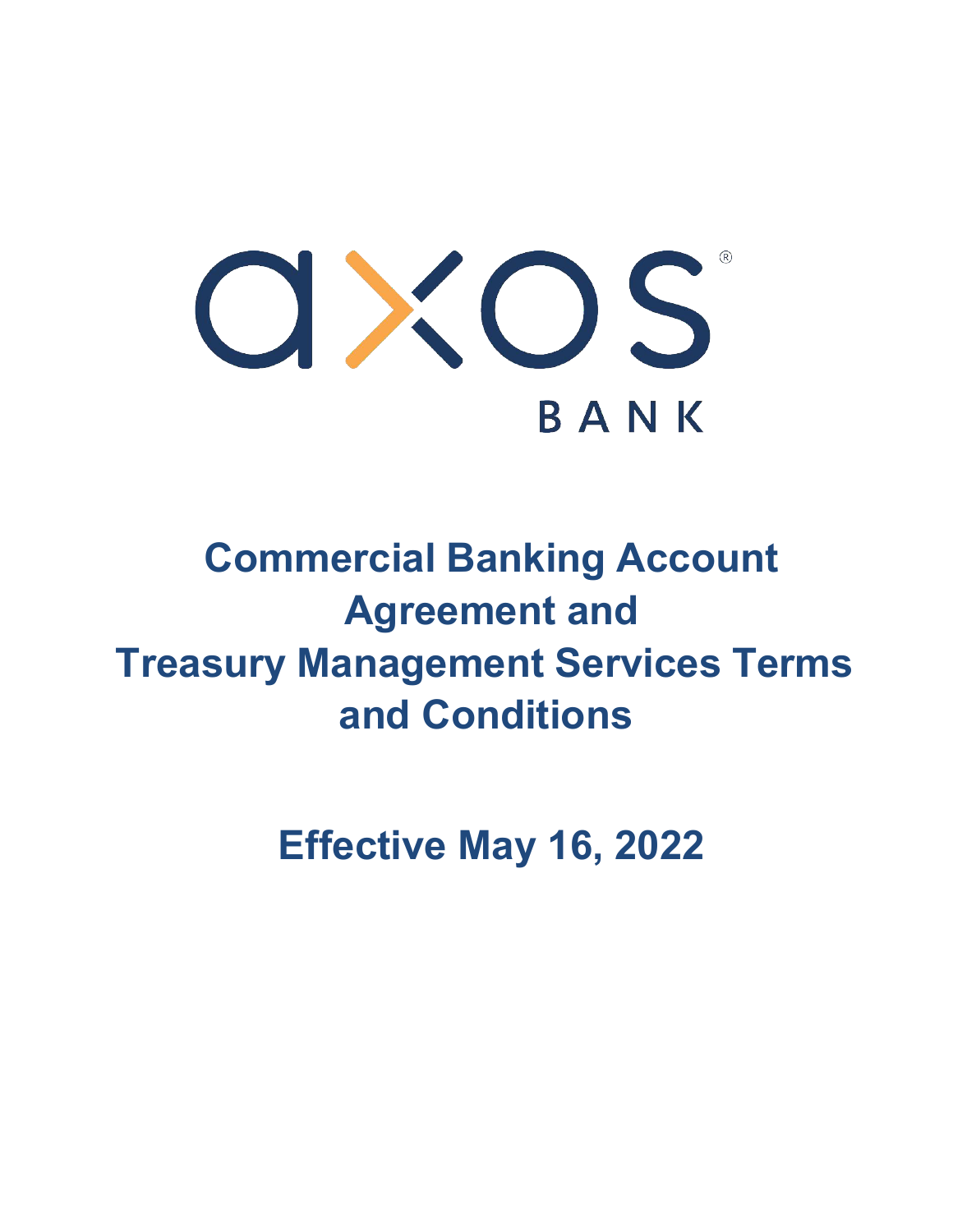### **COMMERCIAL BANKING ACCOUNT AGREEMENT AND TREASURY MANAGEMENT SERVICES TERMS AND CONDITIONS**

These Treasury Management Services Terms and Conditions (as restated, amended, or otherwise modified from time to time, these "**Terms**") are hereby provided by Axos Bank® ("**Bank**"), a federal savings association, to you ("**Customer**"). By executing the Commercial Banking Account Application and Signature Card (the "Signature Card") or Commercial Banking Treasury Management Services Form (the "**TM Form**"), Customer acknowledges agreement with the terms and conditions set forth herein.

These Terms establish the terms and conditions of certain services and contain the rights and responsibilities of Bank and Customer in connection therewith. When you use a Service listed in these Terms, you agree to be bound by all terms, conditions and procedures as outlined in these Terms. In addition, to the extent you are a Third-Party Sender, as defined by NACHA, and ACH services are requested, you agree to enter into, and to abide by, the terms of an ACH Origination/Third Party Sender Agreement. To the extent lockbox services are requested, you agree to enter into, and to abide by, the terms of a Lockbox Agreement. In the event of any conflict between these Terms and any such Third-Party Sender Agreement or Lockbox Agreement, the Third Party Sender Agreement or Lockbox Agreement (as applicable) shall control.

By signing the TM Form (whether manually or electronically), you agree to the terms and conditions contained in these Terms. We may change, add to, or delete from the terms and conditions disclosed in these Terms and any user materials furnished to you from time to time. You acknowledge your acceptance of those changes by continuing to use the affected Service(s).

## **ARTICLE I**

## **GENERAL TERMS AND CONDITIONS**

In these Terms, "**we**", "**us**", and "**our**" refer to Bank. The words "**you**" and "**your**" refer to you, our Customer.

**1. Defined Terms.** Capitalized terms used but not otherwise defined herein shall have the definitions given to such terms below. Capitalized terms used herein but not defined in this Section 1 or otherwise herein shall have the meanings ascribed to such terms in the Rules.

**"ACH"**: Automated Clearing House, which refers to any organization that processes electronic payments under the Rules.

**"Account Ownership":** The Bank may rely solely on its records to determine the form of ownership of your account. The bank may presume that any person named, in addition to you in its records, owns the funds in your account as a co-owner. Account ownership is non-transferrable.

**"Account Structure":** The Bank may structure the account to consist of two sub-accounts to take advantage of an interpretation of federal regulations. The sub-accounts, a checking account, and money market account, will be used to allow for the transfer of funds between the accounts. This structure will occur solely on our books and will not be visible to you, nor will it affect your account in any way. Also, this will not affect the FDIC coverage of your account.

**"Administrator":** Any individual appointed by an authorized signer on the account(s) responsible for the maintenance, user authorization and oversight of the Services provided to you. For purposes of these Terms, the Administrator(s) for Customer shall be as listed in the Treasury Management Services Form.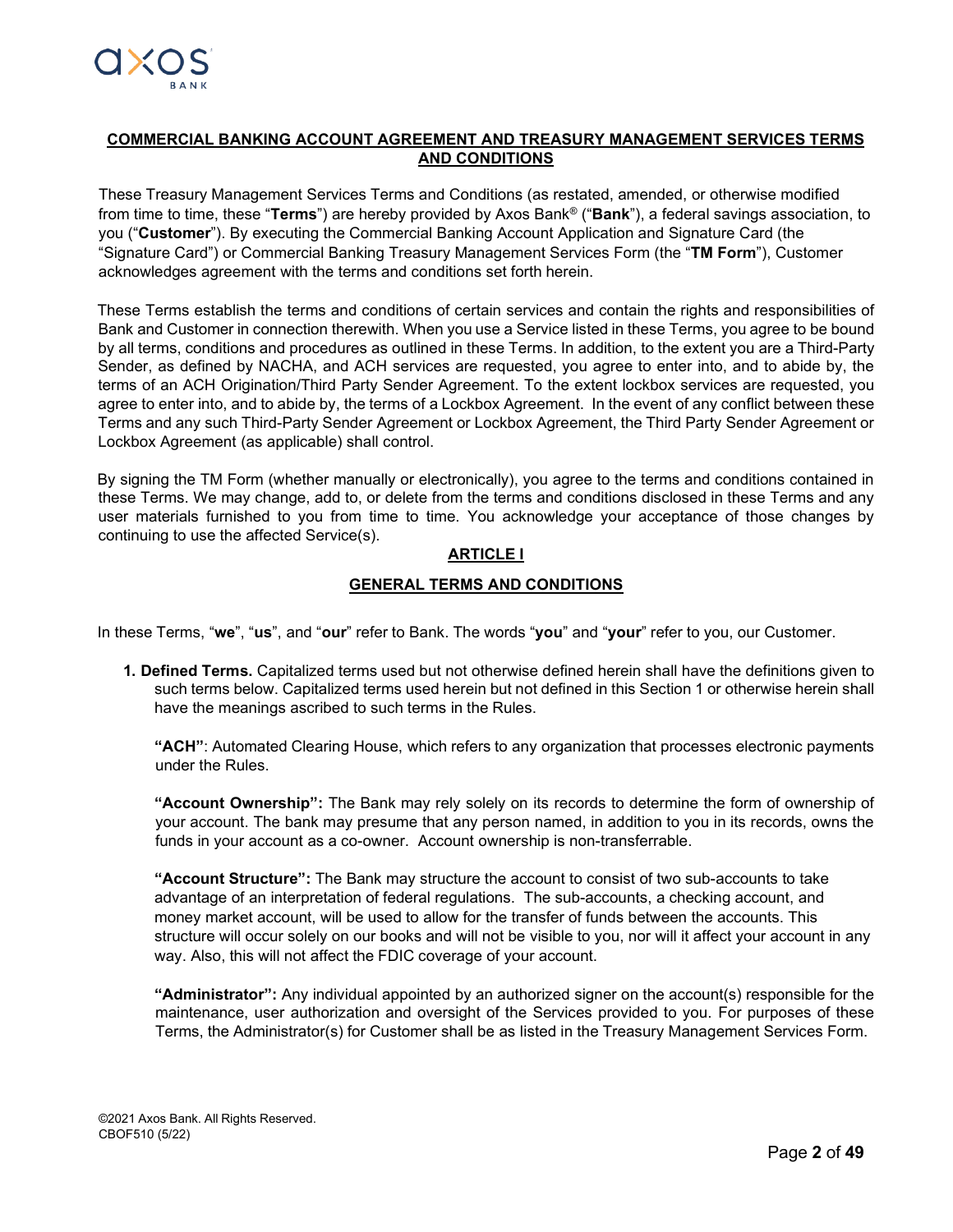

**"Adverse Claims":** If any person or entity makes a claim against funds in your account, or if the Bank believes that a conflict exists between or among the authorized signers on the account or there is a dispute over matters such as the ownership of your account or the authority to withdraw funds from your account, the Bank may without any liability to you, take one or more of the following actions:

- Continue to rely on the Bank's records to determine the ownership of or the identity of the authorized signer(s) for your account.
- Honor the claim upon receipt of evidence satisfactory to the Bank to justify such claim.
- Freeze all or a part of the funds in your account until the dispute is resolved to the Bank's satisfaction.
- Close your account and send a check for the available balance in your account payable to you or
	- Pay the funds into an appropriate court.

The Bank may charge your account for expenses (including attorney's fees and expenses) and any fees the Bank incurs.

**"Adjustments":** We may make adjustments to your account from time to time. This may be due, for example, to the return of an item you deposited which was unpaid or if a deposit is posted in the wrong amount. Adjustments will be reflected on your periodic statement (if any).

**"Applicable Law":** Means applicable law, rule, or regulation.

**"Authorized Signer":** An authorized signer is someone to whom you give all rights you have now or in the future to make withdrawals and deposits, and to otherwise transact on your account and receive account information. Merely by designating an authorized signer you do not give any ownership rights in the account. Any one of the authorized signers may sign checks or withdrawal orders and give us instructions regarding the account, including an instruction to close the account. However, if there is a conflict, we reserve the right to require all authorized signers to sign an item, withdrawal order, or other instruction on the account.

Even if the authorized signers on an account change, we may continue to honor checks, withdrawal orders, and other instructions by authorized signers until we are notified in writing not to do so.

**"Beneficiary":** Entity to which a wire transfer is to be credited.

**"Business Day":** Any day that Bank is open for business, usually Monday through Friday, excluding federal holidays and weekends.

**"Direct Link Online":** The Bank's online treasury management product through which several Services described herein are accessed.

**"Direct Link Mobile":** The Bank's mobile treasury management product through which several Services described herein are accessed**.**

**"Endpoint":** Any Federal Reserve Bank, financial institution, local clearing house, courier or other entity or location for the delivery of cash letters or other presentment of electronic Items or Substitute Checks.

**"Equipment":** Any or all software and/or equipment that is provided to Customer by Bank or required by Bank but obtained and maintained by Customer.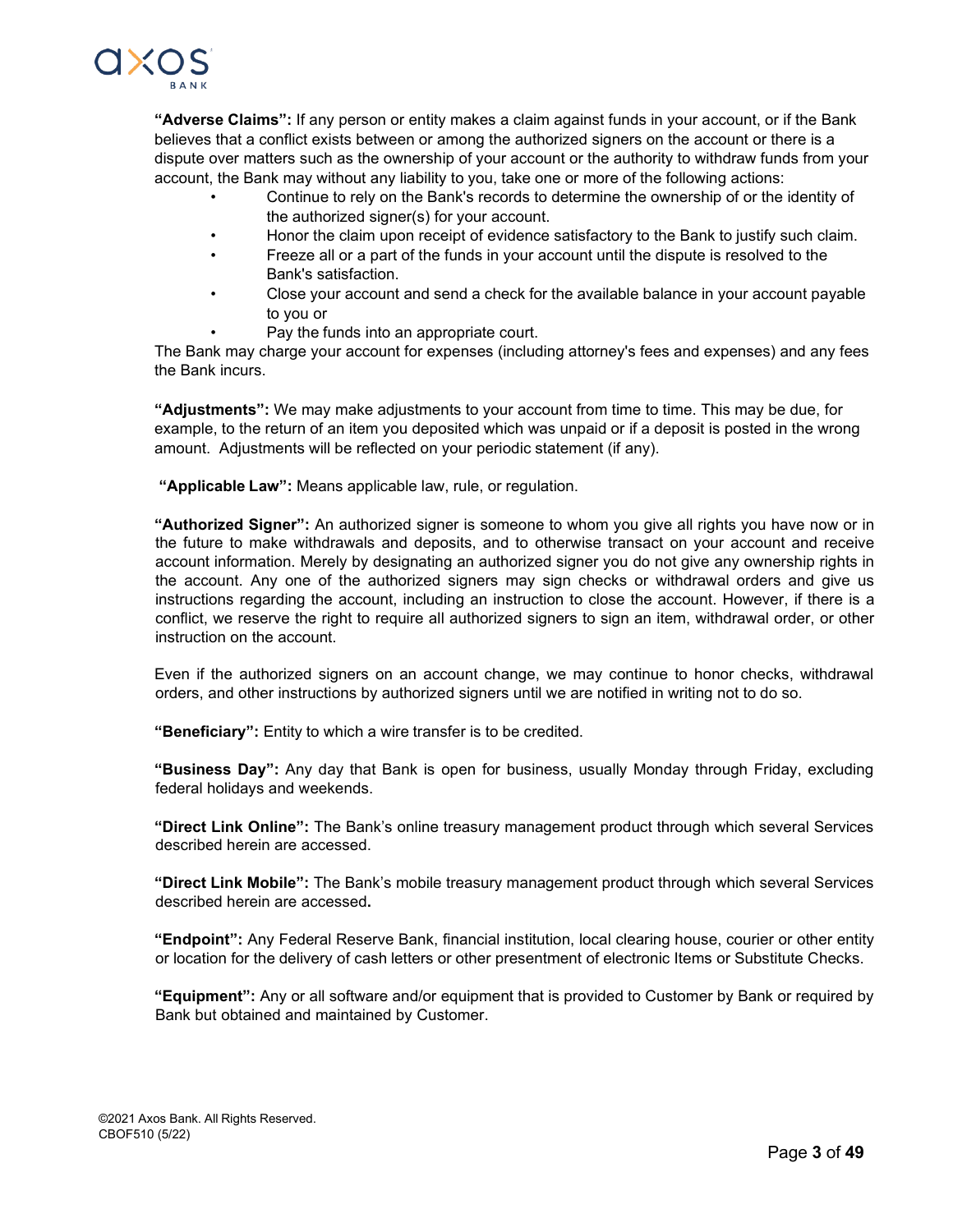

**"Hosted Services":** RemitPlus Express Hosted Services provided by ProfitStars, a division of Jack Henry & Associates.

**"Image Exchange**"**:** The process of exchanging images through a network of member institutions that have agreed to accept electronic images of checks. Image Exchange Items are items processed through the Image Exchange.

**"ISP":** Internet Service Provider.

**"Item":** A draft that is payable on demand, drawn on or payable through or at an office of a United States financial institution, whether negotiable or not, and payable or endorsed to Customer, and includes Original Checks and Substitute Checks. Such term does not include non-cash Items or Items payable in a medium other than United States money.

**"JHA":** Jack Henry & Associates, Inc.

**"Lockbox Agreement":** Bank's form of agreement for lockbox services, with any such changes agreed upon by the parties thereto.

**"NACHA":** National Automated Clearing House Association, which is a national organization that governs electronic payments processed in the United States. See *[www.nacha.org.](http://www.nacha.org/)*

**"Non-Qualifying Items":** Items that do not meet Bank's image requirements.

**"Original Check":** A check issued by you or another party.

**"Password**"**:** Includes all access requirements for Services, including user IDs, passwords and security devices.

**"Payer Bank":** The financial institution that a check or other negotiable instrument is drawn on.

**"PT":** Pacific Time.

**"Rules":** The rules established and amended from time to time by NACHA to govern the processing of electronic payments.

**"Secure Browser":** A java-based application which runs on a Direct Link Online banking user's computer which provides a captive, safe environment for accessing applications offered by Bank.

**"Security Procedures":** Any and all security related instructions, guidelines or processes provided in these Terms.

**"Service(s)":** Any cash management or treasury service described in or covered by these Terms, or any of the foregoing we may later make available to you.

**"Substitute Check":** An image replacement document (IRD) in the format described in the Check 21 legislation, of a check issued by you or another party that has been converted into an image of the original item.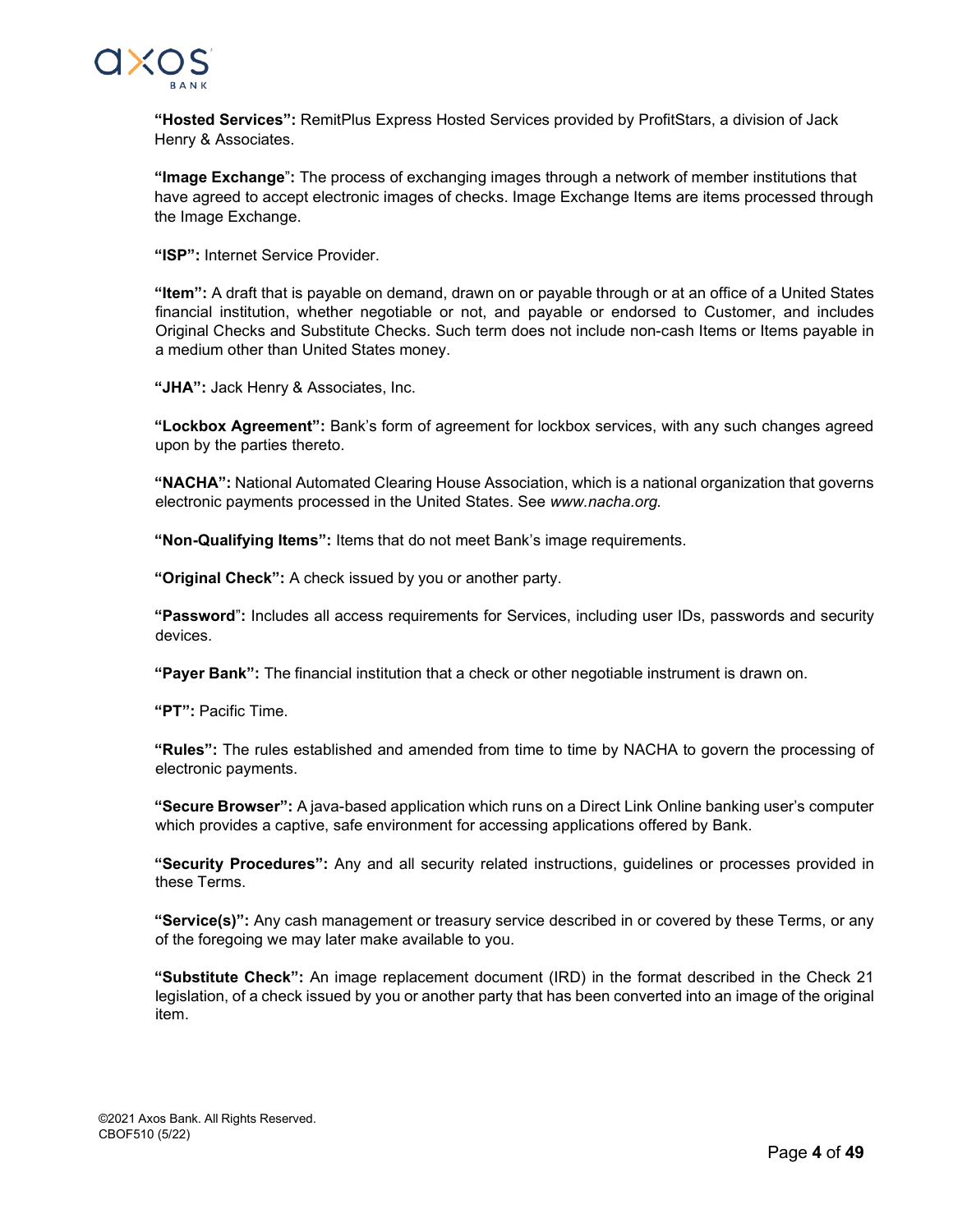

**"Third Party Sender ACH Agreement":** Bank's form of ACH Origination/Third Party Sender Agreement, with any such changes agreed upon by the parties thereto.

**"User Materials":** Any or all written documents provided to you for the sole use of the Services, including but not limited to user manuals, quick reference cards, instructions, help content and correspondence.

- **2. SERVICES.** Bank agrees to furnish to you any or all Services described in these Terms to the extent they have been selected by you in the TM Form, subject to the terms and conditions contained herein and in any additional terms and conditions or agreements provided for with respect to the Service. All Services requested are subject to our approval prior to commencement of those Services and availability can be denied by us at any time for any reason.
- **3. COMMENCEMENT OF SERVICES.** We will commence providing the requested Services to you if you have provided us with the information and documentation, in acceptable form and detail, as we deem, in our sole and absolute discretion, necessary or appropriate. Required information and conditions may include, without limitation, (a) financial statements and tax returns; (b) that we, you and any required third parties, where applicable, have agreed to contract provisions and to the format for all input and output information; and (c) that any necessary installation, testing and/or training has been completed.
- **4. ELIGIBLE ACCOUNTS.** You will designate certain accounts for specific purposes in connection with the Services. If you fail to designate account(s), we may designate the accounts for you. If the designation includes the accounts of your parent company, subsidiaries or affiliates, you warrant that they have authorized you to access their accounts through the Services in the same manner as your own accounts. You agree to provide us with their written authorization, in form and substance acceptable to us, evidencing such authority and to notify us immediately in writing of any change thereto; provided, however, any failure to provide such authorization shall not relieve you from your obligations hereunder in connection with any such accounts (solely by way of illustration, you shall remain liable for any failure by you or any parent company, subsidiary or affiliate to comply with Applicable Law or other requirements herein with respect to any such account designated herein). Unless otherwise agreed to, special signature requirements are not binding on us and we may act upon the instructions of any one authorized signer. You agree to provide to us any instructions relating to changes in your authorized signers, representatives or agents, promptly and in writing.
- **5. FDIC INSURANCE.** We are a member of the Federal Deposit Insurance Corporation (FDIC). At this time, the standard deposit insurance amount is \$250,000 per depositor, per insured bank, for each account ownership category. For current information relating to deposit insurance coverage, you may contact the FDIC toll-free at (877) 275-3342 or visit the FDIC website at [www.fdic.gov.](http://www.fdic.gov/)
- **6. FEES, CHARGES AND PAYMENT OBLIGATIONS.** You agree to maintain a balance of available funds in designated account(s) sufficient to cover your payment obligations under these Terms. If there are insufficient available funds, you agree that (a) we may debit any account maintained by you with us, including accounts of affiliates, to obtain payment of your obligations, to the extent any such debit is permitted by Applicable Law, or (b) we may reject the transaction. You agree to pay to us the fees established for the Service(s), as provided in the most current fee schedules and other fee disclosures provided to you. We may amend Service pricing from time to time and you acknowledge that certain prices are subject to change without prior notice. Special or additional services performed at your request will be subject to additional terms and fees. You agree to pay the fees charged for the services provided. We may send a bill to you or charge the fees directly to your account with us. In addition to the Service fees, you agree to pay for any taxes, tariffs and assessments levied or imposed by any government agency in connection with the Services or these Terms (excluding any income tax payable by us). You are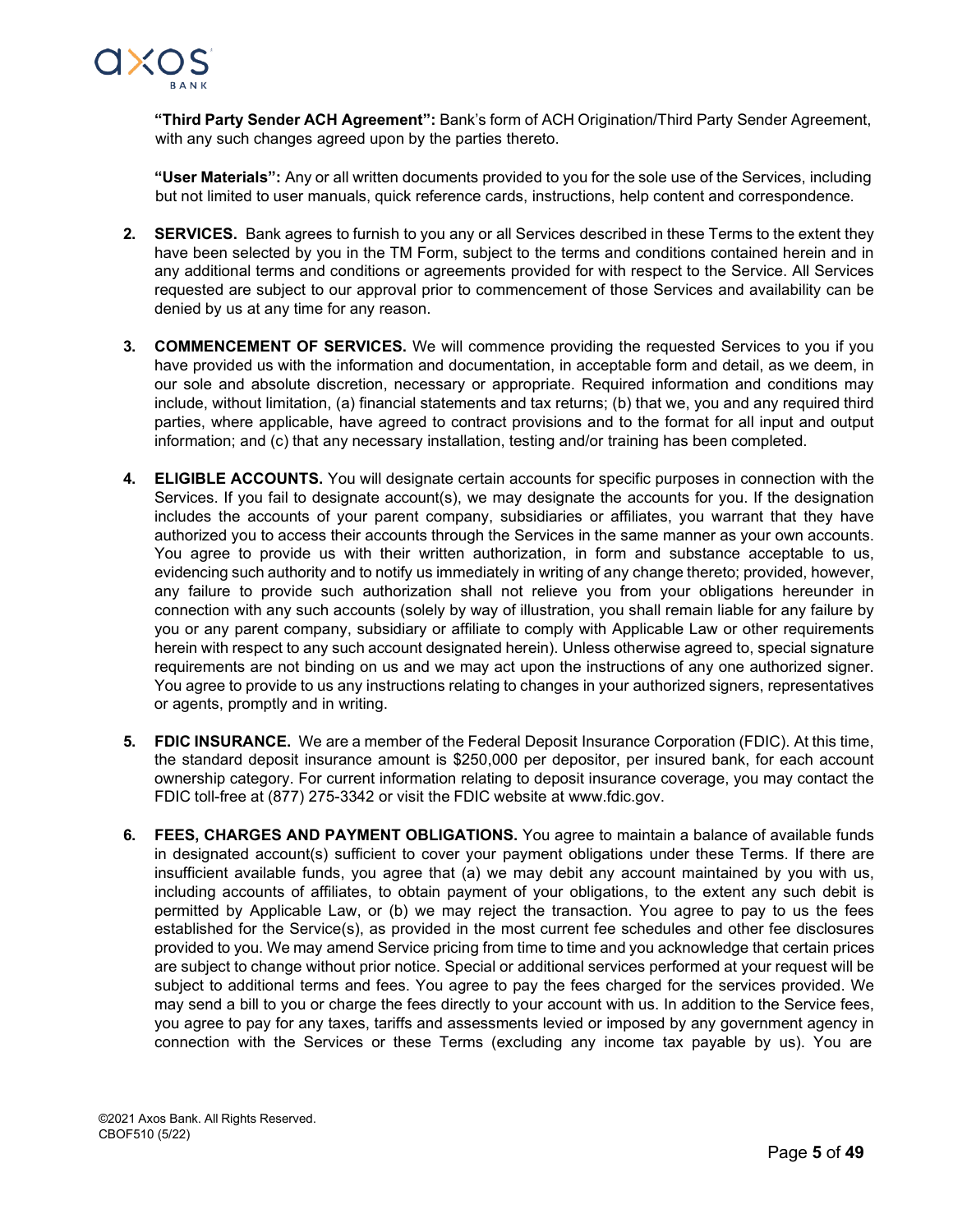

responsible for the costs of any communication lines and any data processing charges payable to third parties.

- **7. EARNINGS CREDIT.** If an earnings credit accrues on your account, the Bank will periodically apply your accrued earnings credit to eligible Bank fees and expenses (unless the Bank otherwise indicates in writing). The amount of earnings credit received each month is based on your Average Positive Collected Balance, multiplied by the current earnings credit rate in effect (times the number of days in the month, divided by the number of days in the year). The earnings credit rate is determined by the Bank and is set each month based on current market conditions. The rate is subject to change without notice to you. The Bank may debit your account (or any other account you maintain at the Bank) or invoice you for any amount by which the fees and expenses exceed the accrued earnings credit on your account.
- **8. EQUIPMENT**. We may provide you with Equipment that you can use to transmit data and instructions to us. You are responsible for maintaining any equipment and/or software that is necessary for online or web based services and communications, such as telephones, terminals, modems and computers. You must provide and properly install all required Equipment and must maintain the Equipment in good working order. You accept full responsibility for the security and confidentiality of all matters related to the Equipment. We are not responsible for the installation or setup of any Equipment unless said equipment is provided by us. We do not guarantee access to any Services from all computers, modems or communication software packages. You agree to use equipment and/or software that are compatible with our programs, systems and equipment, which may change from time to time. We assume no responsibility for defects or incompatibility of any computers or software that you use in connection with our services, even if we have previously approved their use.

You agree to notify us promptly if any software or hardware we have provided to you becomes defective. At our election, we may replace or repair such software or hardware**.** We assume no responsibility for any errors, failures, or malfunctions of your equipment, or for any computer virus or related problems that may occur with your use of a Service.

Where applicable for the Service you have selected, we may grant to you a non-exclusive, nontransferable license to use certain licensed software and documentation on such computer central processing units owned or controlled by you for your own internal operations. The licensed software, the documentation, and all copies thereof remain our exclusive property, subject to our rights, and you have no right, title, or interest therein, except as expressly set forth in any agreement between you and us. You may not assign, sublicense or otherwise transfer a sublicense to any other person or entity, whether voluntarily, involuntarily, or by operation of law. You are the owner of all data that is supplied to you for processing in connection with any service you select. You will promptly return all copies of the software and/or equipment and User Materials, including materials related to the User Materials, to us upon termination of the Service(s) and/or the TM Form and these Terms.

We require you to use a check printer that meets technical standards for checks that are acceptable to us and the Federal Reserve Bank System. We reserve the right to disregard any information on the check other than the drawer's signature, the payee, the amount, any magnetically-encoded information at the bottom of the check, and endorsements on the reverse side of the check unless we have previously agreed to do so in writing. For example, we will not be liable for any damages because we pay an Item which contained any conditional statement or restriction such as "Void after 90 days", "Void over \$100", or "Payment in Full". We will adhere to such conditional statements only if you notify us of the statements before the Item is presented and we have specifically agreed in writing to honor such conditional payment restrictions. If an Item is returned or payment is delayed as a result of any writing or marking that you or a prior endorser placed on the front or back of the Item, you will be responsible for any cost and liabilities associated with such return or delay.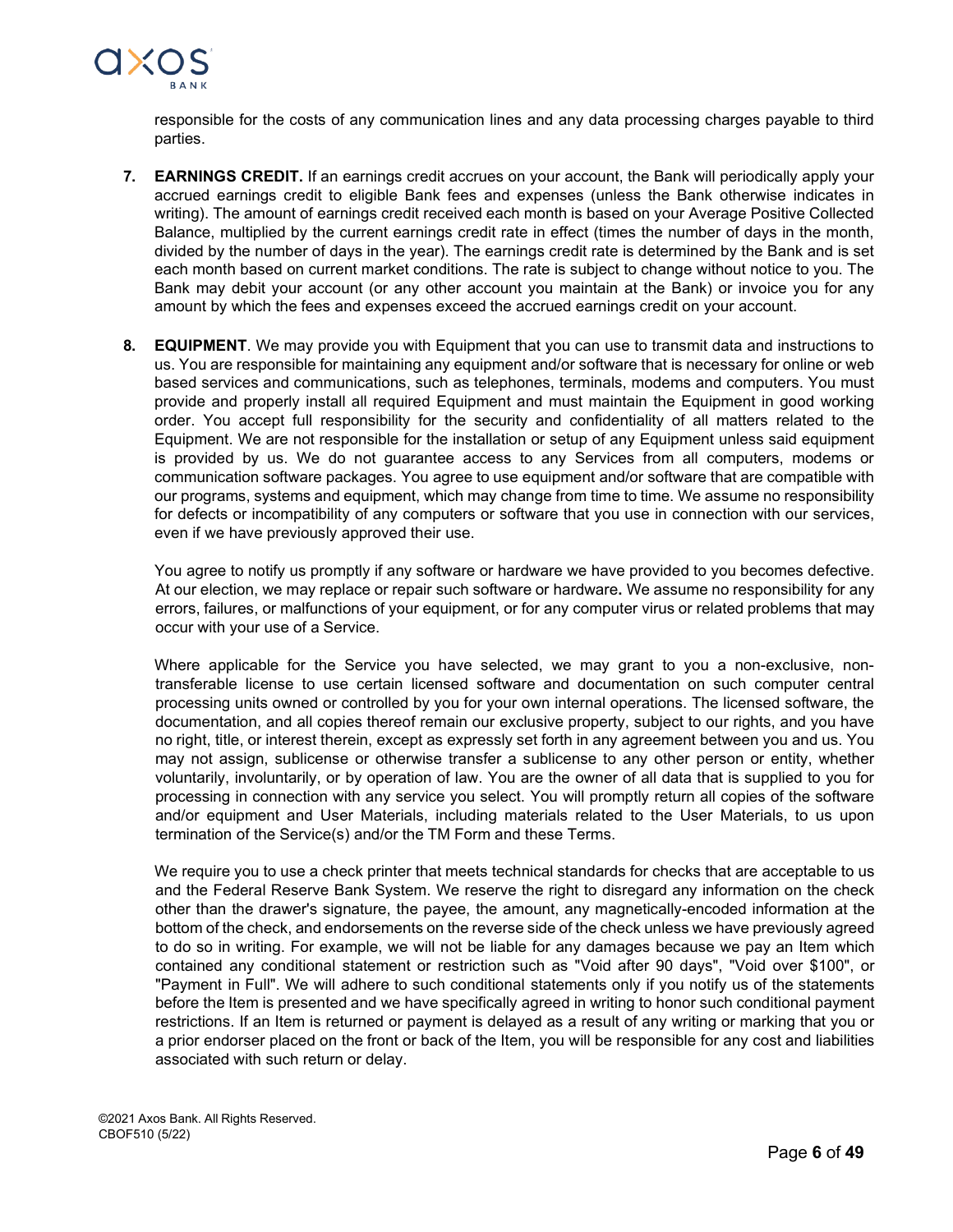

**9. SECURITY PROCEDURE AND TREASURY MANAGEMENT USER GUIDE.** You agree to comply with the Security Procedures required for the Service selected and you hereby agree and acknowledge that such Security Procedures are commercially reasonable security measures. We may provide you with operating procedures and Treasury Management User Guides and you agree to follow the instructions set forth therein. We may provide you with a Password or Software Activation Key to access a Service orother additional security process or specific instructions for using a Service.

Each time you perform a transaction or funds transfer, you warrant that you have implemented and are utilizing commercially reasonable security procedures. If a Service allows you to set transaction limitations and establish internal controls, and you fail to set such limitations and implement adequate controls, you acknowledge that such failure increases your exposure to, and responsibility for, unauthorized transactions. You agree to be bound by any transfer or payment order we receive through the Service, even if the order is not authorized by you; provided, it is submitted with an approved security procedure or Password or Personal Identification Number or is otherwise processed by us in accordance with the security procedures described in these Terms or in any User Materials. We reserve the right to change any or all of the security procedures, codes or other devices and processes at any time by giving oral, electronic, or written notice to you.

**10. SECURITY ADMINISTRATION.** When a Security Procedure is required to access a Service or authenticate instructions, you agree to appoint an Administrator with the authority to determine who will be authorized to use the Services on your behalf. You assume sole responsibility for the actions of your Administrator, the authority he or she gives others to act on your behalf, and the actions of the persons designated by the Administrator to use the Services. You or your Administrator will designate which accounts will be used for Service payments and transfers. If your Administrator designates an account that requires more than one signature for the withdrawal or transfer of funds, you agree that we may act upon any Service instruction that is accompanied by the password or Personal Identification Number designated by you or your Administrator for that account and the Service in question.

You agree to (a) comply with our instructions and any User Materials that we provide to you; (b) take reasonable steps to safeguard the confidentiality and security of the Software Activation Key, Personal Identification Number, Password, the Equipment, and any other proprietary property or information we provide to you in connection with the Service; (c) limit access to your security procedure, Software Activation Key, Personal Identification Number, Password and Equipment to persons who have a need for such access; (d) initiate control practices to regularly monitor employee access to the Service; (e) notify us immediately if you have any reason to believe the security or confidentiality required by this provision has been or may be breached; and (f) immediately change the Software Activation Key, Personal Identification Number, Password if you know or suspect that the confidentiality of the Password has been compromised in any way. You acknowledge that the purpose of a security procedure is for verification of authenticity and not for the detection of errors (e.g., duplicate instructions or errors in information you provide to us). We are not obligated to detect errors made by you, even if certain actions are taken from time to time to do so. You agree to (i) change temporary passwords that we assign to you or your Administrator the first time you use the Service and (ii) immediately deactivate access to the Services for anyone who has had access to a Software Activation Key, Personal Identification Number, Password who is no longer employed or authorized by you or your Administrator to use the Service. We may require you to change your Software Activation Key, Personal Identification Number, and Password at any time. We may deny access to the Service without prior notice if we are unable to confirm (to our satisfaction) any person's authority to access the Service or if we believe such action is necessary for security reasons.

**11. SECURE BROWSER.** Secure Browser is a java-based application that runs on your computer which provides a captive, safe environment for accessing service-based applications which are available to you.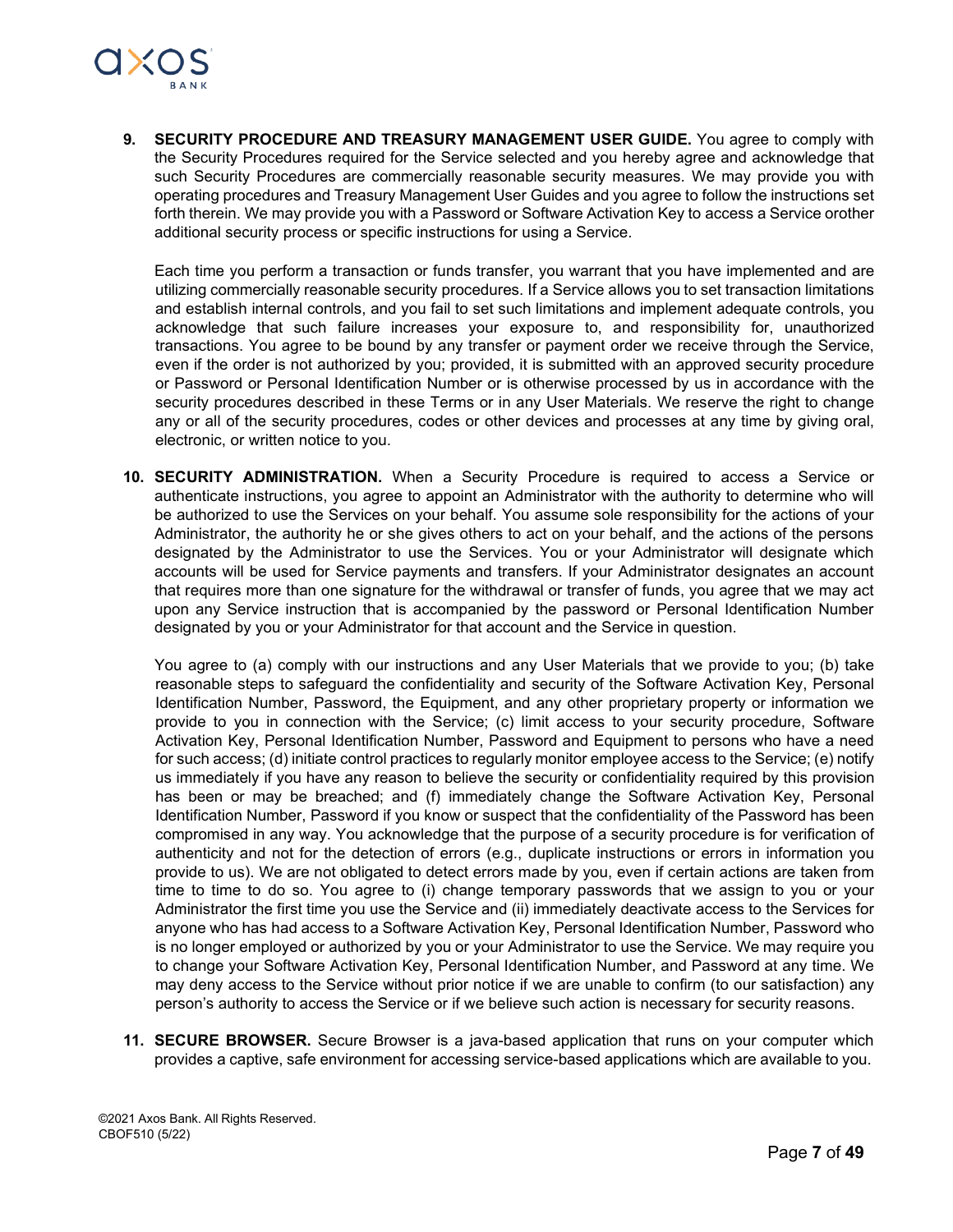

You are only allowed to access applications (destinations) defined and configured by Bank. You agree to notify us immediately if you become aware of unauthorized use of a user's credentials.

- **12. TRAINING.** We will provide to you and/or your staff initial training for the Services to the extent agreed upon between the parties hereto; provided, for the avoidance of doubt, we shall not be liable for a failure to provide training to the extent Customer is not responsive to invitations for training or elects not to receive training. Additional requests for training for the Services may be subject to an agreed upon fee.
- **13. INFORMATION PROCESSING AND REPORTING.** Our Services require us to receive process and report information. We are not responsible for determining the accuracy, timeliness or completeness of any information that you or others provide to us. We will not have a duty to interpret the content of any data transmitted to us, except to the limited extent set forth in these Terms. Unless otherwise agreed in writing, we will not be required (by means of any security procedure or otherwise) to detect errors in the transmission or content of any information we receive from you or third parties.

You acknowledge that it is not possible for the Services to be totally free from operator, programming or equipment error, and that errors in processing and compiling data may occasionally occur (e.g., due to the failure of others to provide accurate information or telecommunication failures). You agree to review and verify all results and to maintain adequate controls for insuring both the accuracy of data transmissions and the detection of errors. Unless otherwise required by law, our sole responsibility for any reporting errors caused by us will be to reprocess the information for the period in question and to provide corrected reports at our own expense. You agree to maintain adequate backup files of the data you submit for a reasonable period of time in order to facilitate any needed reconstruction of your transactions (e.g., due to a telecommunication failure). If we are unable to provide a Service for any reason, we will promptly inform you of such unavailability and take reasonable steps to resume processing.

- **14. DEMAND DRAFTS AND REMOTELY CREATED CHECKS.** If you deposit a demand draft or remotely created check (an unsigned draft or preauthorized draft) into your account, you warrant and guarantee that the draft or remotely created check is authorized according to the terms on its face by the person(s) identified as the drawer. You agree to indemnify us from all loss, expense and liability related to a claim that such check or draft was not authorized by the person(s) on whose account it was drawn on. If you truncate an original check and create a substitute check or other replacement document, or other paper or electronic image of the original check, you warrant that no one will be asked to make payment on the original check, a substitute check or any other electronic or paper image, if the payment obligation relating to the original check has already been paid. You also warrant that any substitute check you create conforms to the legal requirements and generally accepted specifications for substitute checks. You agree to retain the original check in conformance with the time requirements as outlined in your Remote Deposit Capture Agreement with us. You agree to indemnify us for any loss we may incur as a result of any truncated check transaction you initiate. We can refuse to accept substitute checks that have not previously been warranted by a bank or other financial institution in conformance with the Check 21 Act. Unless specifically stated in a separate agreement between you and us, we do not have to accept any other electronic or paper image of an original check.
- **15. RELIANCE ON THIRD PARTIES.** Our ability to provide certain Services is dependent upon our ability to obtain or provide access to third party vendors and networks. In the event any third party is unavailable or we determine, in our sole and absolute discretion, that we cannot continue providing any third party network access, we may discontinue the related Service or may provide the Service through an alternate third party. In such situations, we shall have no liability for the unavailability of access. We shall not be responsible for any services you receive from third party vendors.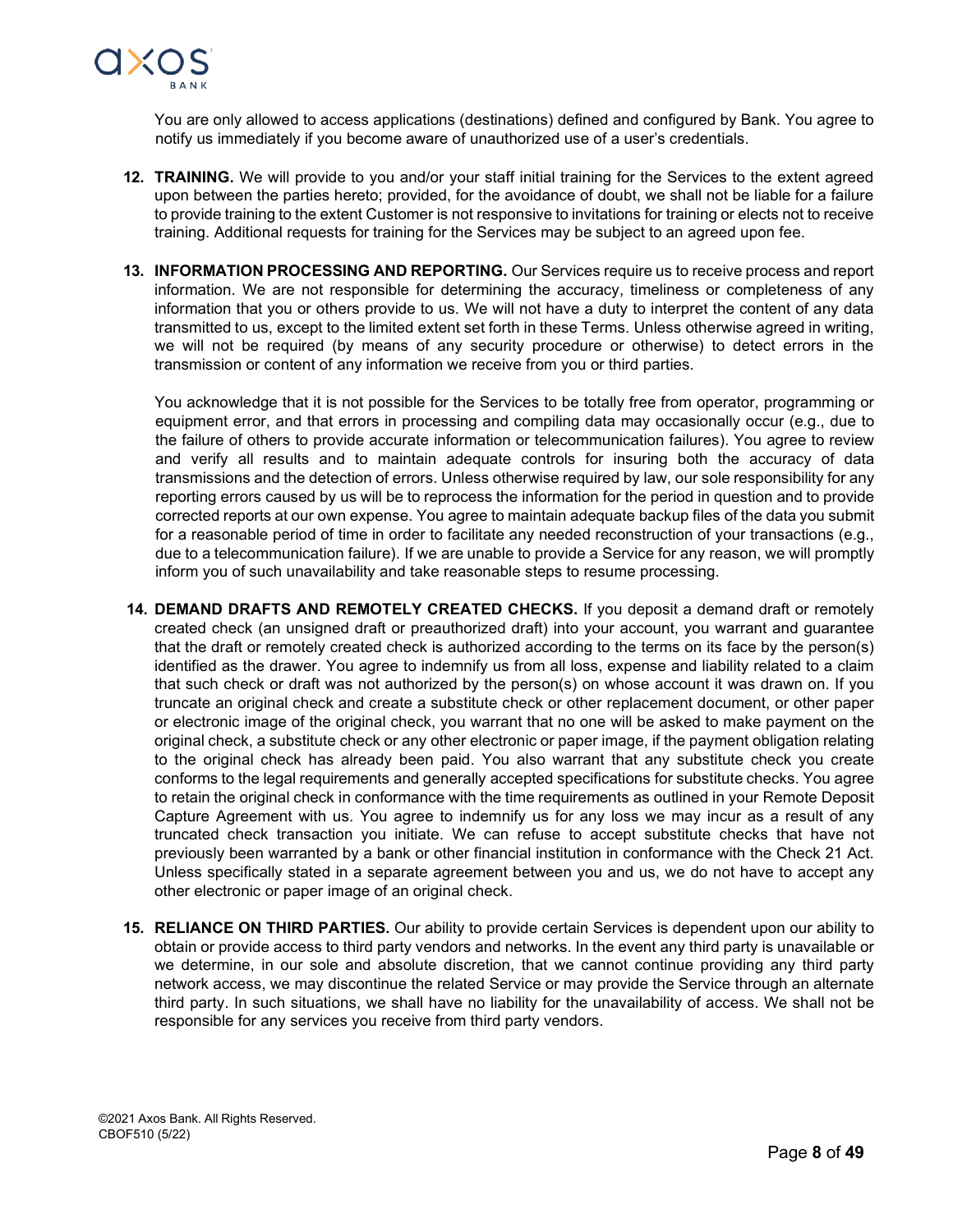

**16. USE OF AGENTS.** You assume sole responsibility for any actions performed on your behalf by your agents, vendors and contractors, including but not limited to, (a) any third party designated as a User hereunder and (b) any third party engaged by you to provide services (including, but not limited to, enterprise resource planning (including, but not limited to, direct link application program interfaces (frequently referred to as "**Direct Link APIs**") and direct link file transfer protocols (frequently referred to as "**Direct Link FTPs**" and "**Direct Link Integrated Payables**")) and other business, financial, technology and other management systems). You agree Bank has no duty to monitor, detect or report any errors, omissions, or unlawful activities by your agents, vendors or contractors. You agree that we may rely on instructions, data, or any documentation provided to us by your designated agents or contractors.

In the event that any Service(s) are dependent on our ability to obtain or provide access to third party networks and distribution systems, you and we agree that if the network or system is unavailable, or in the event we determine, in our sole and absolute discretion, that we are unable to continue providing third party network or system access, we may discontinue the related Service(s) or may provide the Service(s) through an alternate third party network or system. In any event, we shall have no liability for the unavailability of the third party network or system. We have the right to offer any of the Services through an affiliate or unrelated third party. In order to provide these Services to you through this type of arrangement, you authorize us to disclose information on your accounts and services to the affiliate or third party who provides the Services.

- **17. SERVICE AVAILABILITY AND CUTOFFS.** Some Services are subject to processing cutoff hours as detailed in Article III herein, in a Third Party Sender ACH Agreement, or in a Lockbox Agreement (as applicable); provided, such times may change in Bank's sole and absolute discretion. Transactions or other information received after the cutoff hour or on a non-Business Day will be deemed received as of the next Business Day. All cutoff hours are in PT.
- **18. STATEMENTS**. You will be able to review transactions, including images of the front and back of checks or other instruments drawn on your accounts through Direct Link Online or through other electronicallydelivered means. You should review your transaction history daily to protect your rights, including your right to dispute transactions that you believe are unauthorized, counterfeit, altered, or forged. Because you are in the best position to discover and deter any problem, you agree to promptly review and verify your account transactions as if your transaction history shown online was a traditional periodic statement. The Bank hereby disclaims any responsibility for items and/or transactions debited from your account unless you (1) notify us within a reasonable time not to exceed 30 calendar days of its posting (2) results from a forgery, counterfeit or alteration so clever that a reasonable person cannot detect it or (3) as otherwise provided by law or regulation.

We will make a monthly account statement available to you electronically only for your checking or savings accounts. If you elect to not receive or review your statement, you are responsible for having access to the information provided in the statement and complying with this section.

Check Safekeeping. Copies of your checks and other Items paid from your Deposit Account will be held by us instead of returned to you. An image of the front and back of the checks you write and are presented for payment will be deemed to be made available to you no later than the day after the items is presented to us for payment. We will keep the image copies of the front and back for seven (7) years. Copies of Items Upon written or e-mail request, copies of Items will be provided and we may assess a fee for providing such copies.

In accordance with reasonable banking standards, most checks and other Items presented to us for payment are processed through automated processing and, except in limited circumstances and subject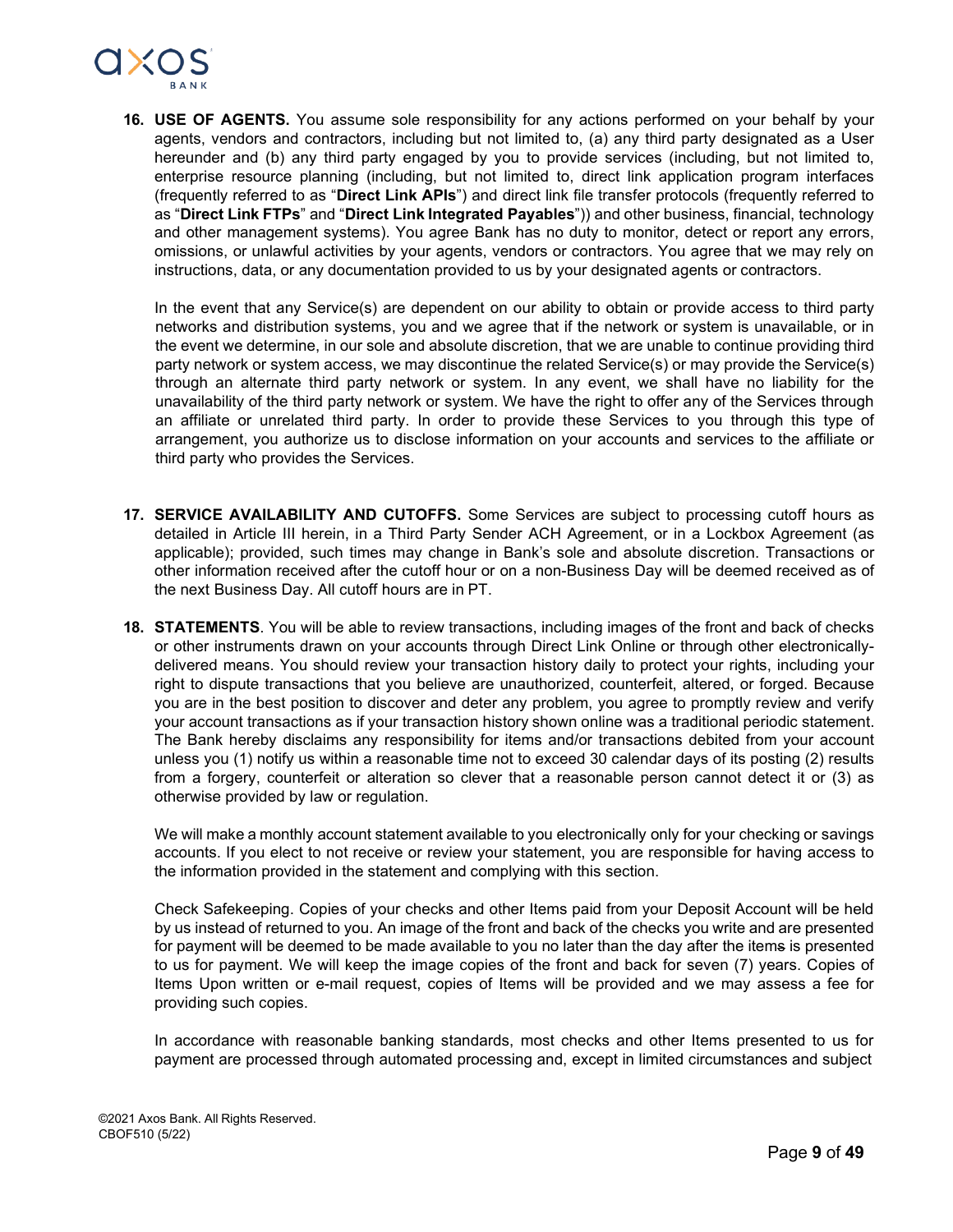

to such reasonable sampling procedures as we establish at our discretion, most Items are not individually examined to verify your signature or that the Item is otherwise properly payable. You agree that we act within reasonable banking standards by processing most checks and other Items through automated processing systems.

- **19. TRANSACTION LIMITATIONS.** We may from time to time establish transaction limitations for certain Services and assign them to you. If at any time there is an adverse change in your financial condition, you will immediately provide written notice to us. We may require that you provide further financial information acceptable to us (including but not limited to financial statements and tax returns) and/or we may change the transaction limitations for you from time to time. Any such decrease in a transaction limitation shall be conveyed to you in writing and shall become effective upon our sending you notice thereof. Any increase in a transaction limitation shall be conveyed to you via secure e-mail and shall become effective upon our receiving a return confirmation e-mail from you consenting to such increase.
- **20. HONORING TRANSACTIONS.** You agree to indemnify and hold us harmless for any and all actions we take in accordance with your instructions, even if we vary from our standard procedures in honoring your instructions. Nothing in this provision, however obligates us to honor, either in whole or in part, any transaction or instruction that (a) is not in accordance with any condition agreed upon between the parties either in these Terms or in any other agreement between the parties; (b) we have reason to believe may not be authorized by you; (c) exceeds any transaction limit, funding limit, or daily limits imposed by us on your transactions; (d) exceeds your collected and available funds with us; (d) involves funds that are subject to a hold, dispute, or legal process which prevents that withdrawal; (f) violates any provision of any applicable risk control program of the Federal Reserve Board, or any rule or regulation of any federalor state regulatory authority; or (g) for the protection of either one of the parties, we have reasonable cause not to honor.

You are responsible for and we may rely upon the accuracy and authenticity of all data and other information furnished to us by your employees and agents. We may rely on any data or information furnished to us using the security procedure that identifies you.

You represent and warrant that you have established and implemented a commercially reasonable fraudulent transaction detection system to screen ACH Entries. For WEB entries, such a fraudulent transaction detection system shall, at a minimum, validate the account to be debited for the first use of such account number, and for any subsequent change(s) to the account number.

**21. COMPLIANCE WITH LAW***.* You shall comply with all laws, rules, and regulations applicable to you, to the business and operation of your business, and to the Services. You shall have the responsibility to fulfill any compliance requirement or obligation that we and/or you may have with respect to the Service under all applicable U.S. federal and state laws, regulations, rulings, including without limitation, any such laws, regulations or rules relating to anti-money laundering, including but not limited to, the federal Bank Secrecy Act, the USA PATRIOT ACT, any regulations of the U.S. Treasury Department or the Office of Foreign Assets Control (OFAC) to implement any such acts, Regulation CC, the Uniform Commercial Code and any rules established by an image exchange network through which Image Exchange Items are processed pursuant to these Terms, in each case, as amended from time to time. You agree that you shall not (and you shall have appropriate procedures and monitoring in place to assure that your employees and agents do not) use our Services (i) for any purpose that is unlawful, abusive, harassing, libelous, defamatory, obscene or threatening, or (ii) to engage in any of the businesses or activities listed on Bank's Restricted Business List (attached hereto as **Exhibit A)**, which list may be amended, modified and/or supplemented at any time in Bank's sole and absolute discretion, whether or not such Restricted Business relates to activities that are legal in any applicable jurisdiction.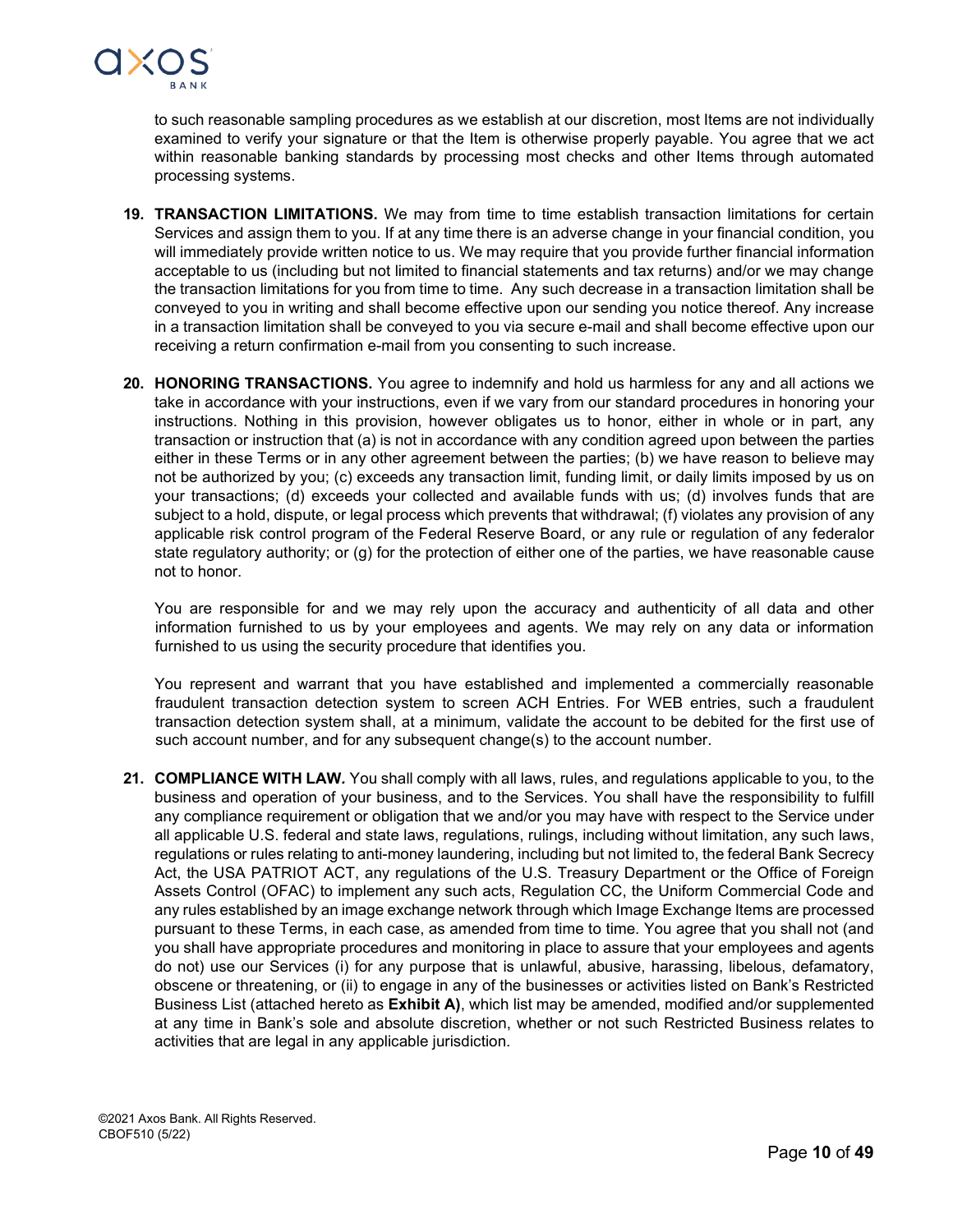

- **22. LEGAL PROCESS**. Legal process includes a writ of attachment, execution, garnishment, tax withholding order, levy, restraining order, subpoena, warrant, injunction, government agency request for information, search warrant, forfeiture or other similar order. We may accept and comply with legal process: served in person, by mail, by facsimile transmission, or by other means. Any such legal process is subject to the Bank's security interest and the right of setoff. The Bank will not notify you of a grand jury subpoena affecting you or your account. Any fees or expenses the Bank incurs in responding to any such legal process may be charged against any account you maintain with the Bank. We may, but are not required to, send a notice to you of the legal process.
- **23. CLAIM OF LOSS.** You agree to cooperate with us in the investigation of any loss claims due to forgery, alteration, or unauthorized withdrawal. You will provide us with an affidavit containing information about the transaction and the circumstances surrounding the loss. You agree that we may take a reasonable period of time to investigate your claim. Our maximum liability is the lesser of your actual damages proved, or the amount of the transaction reduced by an amount which could not have been realized by the use of ordinary care. In no event will we be liable for special or consequential damages or for attorneys' fees you incur. You agree to review, regularly and promptly, all reports, transfer instructions, adjustments, charges, entries and other transactions. You shall immediately or, in any event, within thirty (30) calendar days following the

date that we first notify or otherwise make available to you notification of the transaction, notify us of any error or discrepancy between your records and any notice or statement from us, or any transaction or transfer you believe was not authorized. You agree to notify us immediately of any claim you have or any claim that is made to you by a third party, of any acts or omissions on our part relating to any Service that has caused you or the third party damage. If we make an error, upon written notice of the error, we will, to the extent reasonably possible, correct the error promptly; provided, under no circumstances shall Bank be liable for any resulting loss of interest or other losses.

- **24. UNAUTHORIZED ACCESS.** You understand and agree that while we and our service providers have established certain security procedures, such as firewalls and data encryption designed to prevent unauthorized access to your accounts or transactions, there can be no assurance that inquiries or transaction activity will be completely secure. You acknowledge that access to Services may not be free from delays, malfunctions, or other inconveniences generally associated with electronic communications. You are responsible for implementing standard precautions to keep your system clean and free from viruses.
- **25. INSURANCE COVERAGE.** It is recommended and many businesses carry special insurance for employee fraud/embezzlement. The Bank reserves the right to require that you file your claim with your insurance company before making any claim against the Bank. In such event, the Bank will consider you claim only after the Bank has reviewed your insurance company's decision, and the Bank's liability to you, if any, will be reduced by the amount your insurance company pays you.
- **26. LOST/STOLEN/DESTROYED CASHIER'S CHECKS.** You do not automatically have the right to stop payment on cashier's checks you purchase from us. If a cashier's check is lost, stolen or destroyed, please contact us for the procedures to obtain reimbursement or have the cashier's check reissued. In general, you must complete a declaration of loss form describing the cashier's check and how it was lost, stolen or destroyed. We will then wait ninety (90) days from the date the check was issued before we pay your claim. If ninety (90) days has already passed, we will act on 10 your claim within a reasonable time. If the check is presented during the ninety (90) day waiting period, we may pay the item to a person entitled to enforce the check. If this happens, we will not pay your claim.

If we determine that any such instrument is presented by or on behalf of a person who may be a holder in due course or who may otherwise have the right to obtain payment of the cashier's check from the Bank,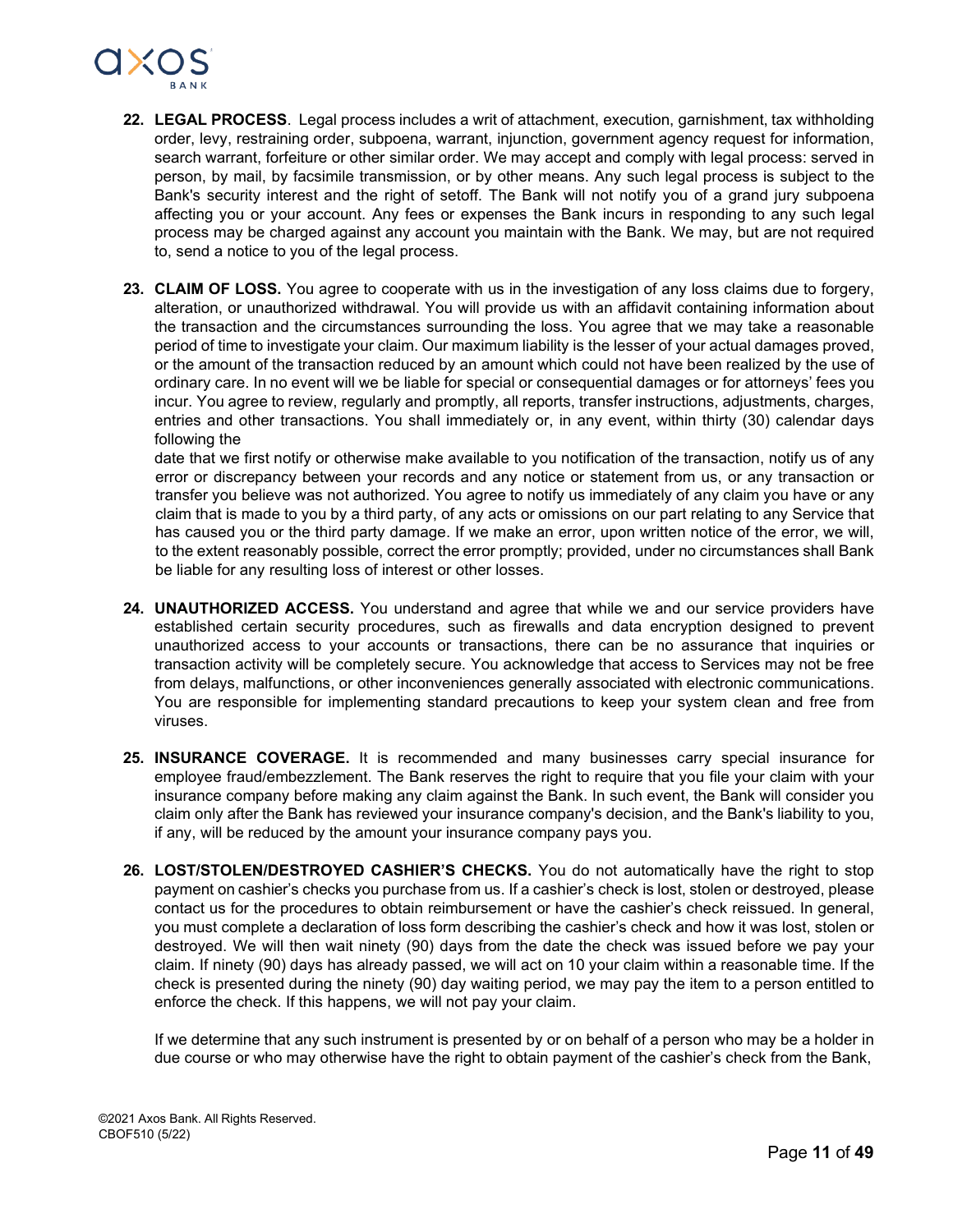

we may, without notice to you, pay the cashier's check, even though you may have paid us a fee to not honor the cashier's check.

**27. DEATH or INCAPACITY.** You agree to immediately notify us about the death or incapacity of any owner or authorized signer on your account. Until we receive such notice in writing, and have a reasonable opportunity to act on it, we may continue to honor items drawn on your account by the authorized signer(s). We may suspend, refuse, and reverse any transactions or deposits (for example, automatic federal direct deposits of benefit payments belonging to the decedent) if any owner or authorized signer dies or is declared by a court to be incompetent. However, even with knowledge, we may pay checks drawn on the account for ten (10) days after the date of death. Refer to the discussion below regarding the treatment of "Direct Deposits"

#### **28. TERMINATION.**

- a. **TERMINATION BY YOU.** You may terminate some or all of the Services, with or without cause, by giving thirty (30) days prior written notice to Bank.
- b. **TERMINATION BY US.** Bank reserves the right to terminate all or a portion of the Services, immediately with or without providing notice of such termination to Customer.
- c. **OBLIGATIONS UPON TERMINATION.** No termination of all or part of the Services shall affect any rights or obligations of the parties that arise prior to termination or that survive termination pursuant to the terms hereof.
- **29. SERVICE AMENDMENTS.** We may add, delete or change the features or functions of the Services, at any time, in our sole and absolute discretion. If we deem it reasonably practicable to do so and if the change adversely affects your usage of the Services, we may notify you of the change in advance. Otherwise, we will notify you of the change as soon as reasonably practicable after it is implemented, which notice may be given electronically. You acknowledge your acceptance of those changes by continuing to use the affected Service(s).
- **30. FAILURE OF OTHER COMPANIES.** We disclaim responsibility and liability (to the maximum extent permitted by law) for any delays, disruptions or failures of service providers (excluding Bank), and you agree to such disclaimer. These services may include, but not be limited to, originators of payments due to you, recipients of payments you make, and companies that provide processing services (for example, ISPs and third party payment processors).
- **31. CUSTOMER INDEMNIFICATION.** You shall indemnify and hold harmless us, our affiliates, and our licensors and providers of Services, and our and all of their respective directors, officers, shareholders, employees and agents, against any and all third party suits, proceedings, claims, demands, causes of action, damages, expenses (including reasonable attorneys' fees and other legal expenses), liabilities and other losses, including fines or assessments incurred under or pursuant to the Rules (all of the foregoing, collectively, "**Claims**"), that result from or arise out of: (i) the acts or omissions of you, or any person acting on your behalf, in connection with your use of Service(s) under these Terms, including without limitation (a) the breach by you of any provision, representation or warranty of these Terms, (b) the negligence or willful misconduct (whether by act or omission) of you or your customers or any third party on your behalf, (c) any misuse of the Service(s) by you, or any third party within the control of, or on behalf of, you, (d) your failure to comply with applicable state and federal laws and regulations, or (e) any fine, penalty or sanction imposed on us by any clearing house, or any governmental entity, arising out of or connected with any Item (or any Image Exchange Item) processed by us for you or at your instruction; (ii) any act or omission of us that is in accordance with these Terms or instructions from you, (iii) actions by third parties,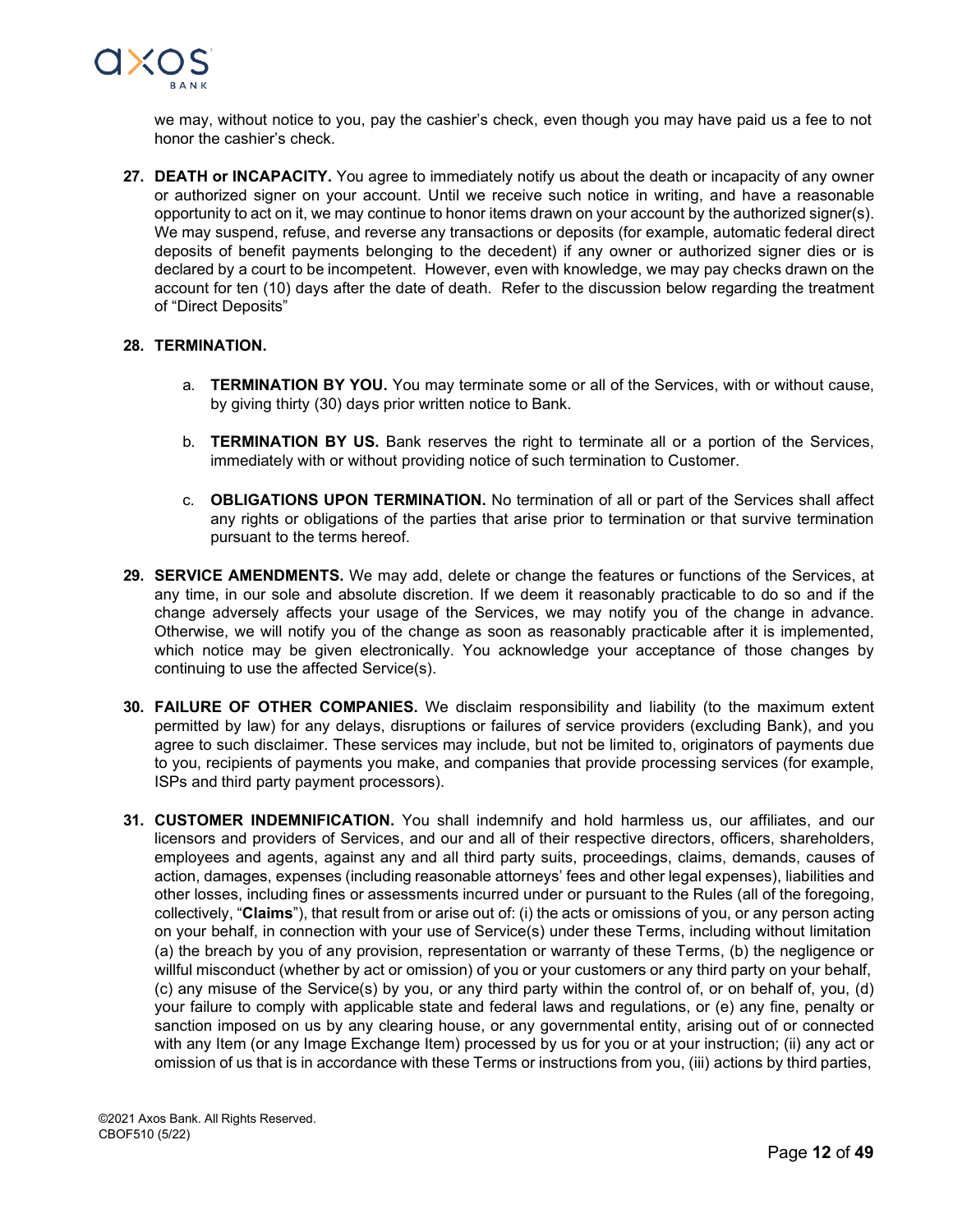

such as the introduction of a virus, that delays alters or corrupts the transmission of any data to us; (iv) any loss or corruption of data in transit from you; (v) any claim by any recipient of a Substitute Check corresponding to

an Item processed by you under these Terms that such recipient incurred a loss due to the receipt of the Substitute Check instead of the original check; (vi) any claims, loss or damage resulting from your breach of, or failure to perform in accordance with, the terms of these Terms; or (vii) any claim of any person that Bank is responsible for any act or omission of Customer or any other person, including claims by a consumer under Federal Reserve Board Regulation E. Customer's indemnification obligations hereunder shall be construed as in addition to any indemnification obligations under the Rules, rather than being inconsistent or different from any provisions of the Rules, and Bank shall not be required to pursue any remedy or seek any indemnification or recovery from any Originator prior to seeking indemnification, recovery, or from or reimbursement, in each case, from Customer.

- **32. DISCLAIMER.** BANK'S REPRESENTATIONS, WARRANTIES, OBLIGATIONS AND LIABILITIES, AND CUSTOMER'S RIGHTS AND REMEDIES, AS SET FORTH IN THESE TERMS, ARE EXCLUSIVE. BANK AND ITS LICENSORS HEREBY DISCLAIM, AND CUSTOMER HEREBY WAIVES AND RELEASES BANK, ITS LICENSORS AND ITS AND THEIR RESPECTIVE OWNERS, OFFICERS AND EMPLOYEES FOR ALL OTHER REPRESENTATIONS, WARRANTIES OF ANY NATURE, OBLIGATIONS AND LIABILITIES, WHETHER EXPRESS OR IMPLIED, ARISING BY LAW OR OTHERWISE, WITH RESPECT TO ANY AND ALL DOCUMENTS, SERVICES, INFORMATION, ASSISTANCE, SOFTWARE PRODUCTS, OR OTHER MATTERS PROVIDED FOR UNDER THESE TERMS, INCLUDING WITHOUT LIMITATION (i) ANY IMPLIED WARRANTY OF MERCHANTABILITY, FITNESS FOR A SPECIFIC USE, PURPOSE OR APPLICATION, OR OTHER IMPLIED CONTRACTUAL WARRANTY; (ii) ANY IMPLIED WARRANTY ARISING FROM COURSE OF PERFORMANCE, COURSE OF DEALING, OR USAGE OF TRADE; (iii) ANY WARRANTIES OF TIMELINESS OR NON-INFRINGEMENT; AND (iv) ANY OTHER WARRANTY WITH RESPECT TO QUALITY, ACCURACY OR FREEDOM FROM ERROR. NOTWITHSTANDING THE GENERALITY OF THE FOREGOING, NEITHER BANK NOR ITS LICENSORS WARRANT THAT THE SERVICE WILL BE ERROR-FREE OR THAT ITS OPERATIONS WILL BE UNINTERRUPTED.
- **33. NOTICE.** THESE TERMS PROVIDE FOR IMPORTANT LEGAL RIGHTS, DUTIES, AND LIMITATIONS, INCLUDING AUTHORIZATION BY THE ACCOUNT HOLDER THAT ANY COMMUNICATIONRECEIVED BY BANK THROUGH THE DIRECT LINK ONLINE WILL BE DEEMED TO BE A VALID AND AUTHORIZED COMMUNICATION OF THE ACCOUNT HOLDER NAMED IN THE COMMUNICATION FOR PURPOSES OF ANY ELECTRONIC SERVICE REQUESTED IN THE COMMUNICATION. BANK IS NOT REQUIRED TO VERIFY THE AUTHENTICITY OF ANY COMMUNICATION OTHER THAN THROUGH THE SECURITY PROCEDURES SET FORTH HEREIN OR IN ANY OTHER APPLICABLE AGREEMENTS. READ ALL AGREEMENTS BETWEEN YOURSELF AND BANK CAREFULLY AND ASK QUESTIONS ABOUT ANY PROVISIONS YOU DO NOT FULLY UNDERSTAND.
- **34. BANK'S LIABILITY.** We will not be liable to you for any of the following: (i) any damages, costs or other consequences caused by or related to our actions that are based on information or instructions that you provide to us; (ii) any unauthorized actions initiated or caused by you or your employees, representatives, third party service providers or agents; (iii) the failure of third parties or vendors to perform satisfactorily, other than persons to whom we have delegated the performance of specific obligations provided for in these Terms; (iv) failure or errors on the part of ISPs, telecommunications providers or any other party's own internal systems; or (v) Customer's acts or omissions (including without limitation, the amount, accuracy, timeliness of transmittal or authorization of any entry received from Customer) or those of any other person, including without limitation any Federal Reserve Bank, ACH Operator or transmission or communications facility, any receiver or RDFI (including, without limitation, the return of any entry by such receiver or RDFI), and no such person shall be deemed Bank's agent. Whether for breach, negligence,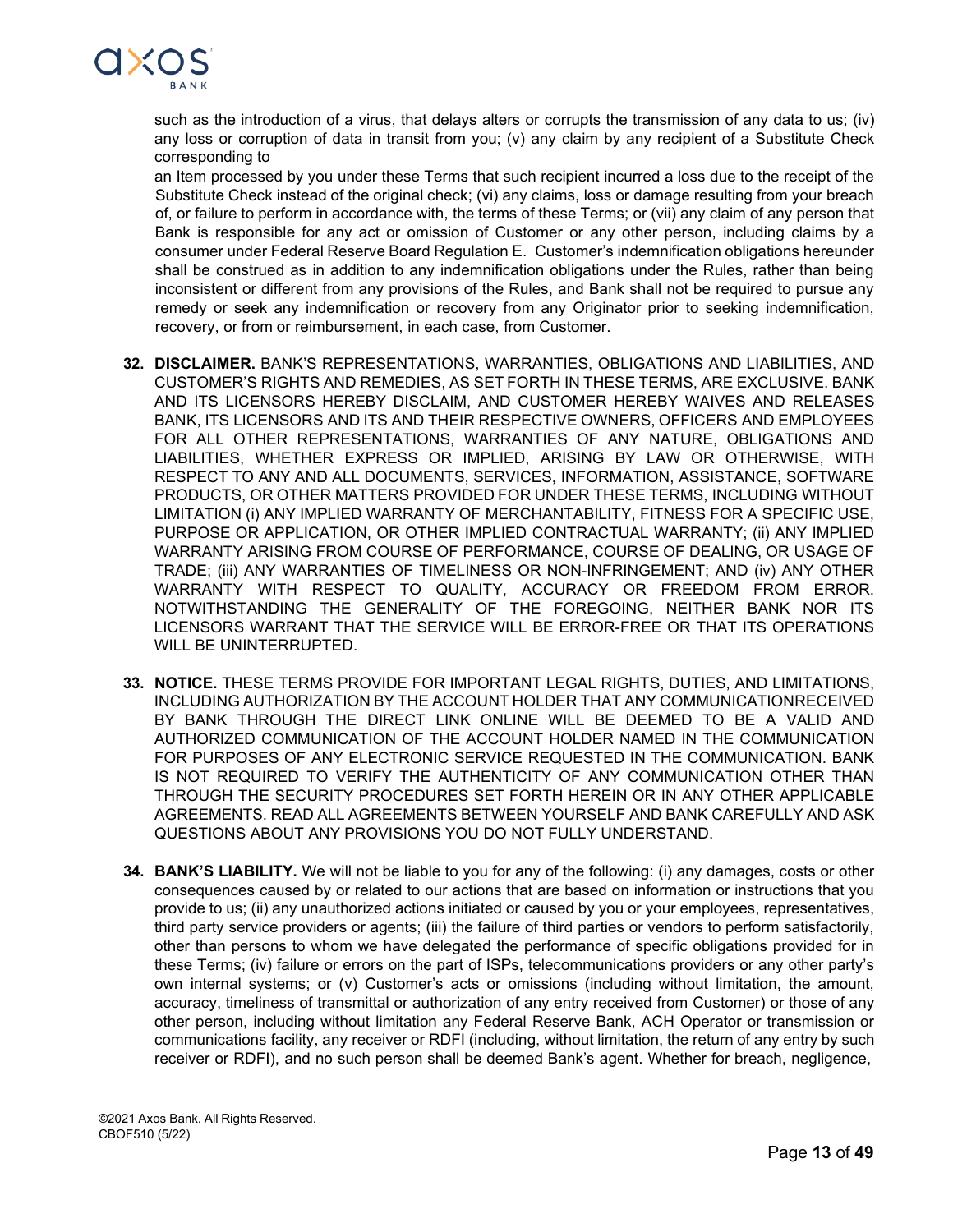

or infringement by us, in tort or otherwise, any losses arising during any twelve (12) month period shall be limited to the average monthly charge for the Services in question for the six (6) month period preceding the date of loss. We shall not be responsible, under any circumstances, for any loss of goodwill or for any special, consequential or indirect damages that you incur in connection with these Terms or the Services. Except as otherwise specifically provided in these Terms, in no event will either party be liable to the other for any consequential, indirect, incidental, special, exemplary or punitive damages, including without limitation, any loss of use or loss of business, revenue, profits, opportunity or goodwill, under any theory of tort, contract, indemnity, warranty, strict liability or negligence, even if such party has been advised of, or should have known of the possibility of, such damages.

You agree that the amount of any claim you have against us in connection with any account or transaction is subject to reduction on the basis of your negligence or failure to use reasonable care, the extent to which damages could not be avoided by your use of ordinary care and reasonable commercial standards, and your failure to comply with your notice and reporting requirements under these Terms. You agree to pursue your rights under any insurance policy you maintain in connection with any loss and to provide us with coverage information. You further agree that our liability will be reduced by the amount of any insurance proceeds you receive or are entitled to receive. If we reimburse you for a loss that is covered by insurance, you agree to assign us your rights under the insurance. Any claim, action or proceeding by you to enforce the terms of these Terms or to recover for any loss must be commenced within one (1) year from the date that the event giving rise to the claim, action or proceeding first occurs. Unless prohibited by law, you agree to reimburse us for any liability, losses and expenses we may incur in connection with your account or Service(s).

Bank shall be excused from failing to transmit or delay in transmitting an entry if such transmittal would result in Bank's having exceeded any limitation upon its intra-day net funds position established pursuant to present or future Federal Reserve guidelines or which in Bank's reasonable judgment otherwise would violate any provision of any present or future risk control program of the Federal Reserve or any rule or regulation of any U.S. governmental regulatory authority.

In the performance of the services required by these Terms, Bank shall be entitled to rely solely on the information, representations, and warranties provided by Customer pursuant to these Terms, and shall not be responsible for the accuracy or completeness thereof. Bank shall be responsible only for performing the services expressly provided for in these Terms.

**35. REPRESENTATIONS AND WARRANTIES.** In contracting for accounts and Services, you represent and warrant that (a) you have the authority to execute the TM Form and deliver, and perform the TM Form and these Terms; (b) the performance of your obligations under the TM Form and these Terms will not constitute or result in a breach of your certificate or articles of incorporation, by-laws, partnership or operating agreement, or other organizational document, as applicable, or the provisions of any material contract to which you are a party or by which you are bound, or result in the violation of any law, regulation, judgment, decree or governmental order applicable to you (including, but not limited to, any licensing requirements) or result in a breach of, constitute a default under, or require any consent under any agreement or instrument to which you are a party or by which you are bound; and (c) all approvals, including but not limited to approvals relating to affiliate accounts, required to permit your execution of the TM Form and the delivery, performance and consummation of the TM Form and these Terms and the transactions contemplated hereunder and thereunder have been obtained.

#### **36. MISCELLANEOUS.**

a. **Assignment.** Neither party may assign its rights or obligations under these Terms without the written consent of the other party, including any assignment by operation of law. We may

©2021 Axos Bank. All Rights Reserved. CBOF510 (5/22)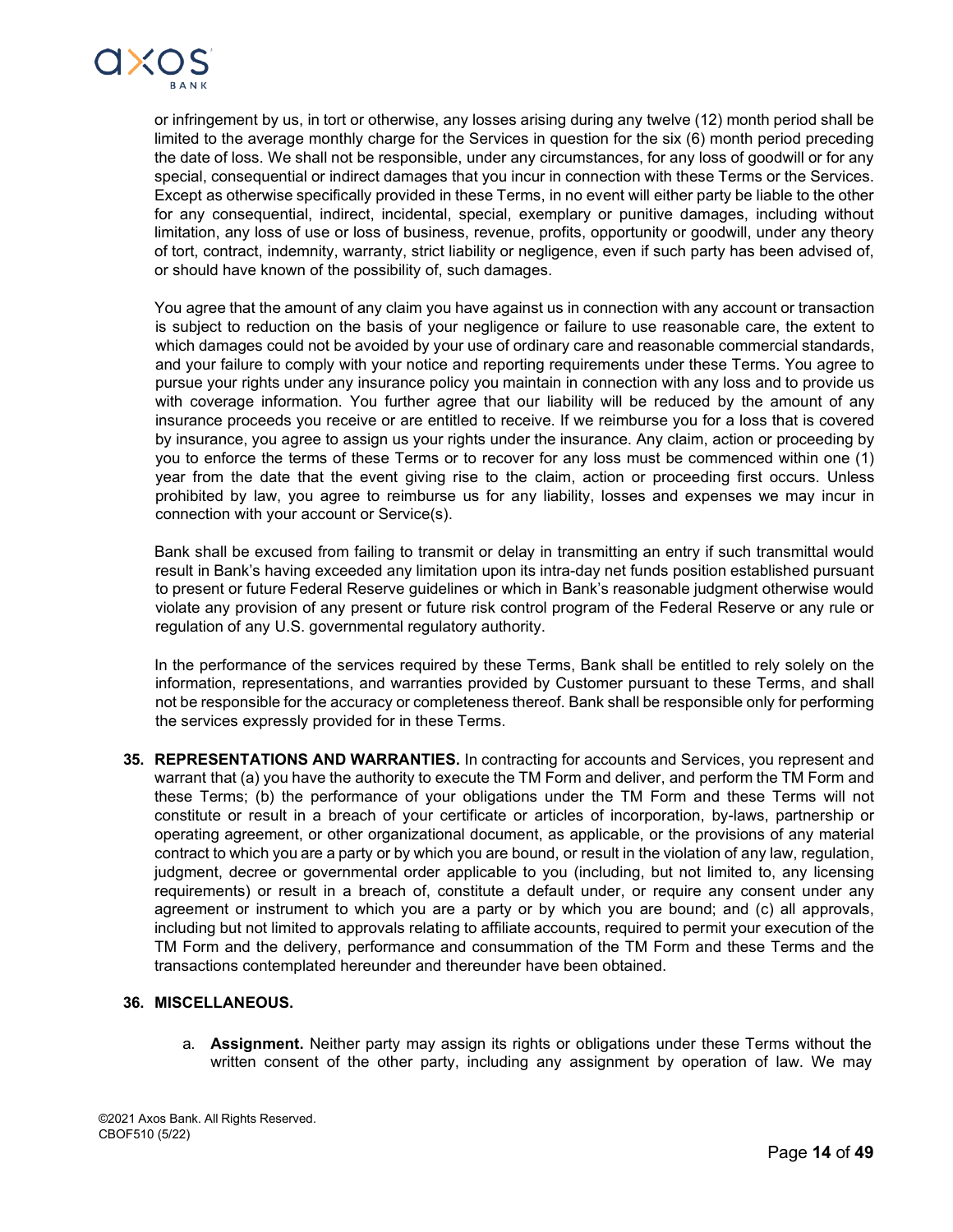

subcontract any of the work, services, or other performance required of us hereunder without your consent.

b. **Notices.** Except as otherwise set forth in Section 25 hereof with respect to requests for electronic services, notices to Bank must be in writing and delivered to the address set forth below. Notices to Customer must be in writing and delivered to the address for Customer set forth on the TM Form.

> Axos Bank Attn: Treasury Management Department 4350 La Jolla Village Dr., Suite 140 San Diego, CA 92122 E-Mail: [treasurymanagement@axosbank.com](mailto:treasurymanagement@axosbank.com)

*with a copy to:* Axos Bank Attn: Legal Department 4350 La Jolla Village Dr. Suite 140 San Diego, CA 92122

All notices under these Terms will be deemed given on the date of delivery (a) by a nationally recognized overnight courier, or (b) by certified mail, return receipt requested.

- c. **Force Majeure.** Neither party will be liable to the other for any delay or interruption in performance as to any obligation in these Terms resulting from governmental emergency orders, judicial or governmental action, emergency regulations, sabotage, riots, terrorist action, vandalism, labor strikes or disputes, acts of God, fires, electrical failure, major computer hardware or software failures, equipment delivery delays, acts of third parties, or delays or interruptions in performance beyond its reasonable control.
- d. **Amendments.** We may amend these Terms or Conditions of this Agreement at any time and from time to time as determined in our sole and absolute discretion and without prior notice to you, except as required by law. You acknowledge your acceptance of those changes by continuing to use the affected Service(s). Any practices or course of dealings between Bank and Customer or any procedures or operational alterations used by them, shall not constitute a modification of these Terms or the Rules, nor shall they be construed as an amendment to these Terms or the Rules. These Terms will not be more strongly construed against either party, regardless of who ismore responsible for its preparation. Changes may include a deletion, modification, or amendmentof an existing term or the addition of a new term not otherwise contemplated when you entered into this Agreement or opened your account(s). Any change will take effect immediately, unless stated otherwise in any notice we make available to you.
- e. **Standard of Care.** The Bank will meet its standard of care for your account, provided the Bank exercises ordinary care in the transaction at issue. When the Bank takes an item for processing by automated means, "ordinary care" does not require that the Bank examine the item. In all other cases, "ordinary care" requires only that the Bank follow standards that do not vary unreasonably from the general standards followed by similarly situated banks. The Bank's policies and procedures are general internal guidelines for the Bank's use and do not establish a higher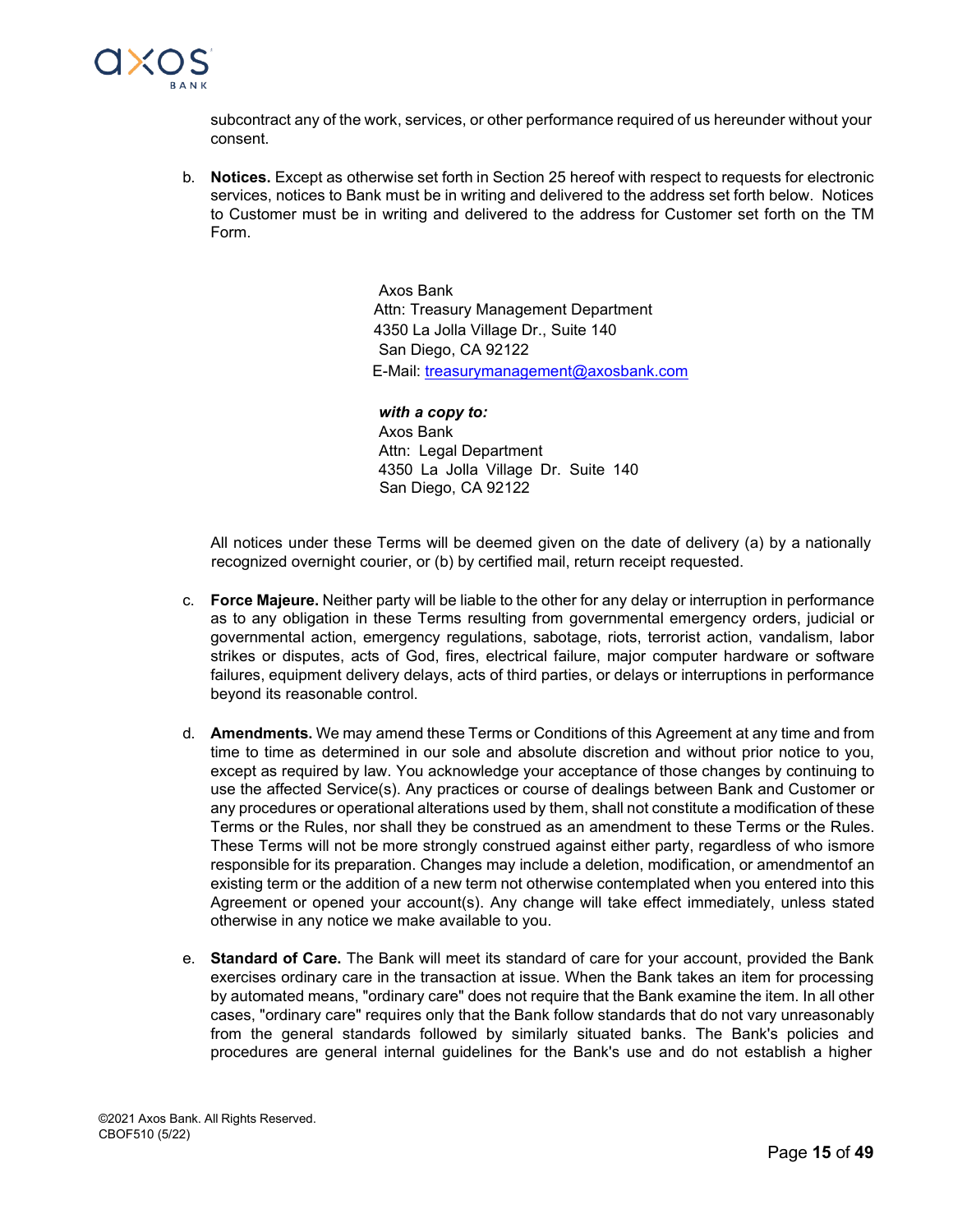

standard of care for the Bank than is otherwise established by the laws governing your account. A mere clerical error or an honest mistake will not be considered a failure of the Bank to perform any of its obligations. If the Bank waives any of its rights as to you or your account on one or more occasions, it will not be considered a waiver of the Bank's rights on any other occasion.

- f. **Severability.** If any part of these Terms is found to be illegal or unenforceable, then that part will be curtailed only to the extent necessary to make it, and the remainder of the Terms, legal and enforceable and Bank shall bear no liability in connection therewith.
- g. **Waiver.** We may waive enforcement of any provision of these Terms and any such waiver shall not affect our rights or in any other way modify the terms of these Terms.
- h. **Governing Law.** These Terms shall be construed in accordance with and governed by the internal laws of the State of New York, to the extent not preempted by applicable federal law.
- i. **Time and Survival.** Time is of the essence with respect to the obligations of Customer involving, in each case, (i) the payment of money to Bank, (ii) compliance with any deadline imposed on Customer in these Terms or pursuant to the Rules, or (iii) where Customer must provide notice to Bank to create or preserve any right or mitigate a harm. The following provisions shall survive termination of these Terms: (i) all indemnities and indemnification clauses made by Customer in favor of Bank and any affiliate thereof, regardless of the location of such provisions in these Terms, (ii) all representations and warranties of Customer made to Bank regardless of the locationof such provisions in these Terms, (iii) any obligations of Customer regarding retaining and providing records to Bank, regardless of the location of such provisions in these Terms, (iv) Sections 26 and 28 of these Terms, and (v) the sections under ACH Origination addressing security interests, rejection of entries, additional customer warranties for selected standard entryclasses, financial information and audit, data retention, and reimbursement.
- j. **WAIVER OF JURY TRIAL. TO THE FULLEST EXTENT PERMITTED BY LAW, CUSTOMER HEREBY AGREES NOT TO ELECT A TRIAL BY JURY OF ANY ISSUE TRIABLE BY JURY AND WAIVES ANY RIGHT TO TRIAL BY JURY WITH REGARD TO THESE TERMS OR ANY CLAIM, COUNTERCLAIM OR OTHER ACTION ARISING IN CONNECTION THEREWITH. THIS WAIVER OF RIGHT TO TRIAL BY JURY IS GIVEN KNOWINGLY AND VOLUNTARILY BY CUSTOMER, AND IS INTENDED TO ENCOMPASS INDIVIDUALLY EACH INSTANCE AND EACH ISSUE AS TO WHICH THE RIGHT TO A TRIAL BY JURY WOULD OTHERWISE ACCRUE. BANK IS HEREBY AUTHORIZED TO FILE A COPY OF THIS PARAGRAPH IN ANY PROCEEDING AS CONCLUSIVE EVIDENCE OF THIS WAIVER BY CUSTOMER.**
- k. **Arbitration.** You and Bank agree to waive the right to have a dispute heard before a judge or jury including disputes that are arbitrated or resolved by judicial reference. You and Bank agree that any controversy, claim or breach of these Terms may be resolved through arbitration administered by the American Arbitration Association under its commercial rules. Neither party shall institute an arbitration proceeding until it has given the other party at least thirty (30) days prior written notice.
- l. **Headings.** The titles or captions used in these Terms are for convenience only and will not be used to construe or interpret any provision hereof.
- m. **Binding Agreement and Counterparts.** These Terms shall inure to the benefit of and be binding upon the successors, heirs, trustees, and assigns of the parties hereto. These Terms is not for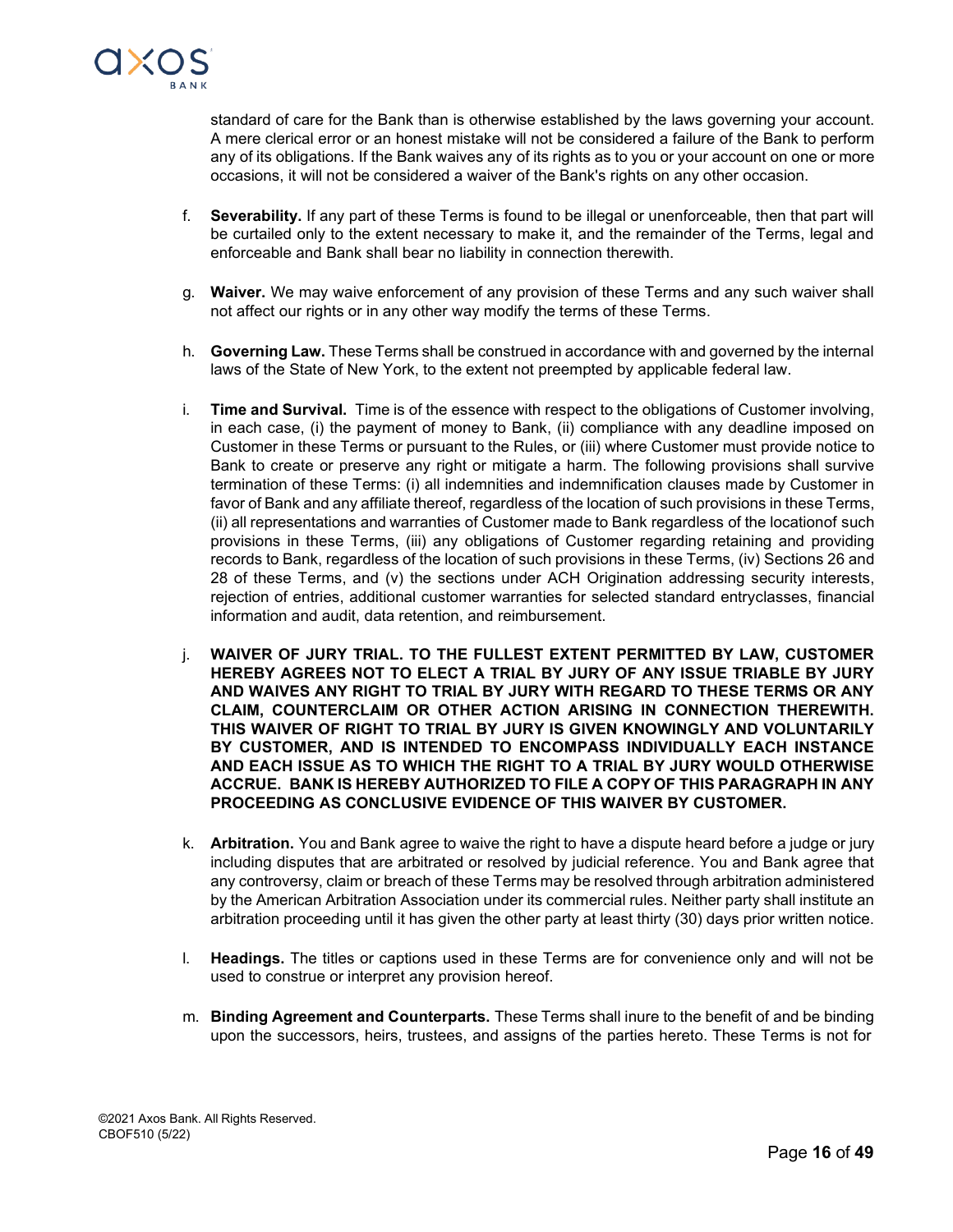

the benefit of any other person, and no other person shall have any right against Bank or Customer hereunder*.* For the avoidance of doubt, there are no express or intended third party beneficiaries of these Terms. Customer has made the representations and warranties herein to induce Bank to provide the services contemplated hereby. Customer acknowledges its understanding that Bank is relying on Customer's faithful, diligent, and strict adherence to such representations and warranties in agreeing to provide the services contemplated hereby.

n. **Entire Agreement.** These Terms constitute the entire agreement between the parties for the Services described herein and supersedes all previous agreements and understandings between the parties relating to such services.

## **37 DISCLOSURE AND CONSENT REGARDING ELECTRONIC SIGNATURES AND COMMUNICATIONS**

- a. **Defined Terms.** As used herein, the following terms have the meanings specified below.
	- a.1 "**Communications**" means any notices, disclosures (including those required by law), account statements, agreements, fee schedules, tax returns, records, documents, or other information provided to you by us or on our behalf.
	- a.2 "**Consent**" means this Disclosure and Consent Regarding Electronic Signatures and Communications.
	- a.3 "**Current Version**" means the version of the software that is currently being supported by its publisher.
	- a.4 "**E-SIGN Act"** means the Electronic Signatures in Global and National Commerce Act.
	- a.5 References to "**we**" or "**us**" or "**our**" herein refers to Axos Bank® or our affiliates, as applicable. References to "**you**" or "**your**" herein refer to the individual signing below.

## b. **Methods of Communication:**

For deposit account questions, you may contact us toll free at 1-844-205-0249, via email at [treasurymanagement@axosbank.com](mailto:treasurymanagement@axosbank.com) or write us at

#### **Axos Bank**

.

Corporate Headquarters Attn: Treasury Management 4350 La Jolla Village Drive, Suite 140, San Diego, CA 92122

#### c. **Consent to Electronic Communications and Signatures.**

- c.1 **Information Provided.** This Consent provides you with important information relating to (a) your consent to electronic delivery of Communications and (b) your consent to the electronic signature of any documents related to products or services provided by us to you or otherwise concerning our relationship.
- c.2 **Consent isOptional.** Youhave a rightto receive certainCommunicationson paperandyou arenot required to consent to receiving those Communications electronically instead. You are not required to consent to the electronic signature of documents.

#### c.3 **Scope of consent.**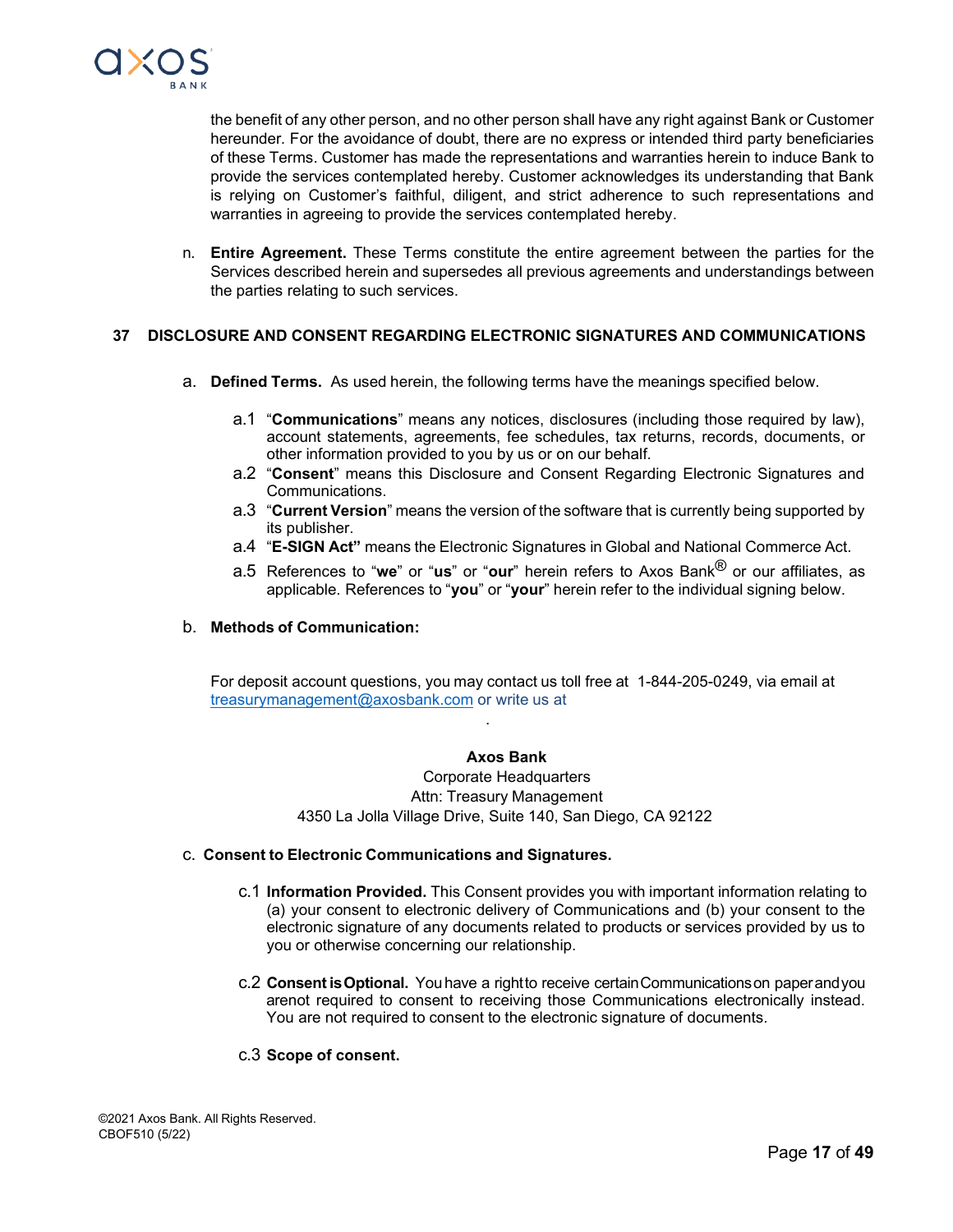

- (A) By signing below, you agree that any Communications we provide to you may be in electronic form, and that all Communications in electronic format provided by us to you will be considered "in writing". Your Consent applies only to your electronic receipt of Disclosures and legal documents in connection with the origination, closing and servicing of the Loan or deposit account. Your Consent does not apply to other transactions that you may wish to enter into with us.
- (B) By signing below, you agree to the use of electronic signatures as part of any transactions between you and us and our relationship with you.
- (C) You agree that we do not need to provide you with an additional paper (non- electronic) copy of the Communications unless specifically requested by you as described below. This Consent does not require us to deliver Communications electronically. We reserve the right, in our sole discretion, (1) to discontinue the provision of Communications electronically and (2) to terminate or change the terms and conditions on which we provide electronic Communications. We will provide you with notice of any such termination or change as required by law.
- c.4 **Method of delivery.** We may provide electronic Communications to you in at least one of the following methods:
- (A) via e-mail at the e-mail address you designated to us;
- (B) by access to a designated area of our website (including without limitation, www.axosbank.com);
- (C) during your use of our systems or software applications (including, without limitation, via a screen or page within any account you maintain with us, or via a link to a web page containing Communications);
- (D) mobile applications;
- (E) messaging services (including without limitation text messages); or
- (F) during your use of DocuSign (or similar vendor providing electronic signature services).

You should print or download for your records a copy of any Communications that are important to you.

- c.5 **Hardware and software requirements.** To access Communications, you must have the following:
- (A) a working phone and phone number;
- (B) a Current Version of Internet Explorer, Chrome, Safari, or Firefox;
- (C) an internet connection;
- (D) an active e-mail account and related software for accessing the email account;
- (E) a Current Version of a program that accurately reads and displays PDF files; and
- (F) a device with an operating system capable of supporting items 3.5(B)-(E).

In addition, you will need a printer if you wish to print and retain paper records or electronic storage if you wish to retain records in electronic form.

If we change these hardware or software requirements, and that change creates a material risk that you would not be able to access or retain your electronic Communications, we will notify you of the revised hardware or software requirements, but you will continue to receive electronic Communications until you withdraw your consent. If, subsequent to any such change, you wish to withdraw your consent to receive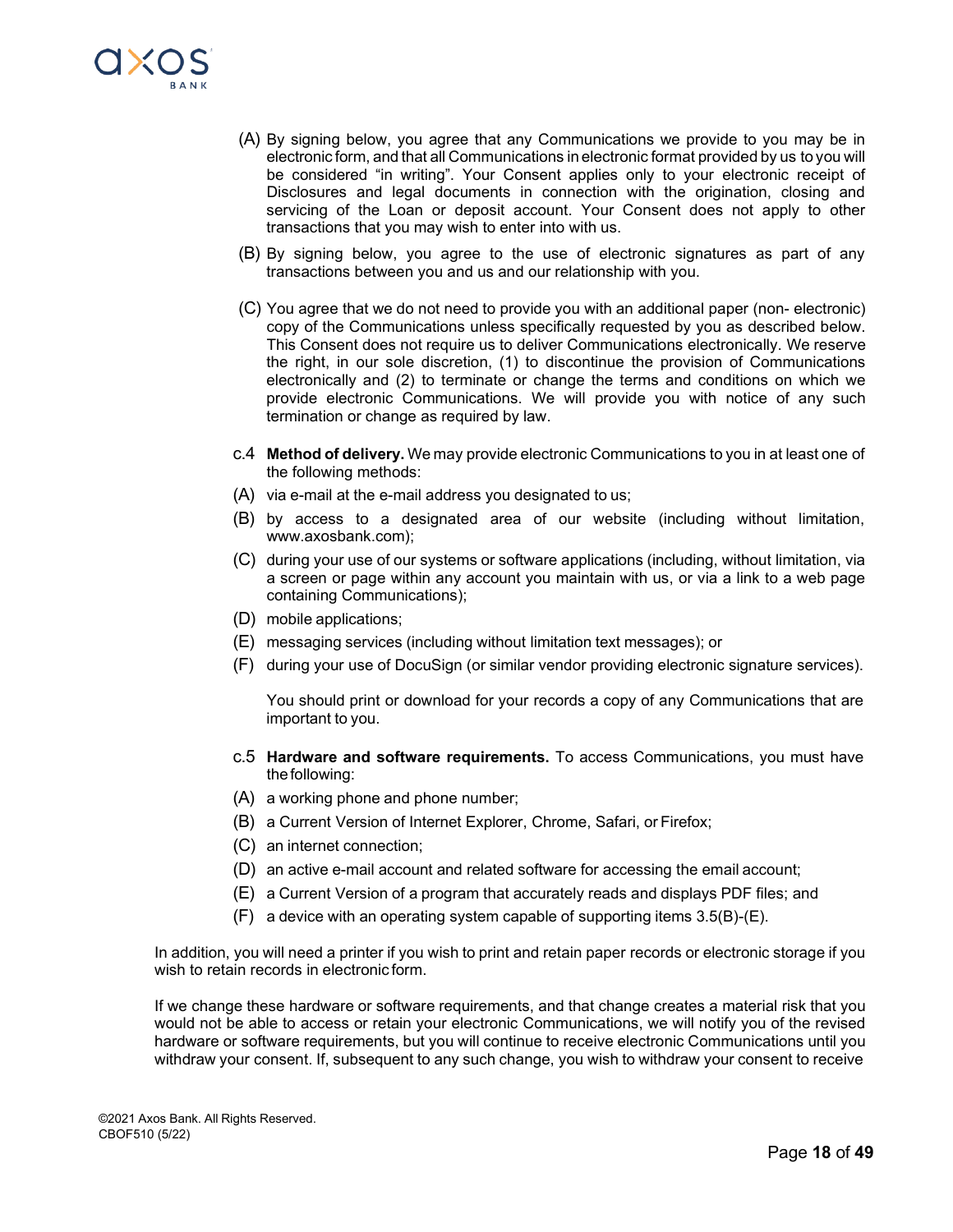

electronic Communications, you must follow the procedure in Section 3.7 below.

- c.6 **Obtaining paper copies.** You have the right to receive a paper copy of Communications. You may request a paper copy of Communications by contacting us at one of the contact methods referenced above. We must receive your request within a reasonable time after we first provided the Communication to you. No fees shall be charged in connection with your request for a paper copy of Communications.
- c.7 **Withdrawing Consent, Updating Information, and Result of Any Withdrawal.**
- (A) **Withdrawing Consent or Updating Information.** If (i) you want to withdraw your consent to receive Communications electronically or (ii) your e-mail address changes, you must immediately notify us at one of the contact methods referenced above. Any Communications sent to your e-mail address on record with us will be deemed to have been delivered or made available to you in electronic form until you notify us of any change. Any withdrawal of your consent to receive electronic Communications will be effective only after we have a reasonable period of time to process your request for withdrawal. In the meantime, you will continue to receive communications in electronic form. If you withdraw your consent, the legal validity and enforceability of prior Communications delivered in electronic form or signed electronically by you or us will not be effected.
- (B) **Result of Withdrawing Consent.** If you choose to withdraw your consent to receive Communications electronically, then you may be unable to access certain features or functionality of products or services offered by us, such as the ability to receive estatements or access to our Online Banking System. You acknowledge that some notices may be "one-time" notices for which your consent may not practically be withdrawn after receiving the initial electronic notice. There shall beno fees charged for the withdrawal of your consent to receive Communications in electronic form.
- d. **Confidentiality/Limitation of Liability.** You understand that the Communications may be confidential in nature. We are not responsible for unauthorized access by third parties to information and/or communications provided electronically or for any damages, including direct, indirect, special, incidental or consequential damages, caused by unauthorized access. If you have any questions about these disclosures, you may contact us by using anyone of the contact methods referenced above.

#### **Your acceptance of these terms confirms that:**

- **You have reviewed and understood this Consent**
- **You have the hardware and software described above**
- **You are able to review and receive electronic Communications**
- **You want to receive electronic versions of Communications**
- **You want to enter into transactions via electronic signatures**
- **You have understood and voluntarily agreed to the terms and conditions presented inthis Consent**

## **ARTICLE II**

#### **ACH ORIGINATION SERVICES**

Customer wishes to initiate credit and/or debit Entries (as hereinafter defined) by means of the Automated Clearing House Network pursuant to the terms of these Terms and those of NACHA. Pursuant to the terms of these Terms,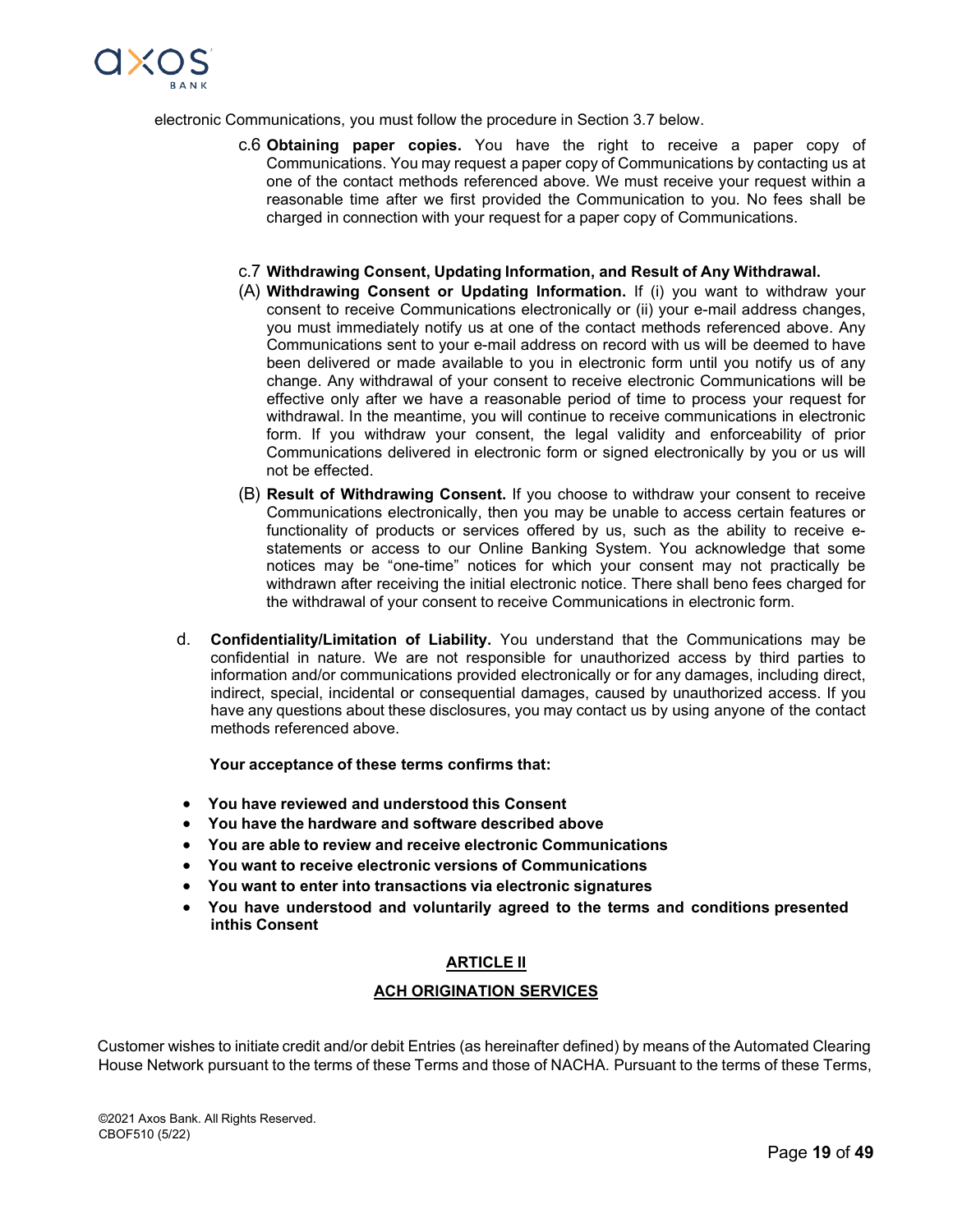

Customer agrees to act as an Originator (as defined in the Rules) and Bank agrees to act as an Originating Depository Financial Institution ("**ODFI**"), in each case, with respect to such Entries. These Terms set forth the terms and conditions pursuant to which Bank will provide to Customer the ACH services outlined herein (the "**ACH Services**").

The ACH Services permit you to initiate credit entries or payments to a third party ("**Credit Entries**") and/or debit entries or collections from a third party ("**Debit Entries**") in accordance with these terms and conditions, the Rules, within the ACH exposure settlement limits we establish for your ACH transactions from time to time, and as we may otherwise agree upon. The term "**Entry**" shall have the meaning provided in the Rules and shall also mean the data received from Customer hereunder from which Bank initiates each Entry. Further, an "**Entry"** or "**Entries**" shall mean Credit Entries and/or Debit Entries as agreed between the parties.

Credit given by us to you with respect to an ACH credit entry is provisional until we receive final settlement for such entry through a Federal Reserve Bank ("**FRB**"). If we do not receive such final settlement, you are hereby notified and agree that we are entitled, without providing further notice, to refund ourselves the amount credited to you in connection with such entry, and the party making payment to you via such entry (i.e., the Originator of the entry) shall not be deemed to have paid you in the amount of such entry.

You are required to maintain a current edition of the NACHA Operating Rules and Guidelines. We may, in our sole and absolute discretion, provide the NACHA Rules & Guideline book to you, and by using the ACH Services, you acknowledge that you have read and understood the Rules. You agree to be bound by the Rules in effect from time to time for all Entries whether or not an Entry is sent through the ACH Network.

In the event of an inconsistency between a provision of Article 4A of the version of the Uniform Commercial Code as in effect in any state that may be applicable to these Terms or the transactions contemplated hereby (the "**UCC**"), and these Terms, the provisions of these Terms shall prevail. In the event of an inconsistency between the provisions of these Terms and the Rules, the provisions of the Rules shall prevail.

You are subject to a satisfactory due diligence, compliance, and credit review by us at the time of application for ACH Services and from time to time, at our sole and absolute discretion, and in accordance with our established credit criteria. You will, upon our request, provide any such due diligence, compliance, and credit-related information and assistance as we may request to perform any such review. Your failure to meet such standards as established at our sole and absolute discretion or to provide such information or assistance when requested shall constitute a breach of these Terms and these terms and conditions and shall permit us to terminate these Terms and the ACH Services.

**a. COMPLIANCE WITH RULES AND LAWS.** Customer acknowledges it has a copy or has access to a copy of the Rules. The Rules may also be purchased online at [www.nacha.org u](http://www.nacha.org/)nder the publications tab. Customer agrees to comply with and be subject to the Rules of NACHA in existence at the date of these Terms, and any amendments to the Rules made from time to time. It shall be the responsibility of Customer that the origination of ACH transactions complies with U.S. law, including but not limited to, sanctions enforced by the Office of Foreign Assets Control ("**OFAC**"). It shall further be the responsibility of Customer to obtain information regarding such OFAC enforced sanctions. This information may be obtained directly from the OFAC Compliance Hotline at (800) 540-OFAC or from the OFAC's home page site at [www.ustreas.gov/ofac. C](http://www.ustreas.gov/ofac)ustomer agrees that the performance of any action by Bank to debit or credit an account or transfer funds otherwise required by the Rules is excused to the extent that the action is inconsistent with, in each case, (i) United States law, including, without limitation, the obligations of Bank under OFAC or any program administered by the United States Department of the Treasury's Financial Crimes Enforcement Network ("**FinCEN**"), (ii) the laws of U.S. state possession or territory deemed applicable by Bank, or (iii) Bank's internal policies, guidelines and procedures. Customer agrees and represents and warrants to Bank that all actions by Customer contemplated by these Terms,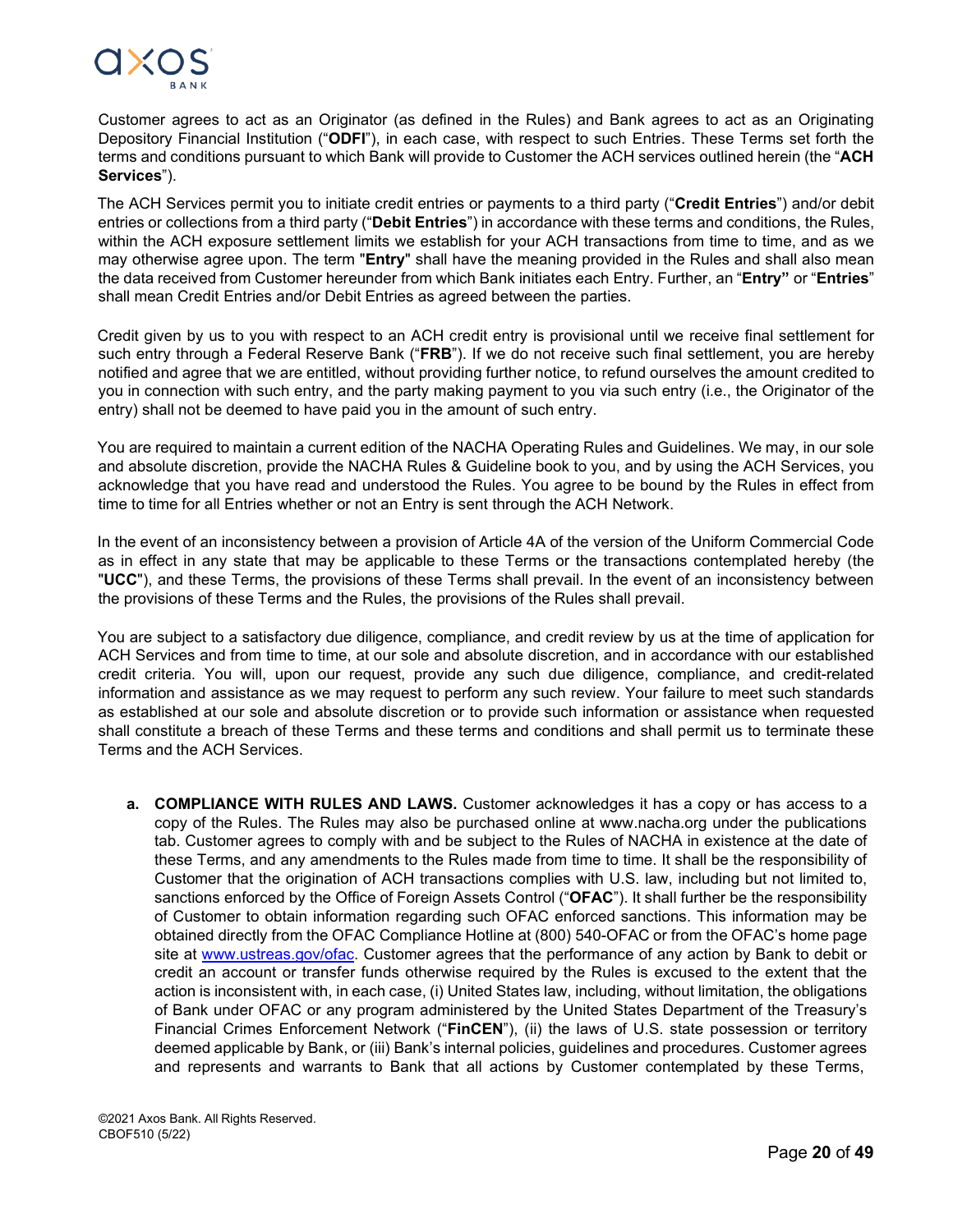

including the preparation, transmittal, and settlement of Entries and payment orders, shall comply in all material respects with United States laws, regulations, regulatory guidelines and guidance, and official commentaries, including without limitation, all such regulations, guidelines, and commentaries issued by the Board of Governors of the Federal Reserve and the Federal Banks Examination Council ("**FFIEC**"). Bank shall charge Customer with any fines or penalties imposed by OFAC, NACHA or any organization that are incurred as a result of non-compliance by the Customer, and Customer agrees to fully reimburse and/or indemnify, defend, and hold harmless, Bank for such charges or fines. The specific duties of Customer provided in the following paragraphs of these Terms in no way limit the foregoing undertaking. The duties of Customer set forth in the following paragraphs of these Terms in no way limit the requirement of complying with the Rules.

- **b. CREDIT APPROVAL.** In utilizing the ACH Network in performance of these Terms, Bank must make certain warranties on behalf of Customer. Among these warranties, Bank is charged with assuring the financial soundness of Customer making the intended Entries. Bank must approve all Third Party Sender ACH Agreements and any other agreements providing for ACH origination (including, but not limited to, these Terms), and may request financial information from Customer and/or a separate credit agreement. Bank shall also be authorized to obtain a credit report(s) and/or background check(s) on Customer and/or its directors, officers and employees as may be necessary from time to time. Bank may also assign Customer a limit representing the maximum aggregate dollar amount of Entries that may be initiated by Customer each day, which limits may be amended, modified and/or supplemented at any time in Bank's sole and absolute discretion (such limits, the "**ACH Exposure Limit**"); Customer acknowledges that the ACH Exposure Limit is solely for the protection of Bank and its assets. Customer understands that daily requests for Entries exceeding this amount are honored solely at the discretion of Bank and that Bank shall not have liability for refusing to honor transactions in excess of the ACH Exposure Limit. Requests not honored would be communicated to Customer or Customer's designated representative. As part of the initial due diligence approval process, and at any time during the term of these Terms upon request of Bank, Customer shall provide to Bank: (i) a list of its other banking relationships, (ii) a list of any pending litigation involving Customer, its beneficial owners, or affiliates, (iii) the most recent annual ACH audit required pursuant to the Rules, and (iv) any other information that may be requested by Bank in furtherance of its due diligence, credit, and compliance responsibilities. Customer acknowledges and agrees that in addition to Bank's right to request information at any time pursuant to these Terms, Customer shall fully cooperate with Bank and its agents performing any annual review of Customer. Without limiting the generality of the foregoing, during the term of these Terms, Customer shall promptly provide to Bank notice of any litigation involving Customer where the potential amount in controversy exceeds \$25,000. Except as prohibited by Applicable Law, Customer, during the term of these Terms, shall provide Bank prompt notice of any government investigation of which Customer is a target. Bank may require the personal guarantee of a principal or an owner of Customer.
- **c. SECURITY INTEREST.** To secure the payment and performance of Customer's obligations set forth herein, Customer grants to Bank a security interest in and pledges and assigns to Bank all of Customer's right, title, and interest in the following described property, whether now owned or hereafter existing or acquired and wherever located: (i) all monies, instruments, savings, checking and other accounts of Customer (excluding IRA, Keogh, trust accounts and other accounts subject to tax penalties if so assigned) that are now or in the future in Bank's custody or control, (ii) any other collateral described in any security instrument securing the obligations of Customer to Bank under these Terms or any other obligation of Customer to Bank, and (iii) all proceeds and products of the property as well as any replacements, accessions, substitutions, and additions to any of the above. Customer hereby authorizes Bank to file UCC financing statements or take other actions that Bank deems reasonably necessary or incidental to attaching or perfecting the security interests granted hereby.
- **d. DESIGNATION OF ADMINISTRATOR***.* In order to originate ACH Entries, and pursuant to Section 8 hereof, Customer must designate at least one Administrator. Administrator(s) shall be responsible for designating "**Users**" who Customer authorizes to issue Entries on its behalf. For the purposes of these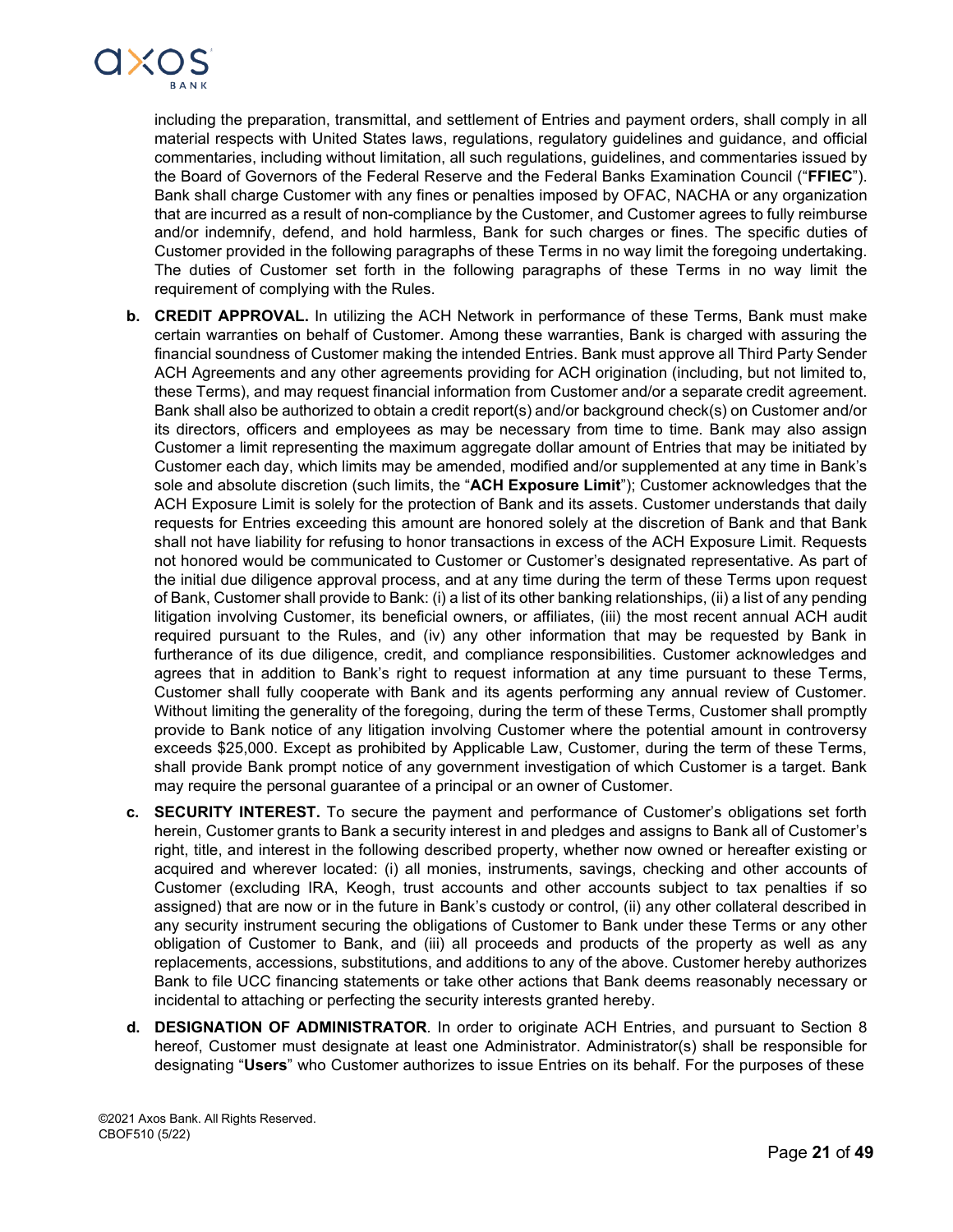

Terms, the term User shall also include the Administrator. Bank shall be entitled to rely on the designations made by Customer's Administrator(s) and shall not be responsible for matching the names of Customer Users designated by the Administrator(s) to names or titles listed in Customer's banking resolutions. Customer agrees that any such online Entries shall comply with Bank's Security Procedures, which are subject to change without notice to Customer. Although Bank is only required to act upon the instructions of the User(s), Bank may, in its sole and absolute discretion, execute debit or credit Entries initiated by any individuals authorized by Customer to sign checks on Customer accounts. The signature cards establishing the authorized signatories for Customer deposit accounts are hereby incorporated by reference and made a part hereof.

**e. TRANSMISSION OF ENTRIES BY CUSTOMER**. Bank shall be entitled to deem any person having knowledge of any Security Procedure, , and permitted to initiate Entries under these Terms, to be a User. Customer or Users shall transmit or deliver Entries to Bank in computer readable form to the locations(s) specified by Bank and in compliance with the formatting and other requirements set forth in the NACHA file specifications or as otherwise specified by Bank. Entries shall be transmitted to Bank's designated location not later than the time and the number of days prior to the Business Day on which the Entries will be settled with the ODFI and the RDI (the "**Effective Date**"). Entries received after the Cut-Off Time shall be deemed to have been received on the next Business Day. The total dollar amount of Entries transmitted by Customer to Bank on any one Business Day shall not exceed, in each case, the ACH Exposure Limit or any limit as subsequently requested by Customer and approved by Bank. Customer may not reinitiate Entries except as prescribed by the Rules.

"*Entry Settlement Limit*" means the maximum aggregate amount of In-Process Entries permitted to be outstanding at any time, which aggregate amounts may be amended, modified and/or supplemented at any time in Bank's sole and absolute discretion.

"*In-Process Entries*" means the aggregate dollar amount of all credit or debit Entries initiated by Customer and in process on any date for which settlement has not occurred with respect to credit Entries, or during the applicable period for the return of items has not expired with respect to debit Entries.

"*Overlimit Entry*" means an Entry the amount of which would cause the aggregate amount of In Process Entries to exceed the Entry Settlement Limit. Customer agrees that Bank will not processan Overlimit Entry. Bank will suspend any Overlimit Entry submitted by Customer and may, followingits receipt of an Overlimit Entry, suspend all In-Process Entries. Customer acknowledges that any Overlimit Entry or other In-Process Entries suspended by Bank will not settle on their scheduled Settlement Date. Customer acknowledges and agrees that the Overlimit Entry limit exists to protect Bank only and shall not be relied upon by Customer or any party claiming by or through Customer; Bank shall not have any liability to Customer or any other person for processing or failing to process payments that constitute an Overlimit Entry. If Customer wishes to initiate an Entry that would cause the amount of In-Process Entries to exceed the Entry Settlement Limit, Customer may submit to Bank its request to initiate an Entry that otherwise would be an Overlimit Entry. Customer must submitits request in accordance with the processing deadlines. Bank may require from Customer financialor other information in connection with Bank's consideration of the request. Bank may grant or deny Customer's request at its sole and absolute discretion. The approval of any Overlimit Entry shall not be construed to authorize or approve processing of any Overlimit Entry and shall not be deemed to be a waiver of Bank's right to approve, in its discretion, Overlimit Entries. In addition to the foregoing, Bank generally reserves the right to limit the nature and amount of the preauthorized debit/credit Entries processed under these Terms or to refuse to process any debit/credit Entries under these Terms if, in Bank's sole judgment (i) there is reasonable cause to believe that any Entry will be returned or will not settle in the ordinary course of the transaction for any reason, (ii) to do otherwise would violate any limit set by the applicable clearing house association or any governmental authority or agency to control payment system risk, or (iii) a preauthorized credit Entry or the return of a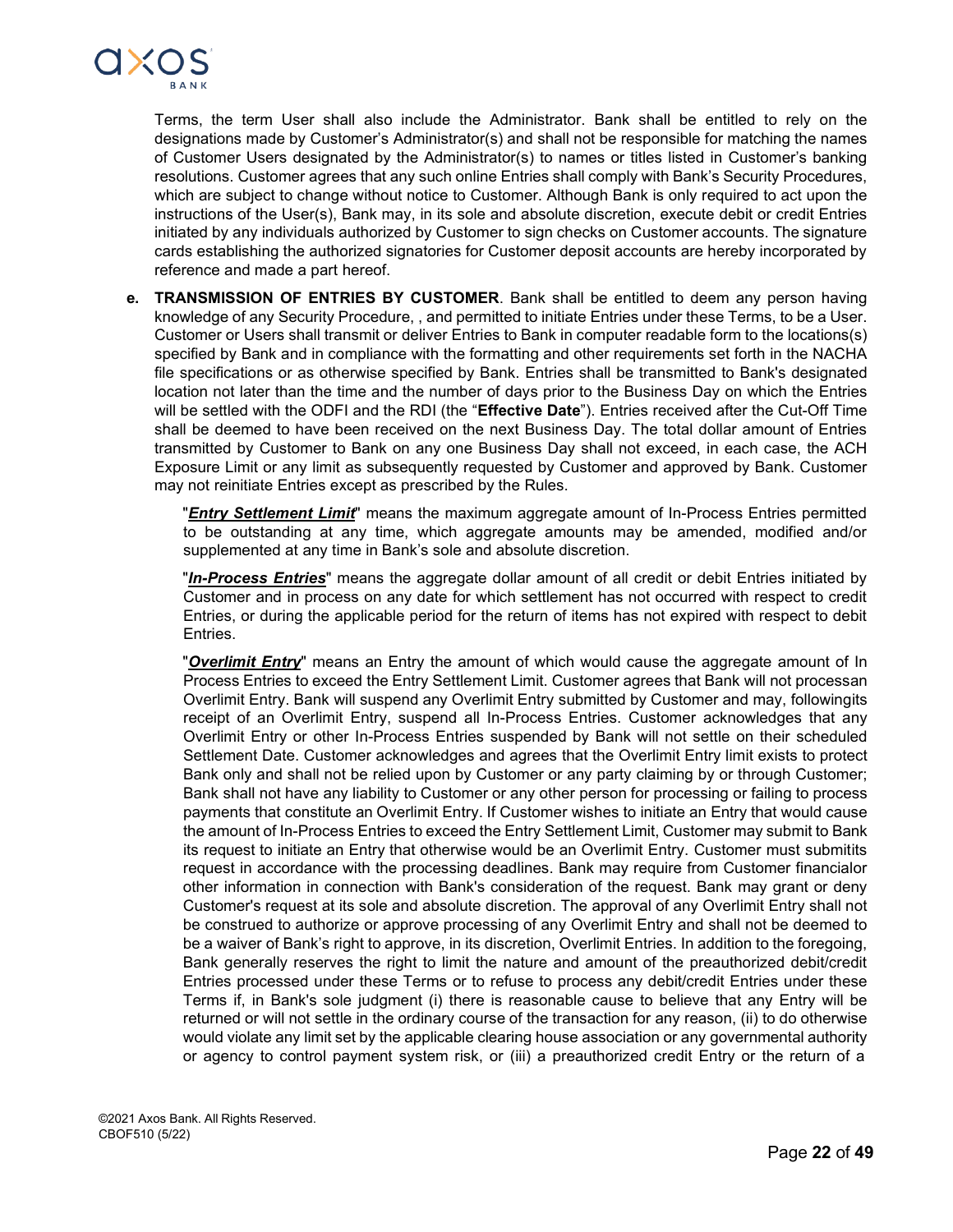

preauthorized debit Entry would create an overdraft of the accounts Customer designated as the accounts from which funds should be drawn in order to make any required payments (the "**Authorized Accounts**"). If any of the foregoing actions are taken by Bank with respect to a particular preauthorized debit/credit Entry, Bank will notify Customer as promptly as practicable, but in no event later than two (2) Business Days after its decision. Customer may not reinitiate entries except as prescribed by the Rules.

- **f. THIRD PARTY SERVICE PROVIDERS.** Customer may be using special equipment, services or software provided by a third party to assist it in processing Files hereunder ("**Service Provider**"). If Customer uses Service Provider to transmit Files to Bank and Customer and Service Provider have notentered into a Third Party Service Provider Agreement, Customer (i) agrees that Service Provider is acting as Customer's agent in the delivery of Files to Bank, and (ii) agrees to assume full responsibility and liability for any failure of Service Provider to comply with the laws of the United States and any otherApplicable Law, the Rules and these Terms. Bank will not be liable for any losses or additional costs incurred by Customer as a result of any error by Service Provider or a malfunction of equipment providedby Service Provider. Customer is solely responsible for maintaining compliance with the requirements ofService Provider, including obtaining any software updates. Bank's sole responsibility shall be to transmitBank approved transactions to the ACH Operator and Bank shall not have any responsibility for any Filehandled by Service Provider until such point in time when Bank accepts and approves a File from such Service Provider for processing. If Bank authorizes Customer to use a Service Provider, the terms and conditions governing the relationship between Customer and the Service Provider shall be governed bya separate agreement between Customer and Service Provider ("**Service Provider Agreement**"). All ofCustomer's obligations and responsibilities under these Terms will apply to the Service Provider, and Customer's separate agreement with the Service Provider must so provide. At Bank's request, Customerwill provide to Bank a true and exact copy of such agreement. Customer shall designate the Service Provider as a User and the Service Provider must also enter into a Service Provider Agreement before the Service Provider sends Files to Bank. Notwithstanding the foregoing, Customer hereby authorizes Bank to accept any File submitted by the Service Provider even if the Service Provider has not been designated as a User or if the Third Party Service Provider has not executed the Service Provider agreement. Customer hereby indemnifies and holds Bank harmless from any losses, damages, fines, assessments, costs and expenses incurred or suffered by Bank or any other person as a result of or arising from Customer's use of Service Provider, including fines or assessments incurred under or pursuant to the Rules and attorneys' fees.
- **g. SECURITY PROCEDURES.** Customer acknowledges and agrees that the Security Procedures, including (without limitation) any code, password, personal identification number, user identification technology, token, certificate, or other element, means, or method of authentication or identification used in connection with a Security Procedure ("**Security Devices**") used in connection therewith, constitute commercially reasonable security procedures under Applicable Law for the initiation of ACH Entries. Customer authorizes Bank to follow any and all instructions entered and transactions initiated using applicable Security Procedures unless and until Customer has notified Bank, according to notification procedures prescribed by Bank, that the Security Procedures or any Security Devices have been stolen, compromised, or otherwise become known to persons other than User and until Bank has had a reasonable opportunity to act upon such notice. Customer agrees that the initiation of a transaction using applicable Security Procedures constitutes sufficient authorization for Bank to execute such transaction notwithstanding any particular signature requirements identified on any signature card or other documents relating to Customer's deposit account maintained with Bank, and Customer agrees and intends that the submission of transaction orders and instructions using the Security Procedures shall be considered the same as Customer's written signature in authorizing Bank to execute such transaction. Customer acknowledges and agrees that Customer shall be bound by any and all Entries initiated through the use of such Security Procedures, whether authorized or unauthorized, and by any and all transactions and activity otherwise initiated by Customer's authorized representatives, to the fullest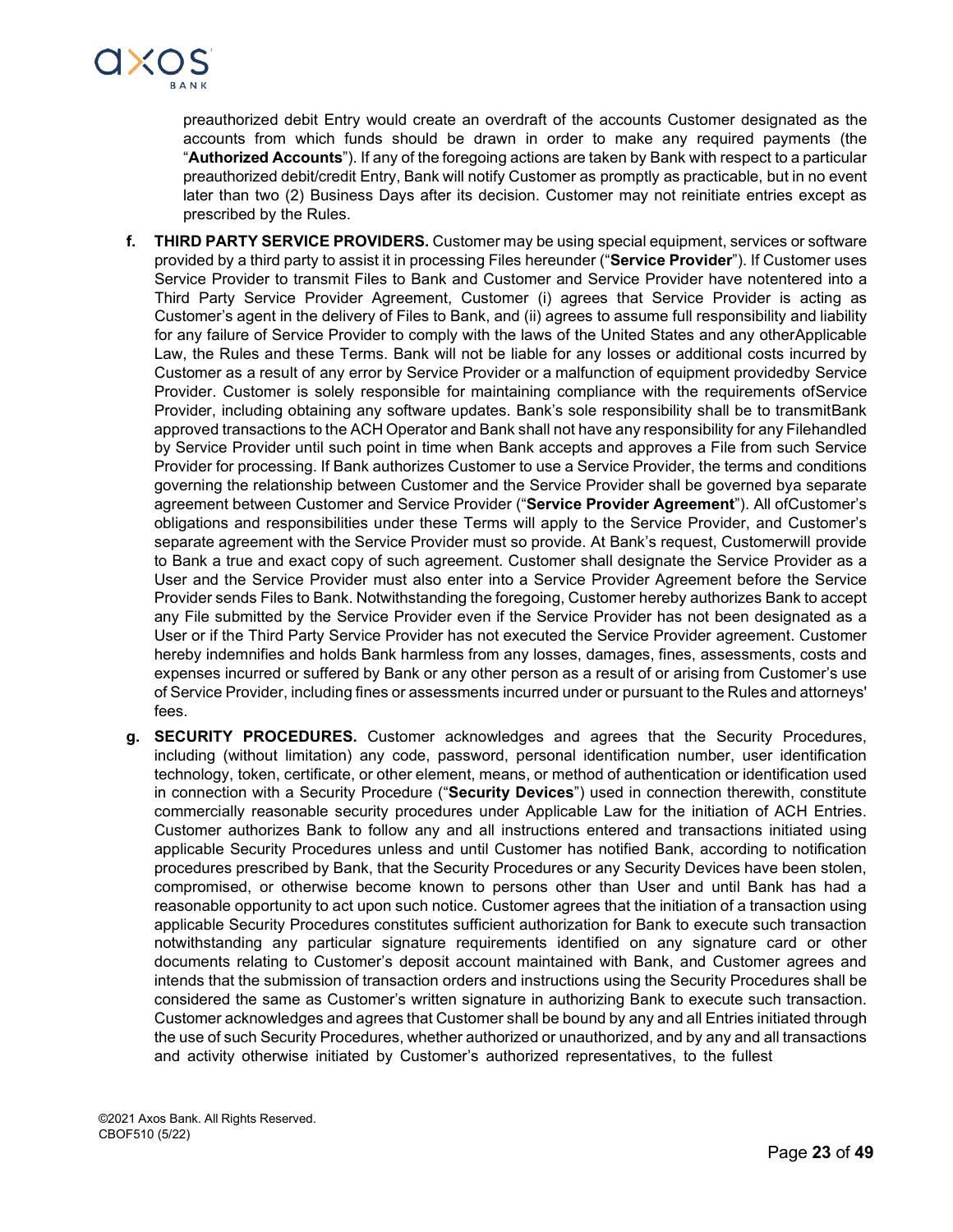

extent allowed by law. Customer further acknowledges and agrees that the Security Procedures are not designed to detect error in the transmission or content of communications or Entries initiated by Customer and that Customer bears the sole responsibility for detecting and preventing such error.

Customer agrees to keep all Security Procedures and Security Devices protected, secure, and strictly confidential and to provide or make available the same only to User. Customer agrees to instruct each User not to disclose or provide any Security Procedures or Security Devices to any unauthorized person. Upon the request of Bank, Customer shall designate a system administrator to whom Bank may distribute Security Devices and with whom Bank may otherwise communicate regarding Security Procedures. Customer's system administrator shall have responsibility to distribute Security Devices to User(s) and to ensure the proper implementation and use of the Security Procedures by User(s). Where Customer has the ability to change or modify a Security Device from time to time (e.g., a password or PIN), Customer agrees to change Security Devices frequently in order to ensure the security of the Security Device. Customer agrees to notify Bank immediately, according to notification procedures prescribed by Bank, if Customer believes that any Security Procedures or Security Devices have been stolen, compromised, or otherwise become known to persons other than User or if Customer believes that any ACH transaction or activity is unauthorized or in error. In the event of any actual or threatened breach of security, Bank may issue Customer a new Security Device or establish new Security Procedures as soon as reasonably practicable, but Bank shall not be liable to Customer or any third party for any delay in taking such actions. Customer agrees to notify Bank immediately, according to notification procedures prescribed by Bank, if the authority of any Administrator shall change or be revoked. Customer shall recover and return to Bank any Security Devices in the possession of any User whose authority to have the Security Device has been revoked.

Bank reserves the right to modify, amend, supplement, or cancel any or all Security Procedures, and/or to cancel or replace any Security Device, at any time and from time to time per Bank's discretion. Bank will endeavor to give Customer reasonable notice of any change in Security Procedures; provided, however, Bank may make any change in Security Procedures without advance notice to Customer if Bank, in its judgment and discretion, believes such change to be necessary or desirable to protect the security of Bank's systems and assets. Customer's implementation and use of any changed Security Procedures after any change in Security Procedures shall constitute Customer's agreement to the change and Customer's agreement that the applicable Security Procedures, as changed, are commercially reasonable and adequate for the purposes intended.

Specific Warranties for the Telephone Initiated Entries (TEL) SEC Codes or Internet Initiated Entries (WEB) SEC Codes include that Customer shall:

Ensure the utilization of commercially reasonable methods to establish the identity of the Receiver and warrant that each such Receiver has authorized the Originator to submit ACH Entries to its account(s) in settlement of transactions to which Receiver has agreed.

As required by the Rules, Customer shall use commercially reasonable procedures to verify that routing numbers are valid for Entries originated using TEL / WEB.

Customer shall provide the Receiver the disclosures and information required by the Rules.

Customer shall cause the SEC Codes to be used as provided by and in strict conformance with the Rules (it being understood that failure to properly use SEC Codes shall be deemed a breach of these Terms and may result in termination of these Terms, in addition to other remedies available to Bank provided herein). Customer shall ensure that a secure internet session with each Receiver is provided, utilizing a commercially reasonable security technology providing a level of security prior to the Receiver entering any banking information.

Customer shall employ a commercially reasonable fraudulent transaction detection system to screen each Entry and represents and warrants that all transactions presented to Bank have been cleared by such system.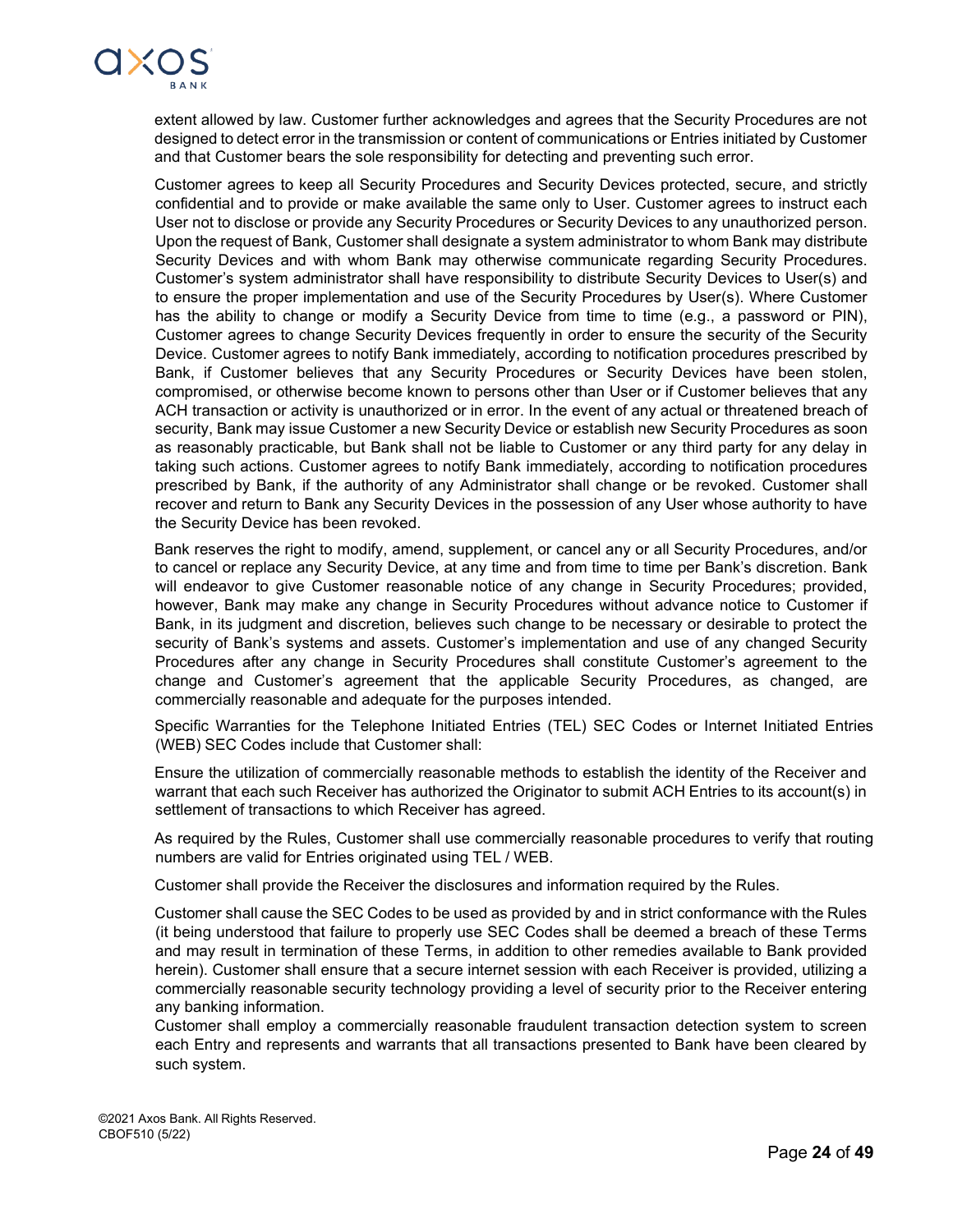

Customer shall conduct an annual audit to ensure that the financial information it obtains from Receiver is protected by security practices and procedures that conform to the requirements of these Terms and include adequate levels of (i) physical security to protect against theft, (ii) personnel and access controls, and (iii) network security.

Customer is hereby advised that transactions involving TEL SEC Codes and WEB SEC Codes require additional approvals within Bank that may delay processing times. Further, if Customer receives Debit approval authority via TEL, such Customer shall be required to provide a notification over the phone that the call is being recorded, and Customer shall provide Bank with evidence of such recorded authorization upon Bank's request.

Customer shall cause its agents to adhere to security procedures and safeguards comparable to those provided in this Section G and the following Section H.

**h. PHYSICAL AND ELECTRONIC SECURITY**. Customer is responsible for providing for and maintaining the physical, electronic, procedural, administrative, and technical security of data and systems in Customer's possession or under Customer's control. Without limiting the generality of the foregoing, Customer specifically acknowledges and agrees that as part of the foregoing obligation Customer shall comply with the provisions of Section 1.6 of the Rules, entitled "Security Requirements," for the safeguarding of Protected Information, as that term is defined in the Rules. Bank is not responsible for any computer viruses (including, without limitation, programs commonly referred to as "malware," "keystroke loggers," and/or "spyware"), problems or malfunctions resulting from any computer viruses, or any related problems that may be associated with the use of an online system or any ACH Origination services. Any material downloaded or otherwise obtained is obtained at Customer's own discretion and risk, and Bank is not responsible for any damage to Customer's computer or operating systems or for loss of data that results from the download of any such material, whether due to any computer virus or otherwise. Customer is responsible for maintaining and applying anti-virus software, security patches, firewalls, and other security measures with respect to Customer's operating systems, and for protecting, securing, and backing up any data and information stored in or on Customer's operating systems. Bank is not responsible for any errors or failures resulting from defects in or malfunctions of any software installed on Customer's operating systems or accessed through an Internet connection.

Customer acknowledges and agrees that it is its responsibility to protect itself and be vigilant against email fraud and other internet frauds and schemes (including, without limitation, fraud commonly referred to as "phishing" and "pharming"). Customer agrees to educate User, agents, and employees as to the risks of such fraud and to train such persons to avoid such risks. Customer acknowledges that Bank will never contact Customer by e-mail in order to ask for or to verify account numbers, Security Devices, or any sensitive or confidential information. In the event Customer receives an e-mail or other electronic communication that Customer believes, or has reason to believe, is fraudulent, Customer agrees that neither Customer, nor its User(s), agents, or employees, in each case, shall respond to the e-mail, provide any information to the e-mail sender, click on any links in the e-mail, or otherwise comply with any instructions in the e-mail. Customer agrees that Bank is not responsible for any losses, injuries, or harm incurred by Customer as a result of any electronic, e-mail, or internet fraud.

In the event of a breach of the Security Procedure, Customer agrees to assist Bank in determining the manner and source of the breach. Such assistance shall include, but shall not be limited to, providing Bank or Bank's agent access to Customer's hard drive, storage media and devices, systems and any other equipment or device that was used in breach of the Security Procedure. Customer further agrees to provide to Bank any analysis of such equipment, device, or software or any report of such analysis performed by Customer, Customer's agents, law enforcement agencies, or any other third party. Failure of Customer to assist Bank shall be an admission by Customer that the breach of the Security Procedure was caused by a person who obtained access to transmitting facilities of Customer or who obtained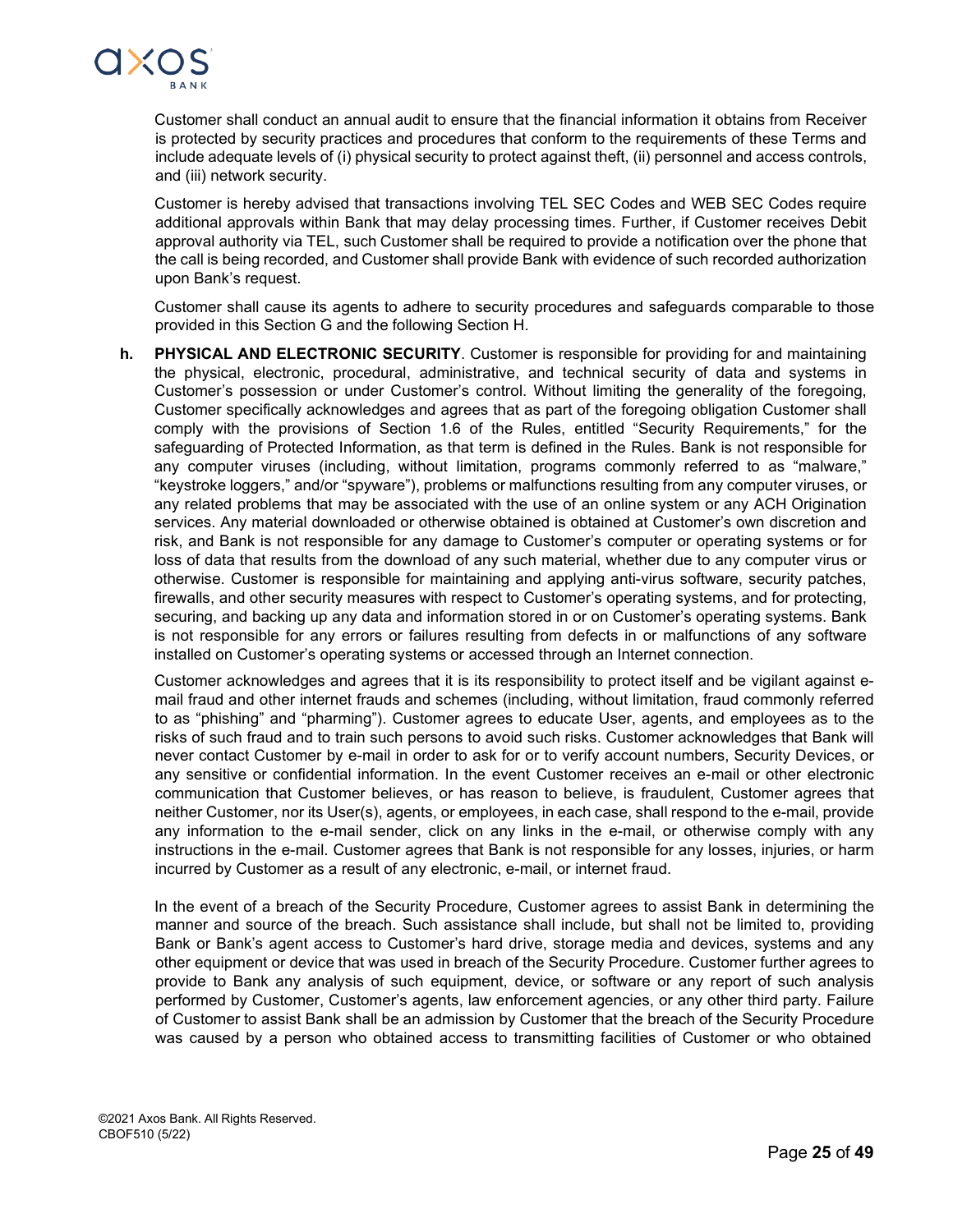

information facilitating the breach of the Security Procedure from Customer and not from a source controlled by Bank.

## **i. TRANSACTIONS REQUIRING BANK APPROVAL.**

- 1. International ACH Transactions ("**IAT**"): Customer shall not process any IAT Entries or other foreign transactions through Bank without Bank's prior written approval.
- 2. Transactions On Behalf of Other Originators: Customer shall not process any Entries on behalf of other Originators without Bank's prior written approval. In addition, Customer shall have a direct relationship with any Receiver and shall be responsible for collecting Receiver authorization for any ACH Debit Entries.
- **j. CREDIT AND DEBIT ENTRIES; RECORDS RETENTION.** Customer shall obtain an authorization ("**Authorization Agreement**"), as required by the Rules, from the Receiver whose account will be debited as the result of an Entry initiated by Customer. Customer shall retain each Authorization Agreement in original form while it is in effect and the original or a copy of each such authorization for two (2) years after termination or revocation of such authorization as stated in the Rules. Upon request, Customer shall furnish the original or a copy of the authorization to any affected Participating Depository Financial Institution, as defined in the Rules. Customer will receive immediately available funds for any electronic debit Entry initiated by it on the Settlement Date applicable thereto.
- **k. PROCESSING, TRANSMITTAL AND SETTLEMENT BY FINANCIAL INSTITUTION.** Except as otherwise provided for in these Terms and to the extent Bank elects to accept Entries irrespective of the provisions below, Bank shall:

**k.1** use commercially reasonable efforts to comply with the instructions of Customer, (ii) process Entries received from Customer to conform with the file specifications set forth in the Rules, (iii) transmit such Entries as an ODFI to the ACH processor selected by Bank, (iv) settle such Entries as provided in the Rules, and (v) in the case of an On-Us Entry, Bank shall credit the Receiver's account in the amount of such credit Entry on the date contained in such credit Entry provided such credit Entry is received by Bank at the time and in the form prescribed by Bank in Section E; and

**k.2** transmit such Entries to the ACH processor by the deposit deadline of the ACH processor, provided: (i) such Entries are completely received by Bank's Cut-Off Time at the location specified by Bank to Customer from time to time, (ii) the Effective Entry Date (as defined in the Rules) satisfies the criteria provided by Bank to Customer, (iii) the ACH processor is open for business on such Business Day, and (iv) no basis exists for Bank to reject the Entry.

Customer agrees that the ACH processor selected by Bank shall be considered to have been selected by and designated by Customer. Nothing in this Section may be construed to limit the rights of Bank to reject any transaction or Entry. Notwithstanding any other provision of these Terms, Customer may not directly access or attempt to access the ACH Operator (it being understood that such direct access is prohibited and that Customer shall prohibit its agents from directly accessing the ACH Operator). Customer, its agents, customers, and Originators (collectively, "**TPS Parties**") shall not use or attempt to use, in each case, any routing information of Bank to effect transactions other than as permitted by these Terms (it being understood that these Terms contemplate that Bank, as ODFI, will interact with the ACH Operator).

- **l. RECORDING AND USE OF COMMUNICATIONS.** Customer and Bank agree that all telephone conversations or data transmissions between the parties or their respective agents made in connection with these Terms may be electronically recorded and retained by either party by use of any reasonable means. Bank shall not be obligated to make such recordings.
- **m. PAYMENT FOR CREDIT ENTRIES AND RETURNED DEBIT ENTRIES.** Customer agrees to pay Bank for all credit Entries issued by Customer or User(s), or credit Entries otherwise made effective against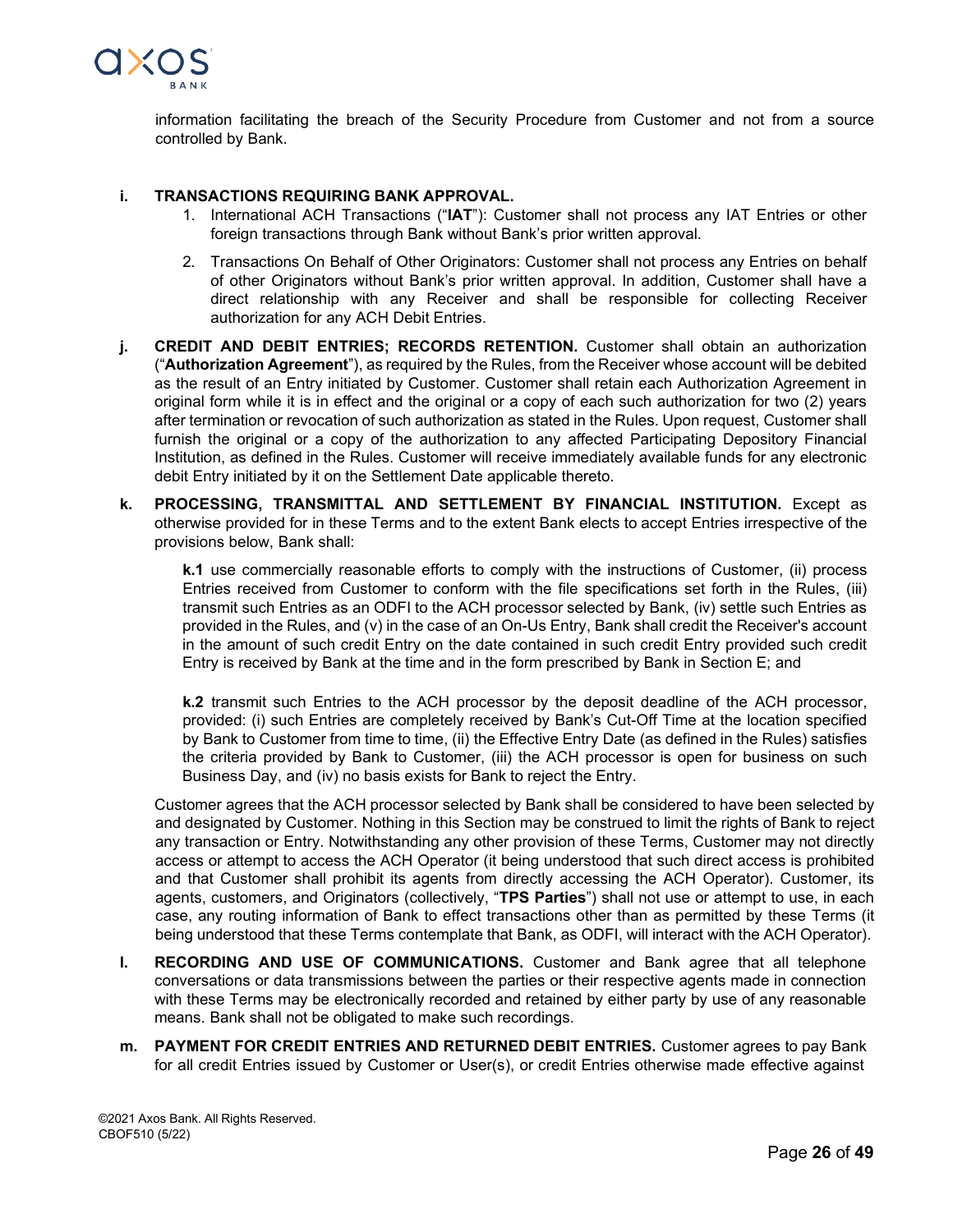

Customer. Customer shall make payment at such time on the date of transmittal by Bank of such credit Entries as Bank, in its discretion, may determine ("**Payment Date**"), and the amount of each On-Us Entry at such time on the Effective Entry Date of such credit Entry as Bank, in its discretion, may determine. Customer shall pay Bank for the amount of each debit Entry returned by an RDFI or debit Entry dishonored by Bank. Payment shall be made by Customer to Bank in any manner specified by Bank. In the event that the Authorized Accounts do not have sufficient available funds on the Payment Date, Bank is hereby authorized to charge any other account maintained by Customer with Bank as payment for credit Entries issued by Customer or returned or dishonored debit Entries. Customer shall maintain sufficient collected funds in Customer's account(s) to settle for the credit Entries on the Payment Date. If there are insufficient funds in a Customer account on the Payment Date to cover the total amount of all Entries to be paid on such Payment Date, Bank may, in its sole and absolute discretion, refuse to process such Entries until sufficient funds have been deposited therein. If Bank, in its sole and absolute discretion, elects to pay Customer's account in the overdraft on any one or more occasions, it shall not be considered a waiver of Bank's rights to refuse to do so at any other time nor shall it be an agreement by Bank to pay other items in the overdraft.

Customer agrees that Bank may require Customer to pre-fund Customer's Authorized Accounts so that sufficient funds are maintained in Customer's Authorized Accounts on the date that Customer transmits a file containing credit Entries to Bank.

**n. RESERVES.** From time to time, Bank shall evaluate Customer's transaction activity for the purpose of establishing averages for transaction frequency, amount, returns and adjustments. Customer shall provide to Bank, within five (5) days of Bank's request, any diligence information reasonably related to evaluating the need for any reserve requirement that Bank may impose on Customer. These evaluations will occur at least annually and may occur more frequently at Bank's discretion. In connection with these evaluations, Bank reserves the right to require Customer to establish reserves (the "**Reserves**") with Bank, in any amount determined by Bank, to cover Customer's obligations arising from ACH activities under these Terms. Reserves may be expressed as a fixed dollar amount or as a "rolling reserve" calculated based on "rolling" averages determined by Bank's periodic evaluations, at the discretion of Bank. The amount of Reserves required by Bank, if any, will be communicated directly to Customer from time to time.

Customer acknowledges and agrees that, until such time as all of the amounts owed by Customer, including its obligation to pay all returns, are paid to consumers (or other parties claiming a right to a return) in full, all funds in the Reserves account held with Bank shall be considered to be held by Bank for the sole interest, benefit, and protection of, and shall be considered to be the property of, such consumers (or other parties claiming a right to a return), and shall not be considered to be held for the benefit of Customer or be considered to be an asset for or property of Customer.

Customer agrees to promptly establish Reserves as required by Bank after receipt of a communication from Bank setting forth the amount of required Reserves and the basis of calculation used to determine the amount of Reserves. Bank may suspend ACH processing activity for Customer if Customer fails to establish the required amount of Reserves within the time period specified by Bank in its communication to Customer. If Bank creates a Reserve requirement prior to or concurrent with the execution and delivery of these Terms, the establishment of the Reserves satisfactory to Bank shall be deemed a condition precedent to Bank having any obligation under these Terms. Bank may, in its sole and absolute discretion, require Customer to retain its Reserves account with Bank for a period of up to two (2) years following the last debit Entry initiated by Customer. Customer acknowledges and agrees that the Reserves will be used to fund any and all returned items and that Customer shall not have any possessory or legal interest in the Reserves.

In the event these Terms are terminated or canceled for any reason, any unfunded settlements due to Customer will be placed in the account holding the Reserves and subject to the terms of these Terms.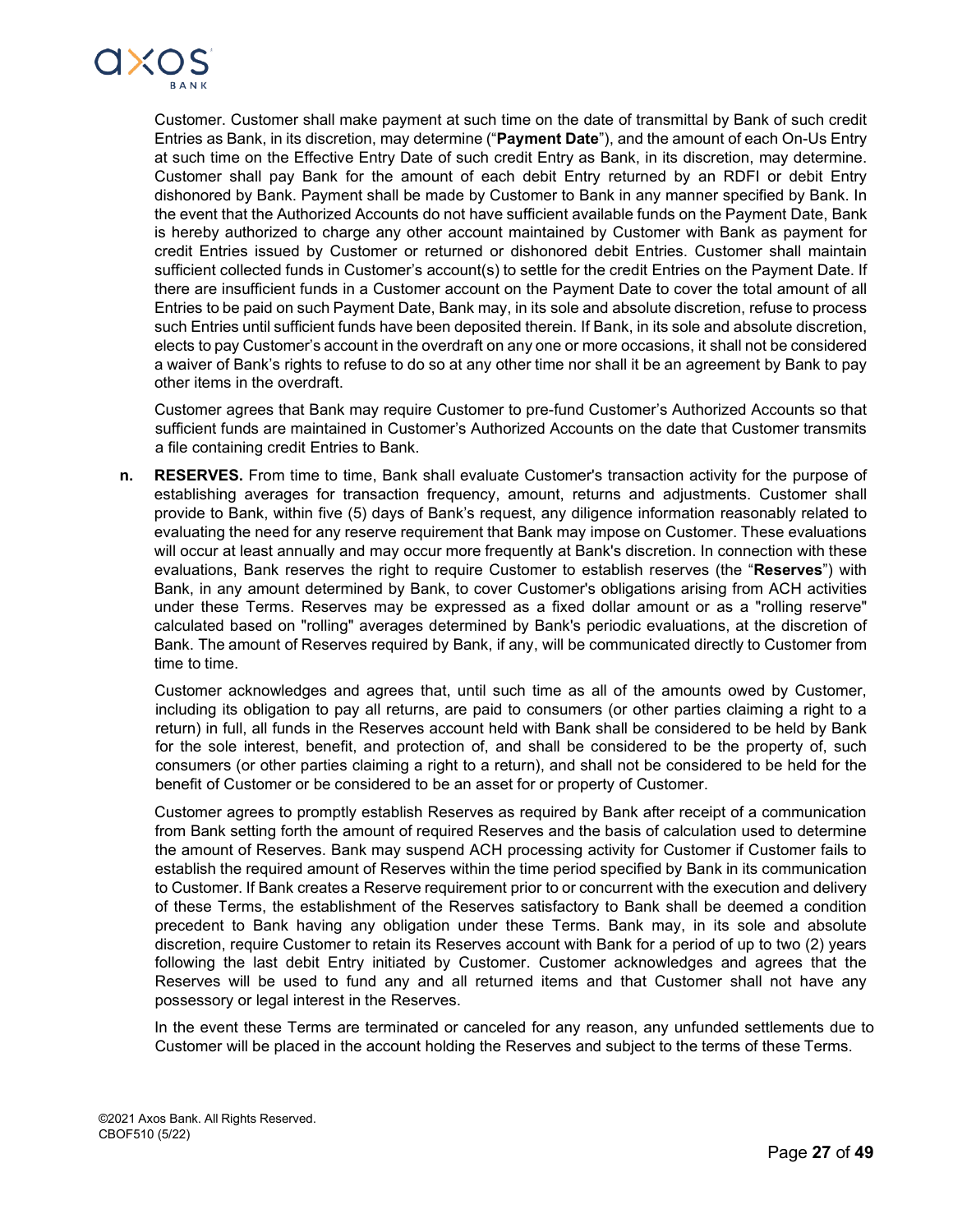

- **o. REJECTION OF ENTRIES.** Customer agrees that Bank has no obligation to accept Entries and therefore may reject any Entry issued by Customer without liability to Customer. Bank has no obligation to notify Customer of the rejection of an Entry but Bank may do so at its option. Bank shall not have any liability to Customer for rejection of an Entry and shall not be liable to pay interest to Customer even if the amount of Customer's payment order is fully covered by a withdrawable credit balance in an Authorized Account of Customer or Bank has otherwise received full payment from Customer.
- **p. CANCELLATION OR AMENDMENT OF ENTRY BY CUSTOMER.** Customer shall not have any right to cancel or amend any Entry after its receipt by Bank. However, Bank may, at its option, accept a cancellation or amendment by Customer. If Bank accepts a cancellation or amendment of an Entry, Customer must issue the cancellation or amendment in accordance with Bank's Security Procedure, and Bank shall use any commercially reasonable efforts that it deems appropriate to act on the request by Customer for cancellation of an Entry prior to transmitting it to the ACH processor or, in the case of an OnUs Entry, prior to crediting a Receiver's account, but Bank shall not have any liability if such cancellation is not effected. Customer shall notify the Receiver of any reversing Entry initiated to correct any Entry it has initiated in error. The notification to the Receiver must include the reason for the reversal and be made no later than the Settlement Date of the reversing Entry. If Bank accepts a cancellation or amendment of an Entry, Customer hereby agrees to indemnify and defend Bank from any and all claims, and to hold Bank harmless from any losses, damages, or expenses, including but not limited to attorneys' fees, incurred by Bank as the result of its acceptance of any such cancellation or amendment.

#### **q. REVERSALS OF ENTRIES.**

- 1. **General Procedure**s. Upon proper and timely request by Customer, Bank will use any commercially reasonable efforts it deems appropriate to effect a reversal of an Entry or File. To be "proper and timely," the request must (i) be made within five (5) Business Days of the Effective Entry Date for the Entry or File to be reversed, (ii) be accompanied by any reversal/cancellation request form requested by Bank, and (iii) comply with all of the Rules. In addition, if Customer requests reversal of a Debit Entry or Debit File, it shall ensure that there are sufficient funds in Customer's Authorized Accounts to fund such Debit Entry or Debit File. Customer shall notify the Receiver of any reversing Entry initiated to correct any Entry it has initiated in error. The notification to the Receiver must include the reason for the reversal and be made no later than the Settlement Date of the reversing Entry.
- 2. **No Liability; Reimbursement to Bank**. Under no circumstances may Bank be liable for interest or related losses if the requested reversal of an Entry is not effected. Customer shall reimburse Bank for any expenses, losses or damages it incurs in effecting or attempting to effect Customer's request for reversal of an Entry.
- **r. ERROR DETECTION.** In the event that Customer makes an error or issues a duplicate Entry (including but not limited to errors made in identifying the Receiver, or an Intermediary or RDFI or for errors in the amount of an Entry or for errors in Settlement Dates), Bank shall not have any duty to discover any such error or duplicate Entry, nor shall Bank be liable therefor. Notwithstanding the foregoing, if Customer discovers that any Entry it has initiated was in error, it shall notify Bank of such error. If such notice is received no later than four (4) hours prior to the ACH receiving deadline, Bank will utilize reasonable efforts to initiate an adjusting Entry or stop payment of any "On-Us" credit Entry within the time limits provided by the Rules. In the event Customer makes an error or issues a duplicate Entry, Customer shall indemnify and defend Bank against all claims and hold Bank harmless from any losses, damages, or expenses, including but not limited to attorneys' fees, incurred by Bank as result of any such error or issuance of duplicate Entries.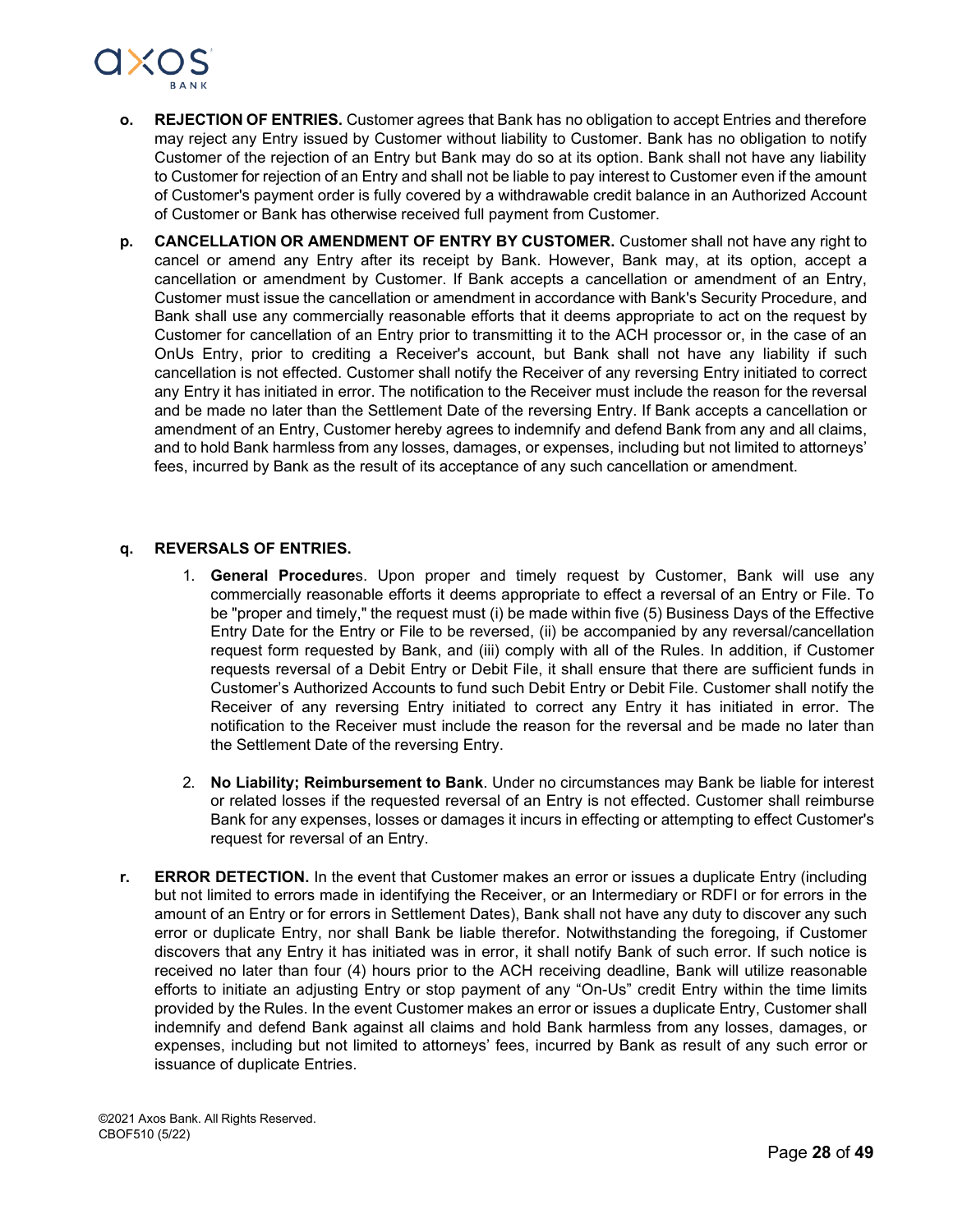

- **s. PROHIBITED AND/OR RESTRICTED TRANSACTIONS**. Customer agrees not to use or attempt to use the ACH Services (i) to engage in any illegal purpose or activity or to violate any Applicable Law, (ii) to breach any contract or agreement by which Customer is bound, (iii) to engage in any of the businesses or activities listed on Bank's Restricted Business List, which list may be amended, modified and/or supplemented at any time in Bank's sole and absolute discretion, whether or not such Restricted Business relates to activities that are legal in any applicable jurisdiction, (iv) to engage in any activity or business that would result in Customer being or becoming a "money service business" as defined in the Bank Secrecy Act and its implementing regulations, unless Bank has specifically authorized such activity or business, (v) to engage in any transaction for the sale of goods or services that are illegal under the federal laws of the United States, irrespective of whether such goods or services may be legal under the laws of the state or other jurisdiction in which the underlying transaction occurs, (vi) to engage in any transaction using cryptocurrency (in any form), or other alternative currency or instrument (as determined by Bank), (vii) to process payments for a transaction in foreign currency, (viii) to allow any nested arrangements without Bank's prior written consent, or (ix) to engage in any transaction or activity that is not specifically authorized and permitted by these Terms. Customer acknowledges and agrees that Bank has no obligation to monitor Customer's use of the ACH Services for transactions and activity that is impermissible or prohibited under the terms of these Terms; provided, however, Bank reserves the right to decline to execute any transaction or activity that Bank believes violates the terms of these Terms.
- **t. PRENOTIFICATION.** Customer, at its option, may send pre-notification that it intends to initiate an Entry or Entries to a particular account within the time limits prescribed for such notice in the Rules. Such notice shall be provided to Bank in the format and on the medium provided in the media format section of such Rules. If Customer receives notice that such pre-notification has been rejected by an RDFI within the prescribed period, or that an RDFI will not receive Entries without having first received a copy of the authorization signed by its customer, Customer shall not initiate any corresponding Entries to such accounts until the cause for rejection has been corrected or until providing the RDFI with such authorization within the time limits provided by the Rules.
- **u. NOTICE OF REJECT AND RETURNED ENTRIES AND NOTIFICATIONS OF CHANGE.** Bank shall make available to Customer information regarding any returned Entry from the ACH Operator in compliance with the Rules. Bank shall not have any obligation to retransmit a returned Entry to the ACH Operator if Bank complied with the terms of these Terms with respect to the original Entry.

Bank shall provide Customer all information, as required by the Rules, with respect to each Notice of Change ("**NOC**") Entry or Corrected Notification of Change ("**Corrected NOC**") Entry received by Bank relating to Entries transmitted by Customer. Bank must provide such information to Customer within two (2) Business Days of the Settlement Date of each NOC or Corrected NOC Entry. Customer shall ensure that changes requested by the NOC or Corrected NOC are made within three (3) Business Days of Customer's receipt of the NOC information from Bank or prior to initiating another Entry to the Receiver's account, whichever is later, or issuing a Refused Notification of Change.

**v. NOTICE OF IMPROPER ENTRIES.** Bank shall provide Customer with a periodic statement reflecting the total of each File transmitted by Bank or credited to a Receiver's account maintained with Bank. Customer shall examine the periodic statement and notify Bank of any unauthorized or erroneous Entrieswithin a responsible time, not exceeding thirty (30) days from the date that the periodic statement is madeavailable to Customer. If Customer fails to deliver such notice, Customer may not assert against Bank any claim for interest on the amount of the Entries for the period prior to the date that such notice is delivered. If Customer fails to deliver notice to Bank of any unauthorized or erroneous Entries within one

(1) year from Bank's issuance of any advice or statement reflecting such Entries, Customer is precluded from asserting that Bank is not entitled to retain the principal amount of the unauthorized or erroneous debit of Customer's account(s).

**w. PROVISIONAL SETTLEMENT.** Customer shall be bound by and comply with the Rules as in effect from time to time, including, without limitation, the provision thereof making payment of an Entry by the RDFI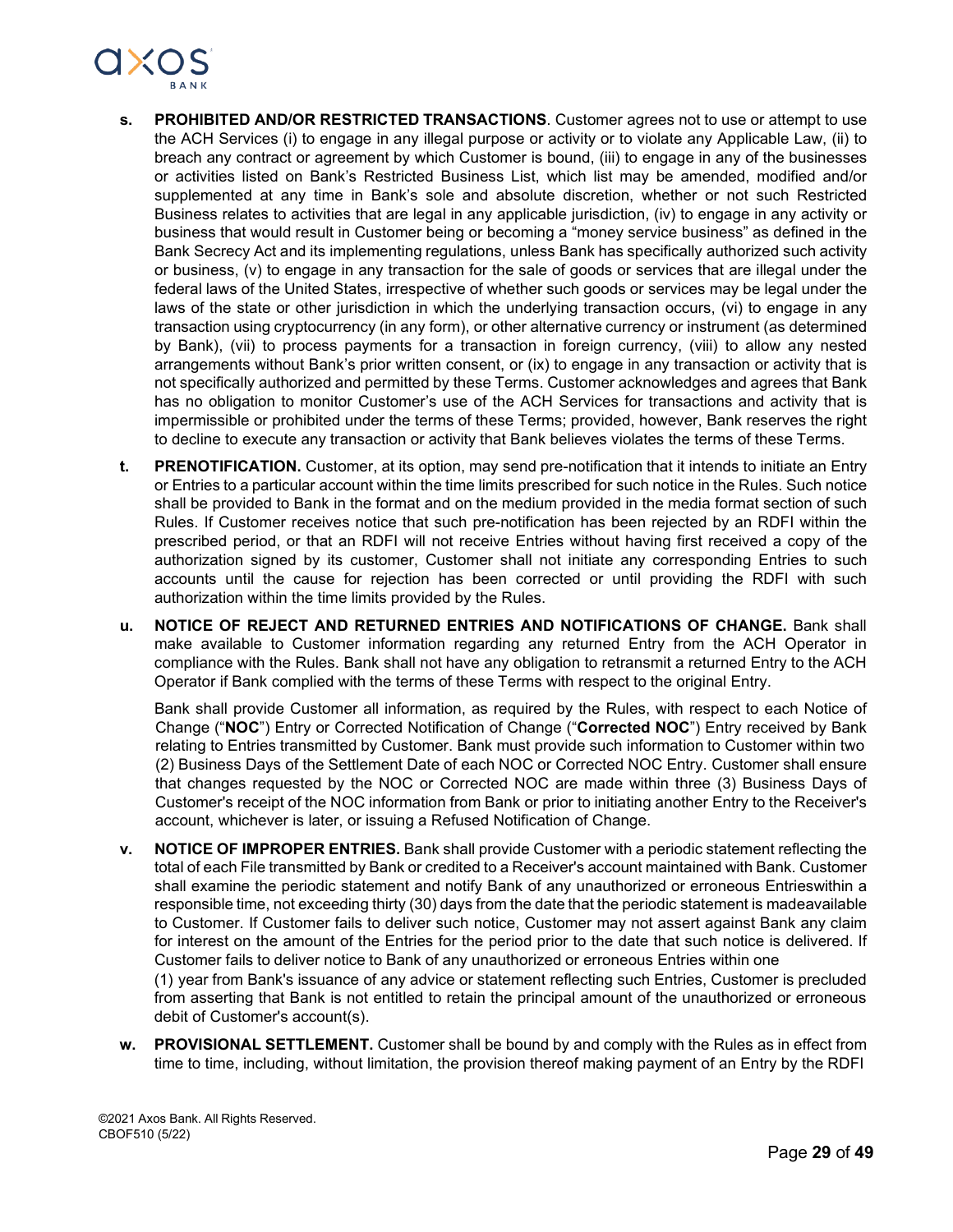

to the Receiver provisional until receipt by the RDFI of final settlement for such Entry. Customer acknowledges that it has received notice of that Rule and/or the fact that if such settlement is not received, the RDFI shall be entitled to a refund from the Receiver of the amount credited and Customer shall not be deemed to have paid the Receiver the amount of the Entry.

**x. IDENTIFICATION OF RECEIVER.** If Customer identifies the Receiver of the Entry by (i) account number or identifying number, or (ii) name and either account number or identifying number, Customer acknowledges that payment of the proceeds of the Entry to the Receiver shall be made by the RDFI, or by Bank in case of an On-Us Entry, on the basis of the identifying number or Bank account number even if it identifies a person different from the named Receiver. Customer is liable for and must settle with Bank for any Entry initiated by Customer that identifies the Receiver by (i) account number or identifying number or (ii) name and either account number or identifying number.

### **y. CUSTOMER REPRESENTATIONS AND WARRANTIES; INDEMNITY; COST ALLOCATIONS; CONFIDENTIALITY; AND RELATED RESTRICTIONS.**

- With respect to each and every Entry transmitted by Customer, Customer represents and warrants to Bank and agrees that (i) each person or entity shown as the Receiver on an Entry received by Bank from Customer has authorized the initiation of such Entry and the crediting or debiting of its account in the amount and on the Effective Entry Date shown on such Entry, (ii) such authorization is operative at the time of transmittal or crediting or debiting by Bank as provided herein, (iii) Entries transmitted to Bank by Customer are limited to those types of credit and debit Entries supported by Bank, (iv) Customer shall perform its obligations under these Terms in accordance with all Applicable Law and orders, including, but not limited to, the sanctions laws, regulations, and orders administered by OFAC; laws, regulations, and orders administered by FinCEN; and any state laws, regulations, or orders applicable to the providers of ACH payment services, and (v) Customer shall be bound by and comply with the provision of the Rules (among other provisions of the Rules) making payment of an Entry by the RDFI to the Receiver provisional until receipt by the RDFI of final settlement for such Entry. Customer shall defend, indemnify, and hold harmless Bank, and its officers, directors, agents, and employees, from and against any and all actions, costs, claims, losses, damages, or expenses (including attorneys' fees and costs) resulting from or arising out of (a) any breach of any of the foregoing warranties, representatives, or agreements, and (b) any act or omission of Customer or any other person acting on Customer's behalf.
- **b** Customer agrees to pay immediately and upon demand, and in no case more than five (5) Business Days after Bank's request, all costs and expenses incurred by Bank in responding to matters that have arisen, in each case, (i) for the direct or indirect benefit of Customer (e.g., without limitation, requests for amendments, certifications, or any information), (ii) in enforcing or administering these Terms, or (iii) in responding to or addressing any third party claim, demand, or request. Such costs covered by this include, but are not limited to, court costs and attorneys' fees, whether incurred in litigation or not, with interest from the date of expenditure until said sums have been paid. Customer's obligation to pay out-of-pocket costs and expenses pursuant to this Section shall include costs and expenses paid by Bank or agents, in each case, in responding to third-party legalprocess, subpoenas, or similar legal demands received by Bank and its agents as a result of or in relation to these Terms or the transactions contemplated hereby.
- **c** Customer hereby agrees to indemnify, hold harmless, and defend Bank and its affiliates and their respective officers, directors, consultants, agents and employees from any and all claims, damages, liabilities, costs and expenses, including without limitation reasonable attorneys' fees and litigation expenses, arising out of or as a result of any claim by a third party to the extent arising from, in each case, (i) a deliverable, Entry, or other information, as delivered to Bank, by on behalf of, or for the benefit of Customer, that in any way violates any local, state, or federal law or regulation or the Rules or (ii) any claim that Customer's logos, marks or any other information, materials or intellectual property, in the form delivered by Customer to Bank, violates any intellectual property rights of any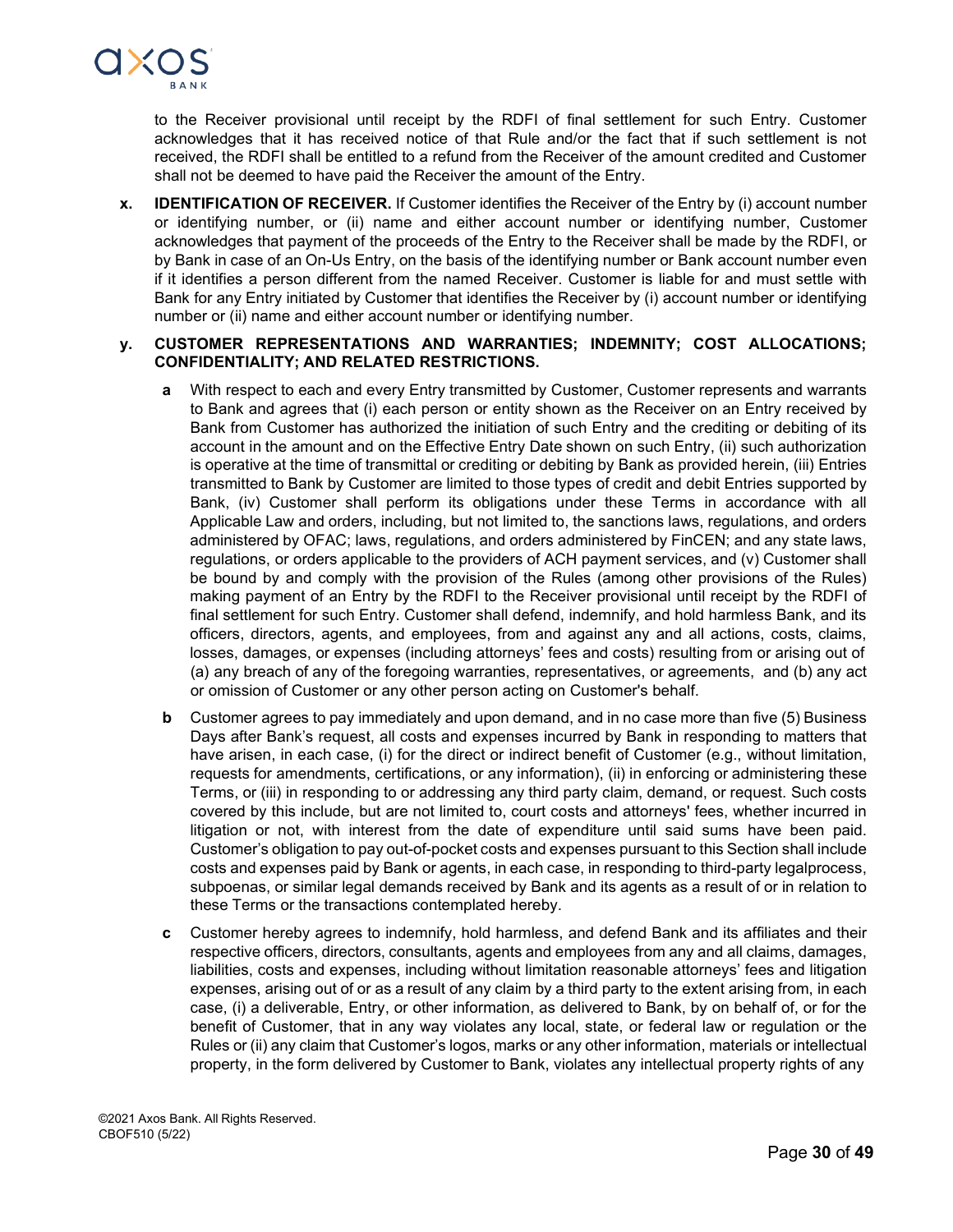

third party. Customer shall not use the name or marks of Bank or any of its affiliates, or make any statement to the media regarding Bank or these Terms, without the prior written consent of Bank, executed by an officer of Bank holding the title of Executive Vice President or higher.

- **d** Customer shall maintain adequate insurance for its operations and business activities, and upon request of Bank, shall provide insurance certificates naming Bank as an additional insured. Selfinsurance by Customer shall not be sufficient to satisfy this provision. Customer also representsand warrants to Bank that it maintains adequate business continuity and disaster recovery plans. Customer, during the term of these Terms, shall provide to Bank, within five (5) Business Days of Bank's request, any information or verification needed to comply with this Section, including, without limitation, any credit, financial, or insurance information. Customer shall indemnify, defend, and hold Bank harmless from any losses, damages, claims, or any other expense arising from any breach of this clause (4) by Customer.
- **z. ADDITIONAL CUSTOMER WARRANTIES FOR SELECTED STANDARD ENTRY CLASSES.** NACHA, in its role of ensuring the safety, security, and viability of the ACH network has determined that certain single-use or limited-use consumer authorizations have the potential to increase risk in the ACH system and compromise system effectiveness by increasing the incidence of returned Entries. Therefore, to qualify as an Originator of such Entries, Customer hereby warrants to Bank that for each such ACH Entry submitted for processing, Customer has obtained all authorizations from the Receiver as required by the Rules, by Regulation E or other Applicable Law, and these Terms. Customer also makes the additional warranties to Bank that Bank makes to each RDFI and ACH Operator under the Rules for the respective SEC Codes for Entries originated by Customer. Customer shall indemnify, defend and hold Bank harmless from any liability arising out of Customer's breach of these warranties. Customer authorizes Bank to communicate to NACHA or any governmental authority, without notice to Customer or any other person, any information about Customer or the transactions contemplated hereby as may be required, in the judgment of Bank, by the Rules or any Applicable Law, including, without limitation, any reportingof suspicious activity or transactions.
- **aa. FINANCIAL INFORMATION AND AUDIT.** Bank may from time to time request information fromCustomer in order to evaluate a continuation of the ACH Services to be provided by Bank hereunder and/or adjustment of any limits set by these Terms. Customer agrees to provide the requested financial information immediately upon request by Bank, in the form required by Bank. Customer authorizes Bank to investigate or reinvestigate at any time any information provided by Customer in connection with these Terms or the ACH Services. Upon request by Bank, Customer hereby authorizes Bank or its agents, in each case, to enter Customer's business premises for the purpose of ensuring that Customer is in compliance with these Terms, and Customer specifically authorizes Bank or its agents, in each case, to perform an audit of Customer's operational controls, risk management practices, staffing and the need for training and ongoing support, and information technology infrastructure. Customer hereby acknowledges and agrees that Bank shall have the right to mandate specific internal controls at Customer's location(s), and Customer shall comply with any such mandate. In addition, Customer hereby agrees to allow Bank to review available reports of independent audits performed at Customer location related to information technology, the ACH Services and any associated operational processes. Customer agrees that if requested by Bank, Customer shall complete a self-assessment of Customer's operations, management, staff, systems, internal controls, training and risk management practices that would otherwise be reviewed by Bank in an audit of Customer. Customer shall provide Bank with the results of the annual audit conducted by an independent party pursuant to the Rules promptly (and not longer than 30 days) after such audit has been completed. If (i) Customer refuses to provide the requested financial information, (ii) Bank concludes, in its sole and absolute discretion, that the risk of Customer is unacceptable, (iii) Customer violates these Terms or the Rules, or (iv) Customer refuses to give Bank access to Customer's premises, Bank may terminate the ACH Services according to the provisions hereof.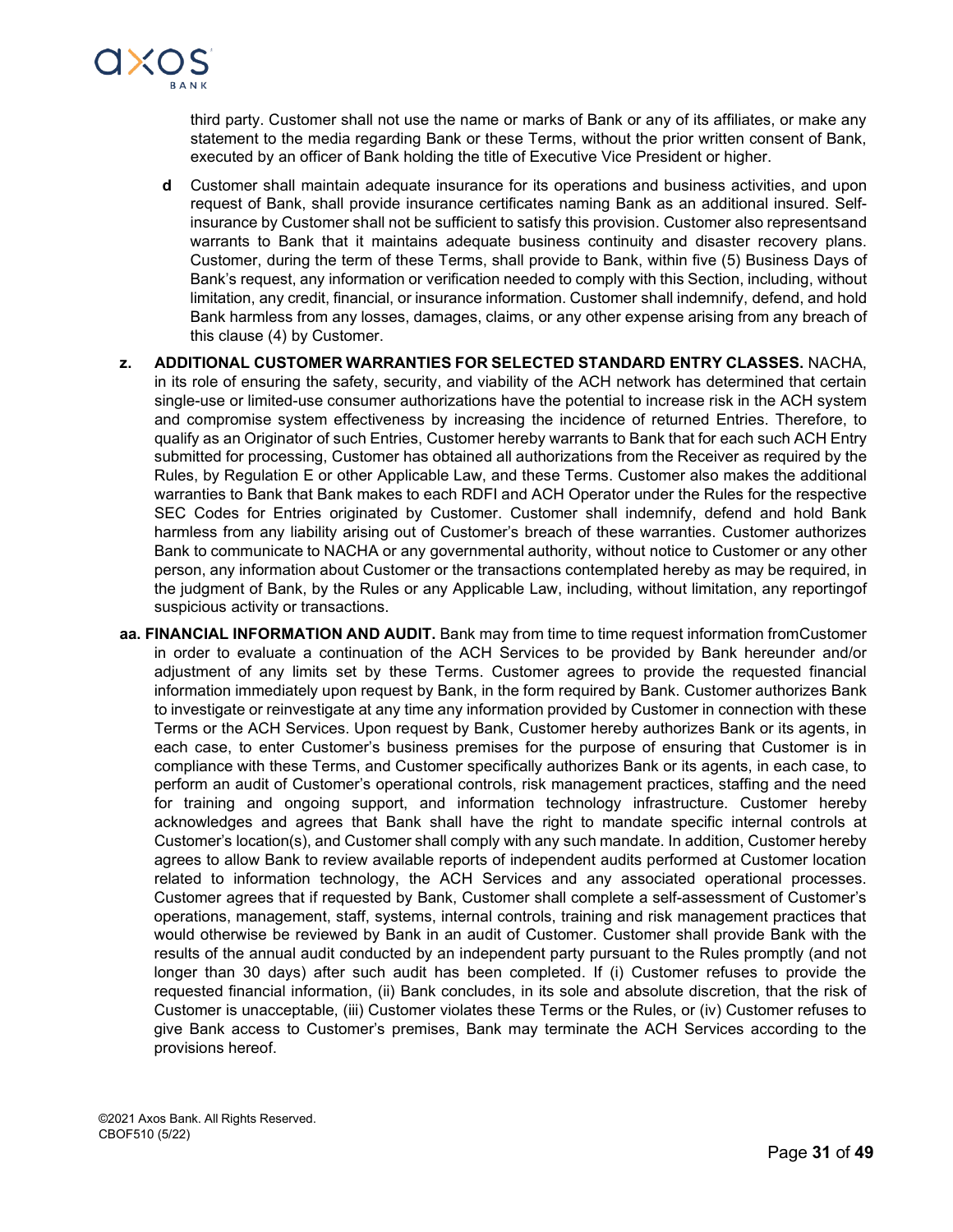

- **bb. DATA RETENTION**. Customer shall retain data on file adequate to permit remaking of Entries for three (3) days following the date of their transmittal by Bank as provided herein and shall provide such data to Bank upon its request. Without limiting the generality of the foregoing provisions, Customer specifically agrees to be bound by and comply with all applicable provisions of the Rules regarding the retention of documents or any record, including, without limitation, Customer's responsibilities to retain all items, source documents, and records of authorization in accordance with the Rules. Customer shall provide to Bank, at Bank's request, true, accurate, and complete copies of any such records provided for in this Section.
- **cc. REIMBURSEMENT.** Any reimbursement by Bank for any liability hereunder may be made either directly to Customer or by adjustment of the aggregate ledger and collected balances of Customer's accounts.
- **dd. INTEREST CALCULATIONS**. Any interest payments due by either party pursuant to Article 4A of the UCC shall be calculated at an annual rate equal to the average Federal Funds rate at the FRB of New York for the period involved.
- **ee. CUSTOMER AS RECEIVER.** If Customer is the Receiver of an Entry or other funds transfer, and Bank does not receive final settlement for any payment made to Customer by Bank, Customer acknowledges and agrees that Customer is obligated to Bank for the amount of the payment order and Bank is authorized to charge Customer's account(s) for any amount paid to Customer. If Bank credits Customer's account for an Entry or other funds transfer naming Customer as the Receiver, such credit Entry to Customer's account is not acceptance of the funds transfer by Bank until one hour after the opening of business on the Business Day after the credit Entry is made to the account. Notwithstanding the foregoing, Bank may make funds available to Customer at an earlier time at Bank's option. Bank has no obligation to notify Customer of receipt of a funds transfer naming Customer as the Receiver even if payment for the funds transfer to Customer is made by credit to Customer's account or the payment order directs payment to an account. Demand by Customer for payment of a payment order for which Bank is obligated to pay to Customer must be made in writing and delivered to Bank at the location designated in Section 28 hereof. Issuance of a check by Customer on the account to which payment was made shall not constitute notice under this section.
- **ff. MEDIA AND RECORDS.** All media, Entries, security procedures and related records used by Bank for transactions contemplated by these Terms shall be and remain Bank's property. Bank may, at its sole and absolute discretion, make available such information upon Customer's request. Any expenses incurred by Bank in making such information available to Customer shall be paid by Customer. Bank retains ownership of all its intellectual property, and these Terms create no interest in such property on the part of Customer or any person claiming by or through it. Customer hereby grants Bank an irrevocable license, for the purposes of being used consistent with these Terms (it being understood that such license is coupled with an interest), in any information or other intellectual property owned by Customer that is transmitted to Bank pursuant to or in relation to these Terms**.**
- **gg. COOPERATION IN LOSS RECOVERY EFFORTS.** In the event of any damages for which Bank or Customer may be liable to each other or to a third party pursuant to the services provided under these Terms, Bank and Customer will undertake reasonable efforts to cooperate with each other, as permitted by Applicable Law, in performing loss recovery efforts and in connection with any actions that the relevant party may be obligated to defend or elects to pursue against a third party. Reasonable efforts shall not be construed to require Bank to take any legal action on behalf of Customer or to share information that cannot be shared without the authorization of a third party. If the loss or need for recovery arises out of a party's breach of these Terms, that party shall be required to cooperate with the non-breaching party, and the non-breaching party shall not be expected to accommodate the breach of the breaching party.
- **hh. SAME DAY ENTRIES.** A Credit or Debit Entry with an Effective Entry Date of the date of the transmission of the Entry or File to Bank and received by Bank prior to 9:45 am PT shall be considered to be a Same Day Entry. Entries above \$100,000 are not eligible for Same Day ACH processing. In addition to any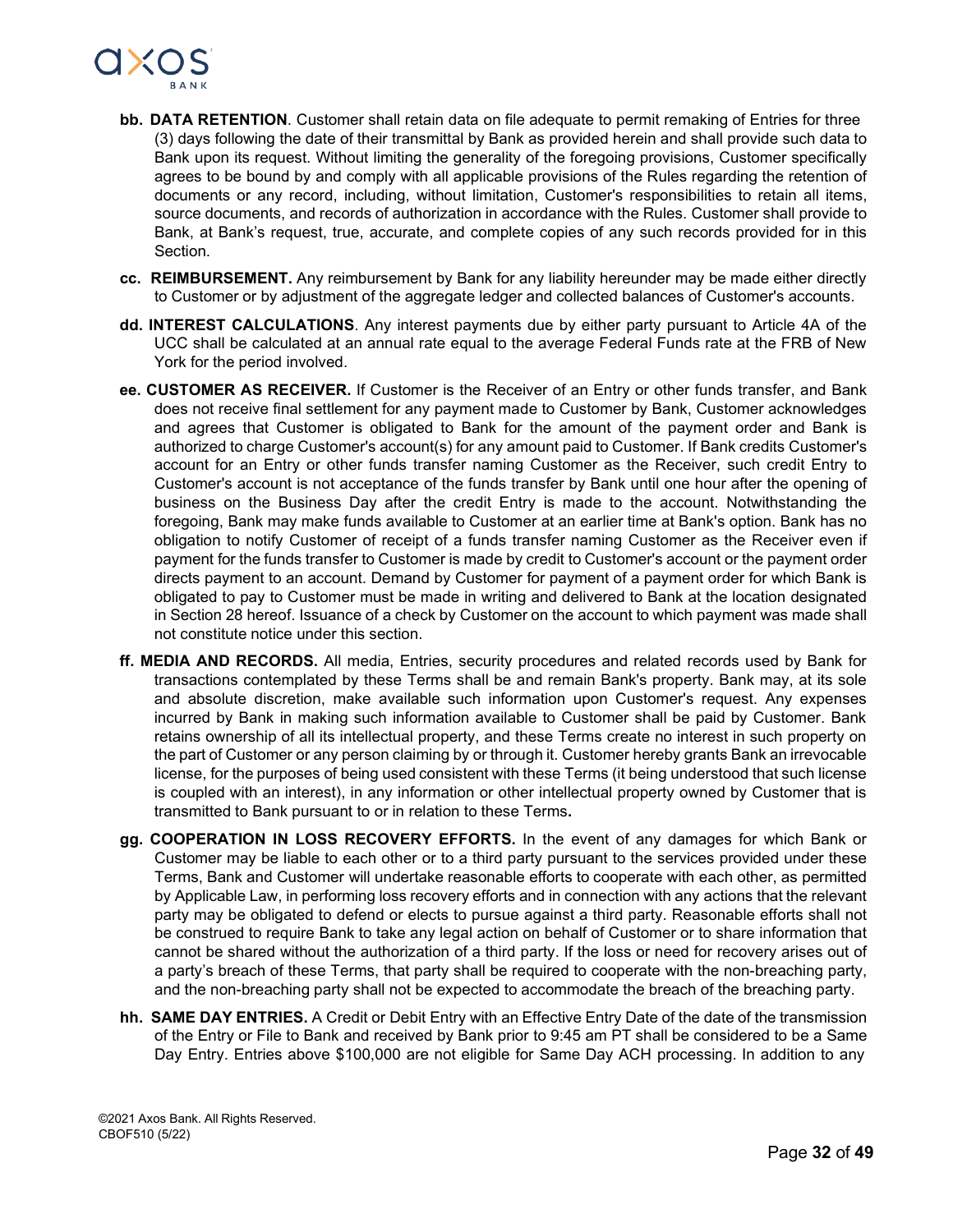

other fees that Customer is obligated to pay Bank, Customer hereby agrees to pay Bank the Same Day Entry fee established by Bank from time to time for Same Day Entries transmitted to Bank by Customer (the "**Same Day Fee")**. For the avoidance of doubt, if Customer submits an Entry as a Same Day Entry in error, Customer shall be liable for the Same Day Fee and for any other liabilities or losses associated with the erroneous or unauthorized initiation of an Entry on a same day basis, including but not limited to, the debiting of an account prior to the date on which such account should have been debited.

**ii. ACH BLOCKS & FILTERS.** ACH Blocks & Filters permit you to define which ACH Entries will or will not post to your account and apply to all incoming ACH Entries to your account. ACH Items received prior to the setup of an ACH Block or ACH Filter may be paid in accordance with the NACHA Rules.

An ACH Block may be set for all ACH Entries, Debit or Credit Entries, or by ACH Company ID (ACH Customer). At the ACH Company ID level, you may enable filters by SEC code and/or establish dollar thresholds. By establishing a Block Order, you authorize the automatic return of ACH items that meet the criteria of the ACH Block Order without notice to you. ACH Filter Authorizations override any ACH Block orders on an account.

You acknowledge that your failure to use ACH Blocks could substantially increase the likelihood of undetected fraudulent activity on your account. You agree that if you fail to implement ACH Blocks following our request that you do so, you will be precluded from asserting any claim against us for paying an unauthorized, altered, counterfeit or other fraudulent item that ACH Blocks was designed to detect or deter, and we will not be required to re-credit your account or otherwise be liable to you for paying such item.

**jj. ACH TRACE NUMBER REPORTING.** ACH Trace Number Reporting permits Customer to retrieve a report including a match of original ACH Trace Number to bank-assigned ACH Trace Number of ACH Entry Detail Records. Eligible ACH Entry Detail Records for ACH Trace Number Reporting purposes include Customer-originated transactions for which Bank is the Originating Depository Financial Institution. Customer must be enrolled in ACH Origination in order to elect this service. Originated transactions for which Bank is both the Originating Depository Financial Institution and Receiving Depository Financial Institution are excluded. Customer must authorize a designated User for ACH TraceNumber Reporting.

Bank will use its best efforts to provide the ACH Trace Number Reporting that Customer has selected. Bank does not, however, guarantee that Customer will be able to retrieve reports at all times or that all Customer-originated ACH transactions for which ACH Trace Number Reporting may be otherwise available will adequately process to the system. Customer acknowledges that there exist many reasons and causes that ACH Trace Number Reporting may be delayed or unavailable or that omission of information within report may occur, including, but not limited to, (a) transmission failure or outage, (b) errors based on account or routing number information, and (c) batch violations and/or suspensions. Bank shall have no liability or obligation for Customer's inability to retrieve one or more reports at any time.

## **ARTICLE III**

## **ADDITIONAL SERVICES**

## **Bill Pay**

Bill Pay allows you to make payments to businesses as well as to individuals through the ACH network or by check. This service uses a single sign-on security feature that matches your User ID and password to authenticateyou into the business bill pay service.

©2021 Axos Bank. All Rights Reserved. CBOF510 (5/22)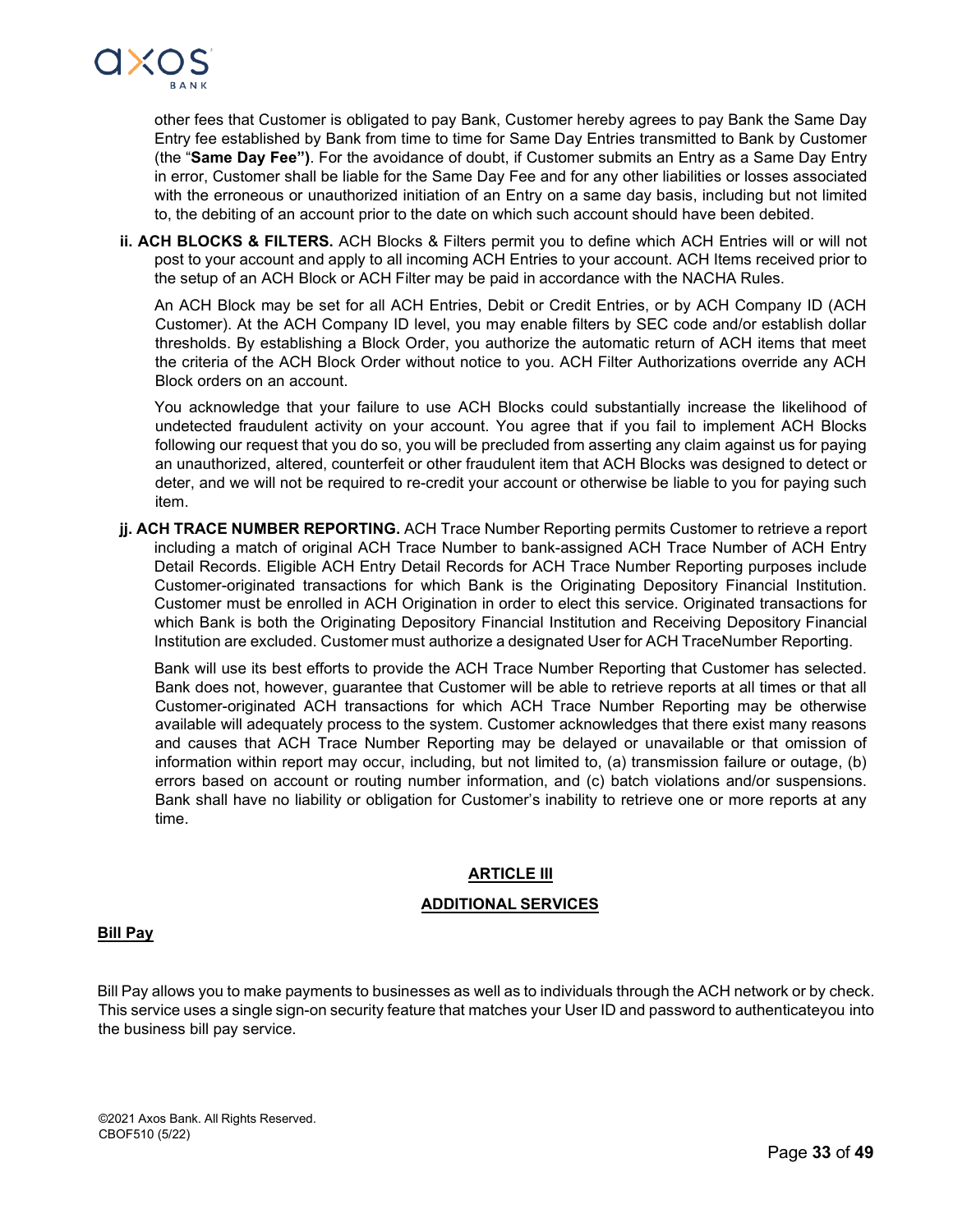

## **Checking and Savings Accounts**

From time to time, we may offer you or you may open a variety of deposit accounts. Each such account (the "Account") is subject to the general terms and conditions and any specific terms and conditions relating to that type of account that may be set forth in this Agreement. This disclosure describes the terms, services and the interest calculation with respect to the Deposit Accounts opened through the Bank's website.

If your account earns Interest, the following information applies unless otherwise specified in the description for your account type: Rate Information:

- The interest rate and corresponding APY for savings and money market accounts are variable and are set at our discretion.
- Your interest rate and annual percentage yield may change.
- Fees may reduce earnings.
- At our discretion, we may change the interest rate on your account at any time.

**Balance Computation Method**: We use the daily balance method to calculate the interest on your account. This method applies a daily periodic rate to the balance in the account each day.

**Compounding and Crediting**: Interest is compounded daily and calculated on a 365/366 day basis. Interest is credited on a monthly basis.

**Accrual of Interest on Noncash Deposits:** Interest begins to accrue no later than the business day we receive credit for the deposit of noncash items (for example, checks).

**Right to require advance notice of withdrawals:** For all savings accounts and all interest-bearing checking accounts, we reserve the right to require seven days' prior written notice of withdrawal. Although we usually pay withdrawals or checks without prior notice on these accounts, doing so does not mean that we give up that right.

**Limitations on Withdrawals** The Bank may choose to impose limits on the number of certain types of withdrawals and transfers you can make each month from your savings or money market account. Please note, that these limits do not apply to withdrawals or transfers made at a branch, by mail or at an ATM. You can make no more than a combined total of six (6) per month or monthly statement cycle (subject to Available Balance) from among the following:

- Preauthorized transfers (including transfers for overdraft protection)
- Telephone transfers or other electronic transmissions
- Direct Link Online and Direct Link Mobile transfers or bill payment transfers
- Transfers by check, draft, debit card, if allowed on your savings account
- We count checks for the purposes of transaction limitations as of the date the check posts to your account (not as of the date you write them).

In addition, each time a transfer is paid against your account in excess of those allowed by the Bank, you may be assessed an "Excess Transaction or Withdrawal Fee". If you exceed the transfer limits on more than an occasional basis, we may convert your account to one not subject to transfer limitations or close your account. If we close or convert your account, you will receive a separate communication from us informing you of our actions. We may refuse to allow any withdrawals without the Bank creating liability to you, if we have a concern that one or more transactions on your account may have been unauthorized or fraudulent, if there is a dispute concerning the Deposit Account that makes us uncertain regarding the instructions that have been given, the Deposit Account is garnished or attached, the Deposit Account has been pledged to the Bank as collateral for a debt, the availability of the funds on deposit cannot be verified, any required documentation has not been presented, or you have failed to repay an obligation to us on time.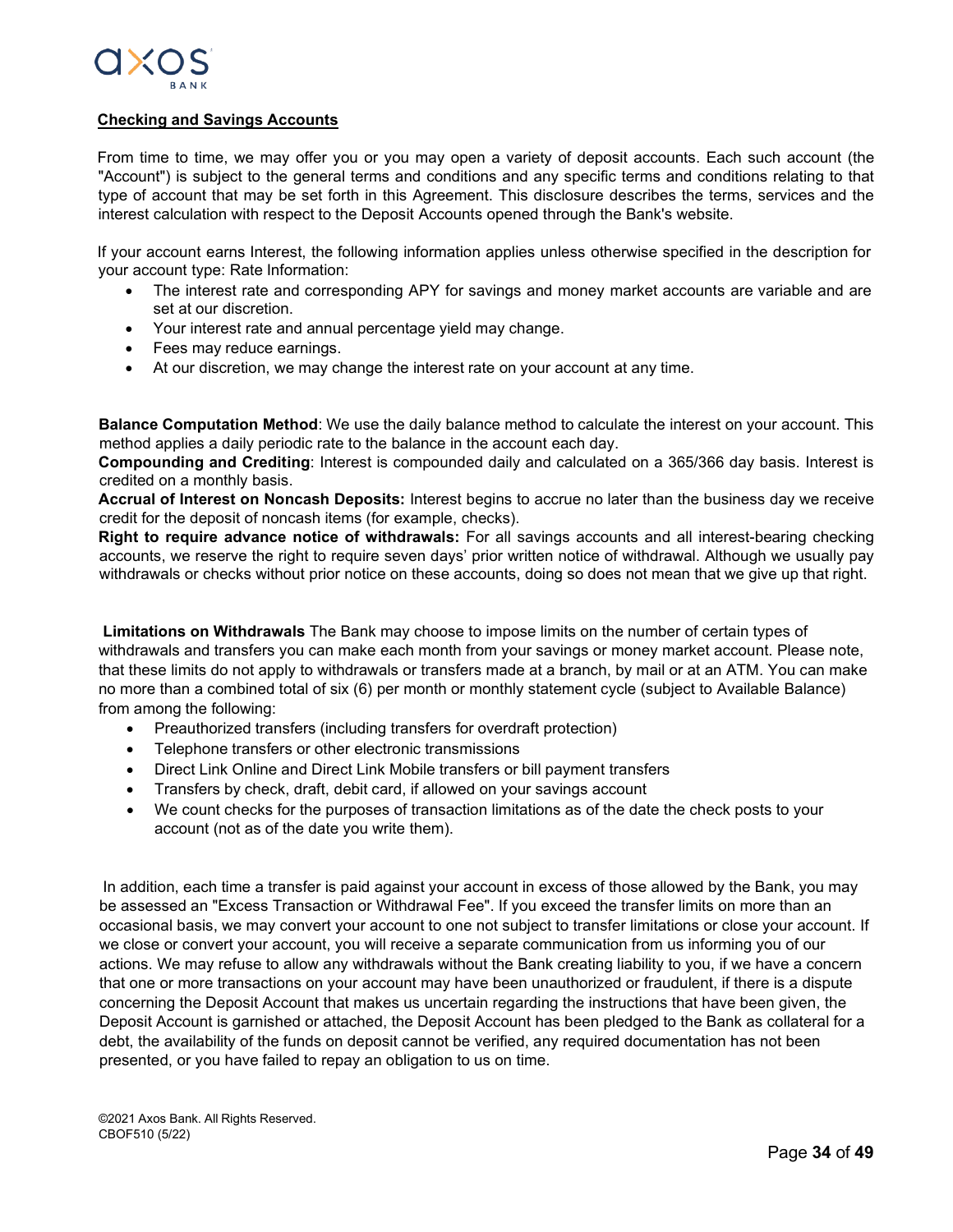

## **Check Print Service**

With our Check Print Service, you may request that we create checks on your behalf that are drawn on deposit accounts maintained by you at Bank. Before using a Check Print Service, Administrator may authorize other users perform duties in connection with this Service. You agree to use commercially reasonable security protocols when you deliver check issuance requests to us. We are not responsible for detecting any errors in the content of your check issuance requests to us. You agree that we may act on any check issuance request that you electronically transmit to us. You must create and transmit to us a check issuance request for each check that you want us to issue on your behalf. You must make certain that each check issuance request confirms in form and substance to the requirements set forth herein, including observing Bank's cutoff times on a Business Day. You must ensure that collected and available funds, sufficient to cover the total of all checks issued, are on deposit in your account. We will debit your account to cover such checks when such checks are presented to your account for payment.

## **Data Transmission Services**

Customer may elect to send or receive instructions, data, or reports ("Information") to or from Bank related to the Service(s) via electronic means, including, without limitation, file transmission or API integration ("Delivery Method"). Bank may establish different deadlines depending on the Delivery Method employed by Customer and all such deadlines are subject to change.

Bank will make every reasonable effort to deliver information by the mutually agreed upon time but does not guarantee a specific delivery time. Accordingly, Bank's responsibility to Customer shall be to deliver such information as close to the agreed time as may be reasonably practicable.

Bank is entitled to rely and act upon information submitted by Customer to Bank and Bank shall have no obligation or responsibility to audit, check, or otherwise verify the information. If the information submitted by Customer to Bank is incomplete, not in Bank's required format or if Bank discovers an error in the information, Bank may delay performance of a Service and, at Bank's option, require Customer to correct, complete or resubmit the information. If information is delivered late to Bank for any reason, Bank may also delay performance of a Service. Any delay allowed hereunder maybe for such time as Bank determines. Bank shall be entitled to additional compensation for Bank's cost or expense attributable to a delay. Bank will attempt to notify Customer prior to incurring any additional expense for which Customer will be liable, but Bank is not required to do so.

Information furnished by Customer to Bank in connection with a Service will be safeguarded by Bank to the same extent that Bank safeguards our own similar information. Bank acknowledges your Information to be Customer's proprietary information and we will not use Customer's Information without Customer's prior consent except to provide a Service and for other purposes as required or permitted by law.

#### **Image Services**

Information Reporting permits Customer to retrieve and view online images of checks issued in connection with Customer's Accounts (the "**Image Services**"). Image Services also include reporting of check detail. The type of items, reports, and documents for which Image Services are available may be changed or updated from time to time by Bank. Customer must authorize a designated User for Image Services.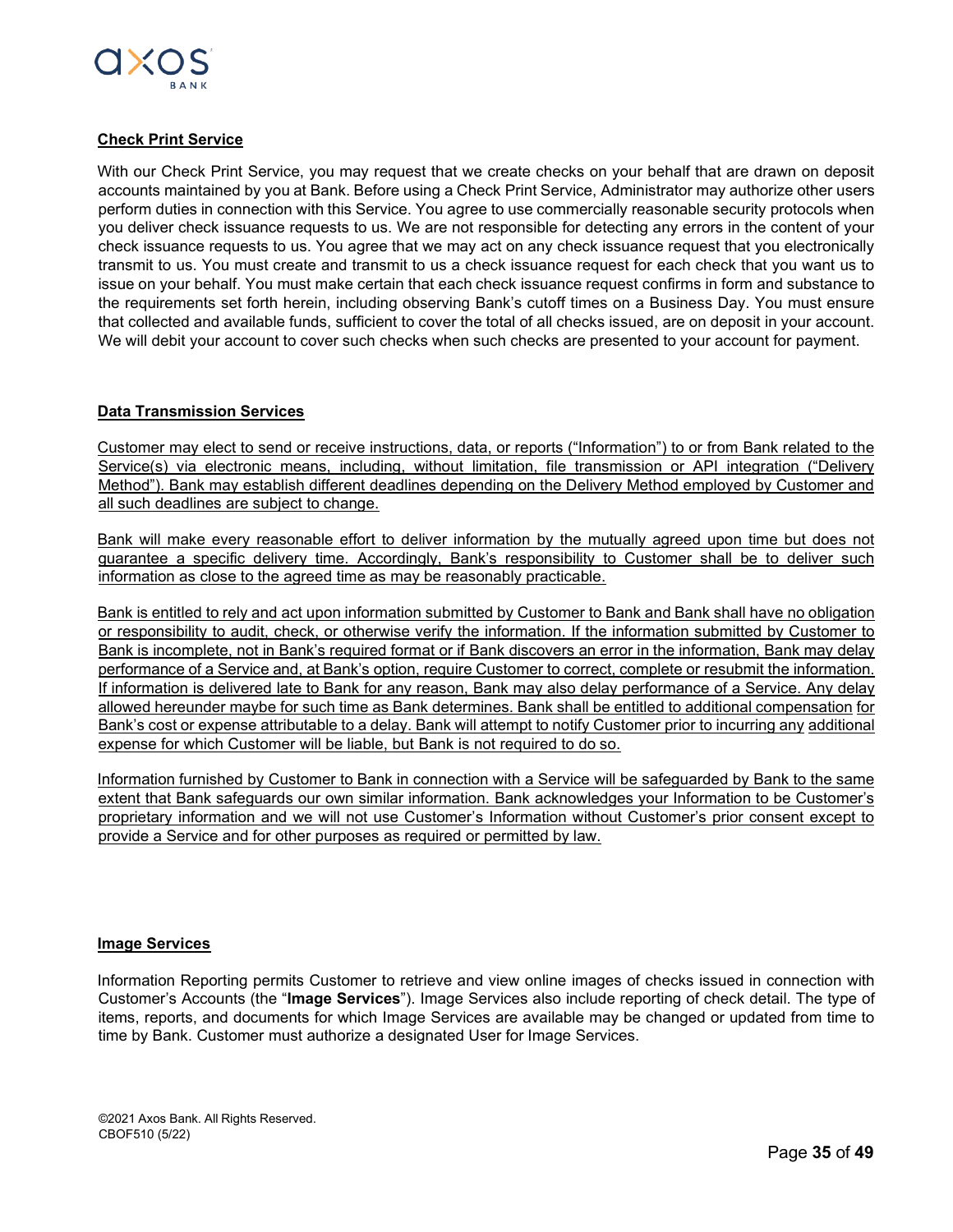

Bank will use its best efforts to process and provide retrieval access to images of all items, reports, and documents for which Image Services are available, and which Customer has selected. Bank does not, however, guarantee that Customer will be able to retrieve and view all images at all times or that all items, reports, and documents for which Image Services may be otherwise available will adequately process to the Image Services archive system. Customer acknowledges that the Image Services archive system may not be accessible from time to time or a retrieval request may not be completed and the designated User referred to above may be required to access Image Services at a later time. Customer acknowledges that there exist many reasons and causes that certain images may not be available for retrieval or that certain items or documents may not adequately process to the Image Services system, including, but not limited to, (a) an item bearing a deficient MICR line that does not post to the Images Services archive, (b) errors based on account or routing number information, and (c) incompatible search criteria for certain items or documents. Bank shall have no liability or obligation for Customer's inability to retrieve one or more images, reports or documents at any time.

Customer acknowledges that the visual quality of a retrieved image depends on the visual quality of the item or document from which the image was created. The darkness, tint, tone, and clarity of both written and background characters contained in the original source item or document affects directly the quality of the image created. Bank shall have no responsibility or obligation to enhance or improve the visual quality of any image based on the condition or visual quality of the original source item, image, or document.

Bank from time to time will communicate to Customer the time of day at which the various types of images created in connection with Image Services will be available for retrieval. The availability times may change from time to time as communicated to Customer by Bank.

#### **Information Reporting**

Our Information Reporting and Check Imaging Services ("**Information Reporting**") make certain account, transaction and related information available to you to help you control and manage your accounts. You may elect to have accounts of another company/organization reported to you with Information Reporting. You agree that, for each such account, the company/organization will provide us with its written authorization, in a form acceptable to us, for us to make that company's account information available to you. You represent and warrant that such other company has authorized us to make its account information available to you.

The Customer authorizes Bank to report to any Administrator or to those persons designated by Customer for Information Reporting concerning all accounts and account clearings and transactions, including, but not limited to, checking, savings, disbursement, zero balance, money market and loan balance accounts, which Customer now or in the future maintains with Bank. Bank will make available this information at times specified by Bank from time to time. Customer agrees to maintain and update Information Reporting templates as needed.

#### **Lockbox Services**

In order to simplify the collection process for Customer, Bank can establish a post office box for Customer and Customer may direct its clients to send payments to such post office box. Bank subsequently collects, processes and deposits such payments into Customer's account with Bank.

If lockbox services are requested, a Lockbox Agreement must be executed by Customer and Bank in addition to these Terms.

#### **Positive Pay – Checks**

Check Positive Pay is designed to help you identify and resolve suspect check activity in a timely manner. On or before the Business Day that you issue checks on your designated deposit account, you provide us with a data file giving the issue date, number, and amount of each such check ("**Issue Input**"). If you issue a check and deliver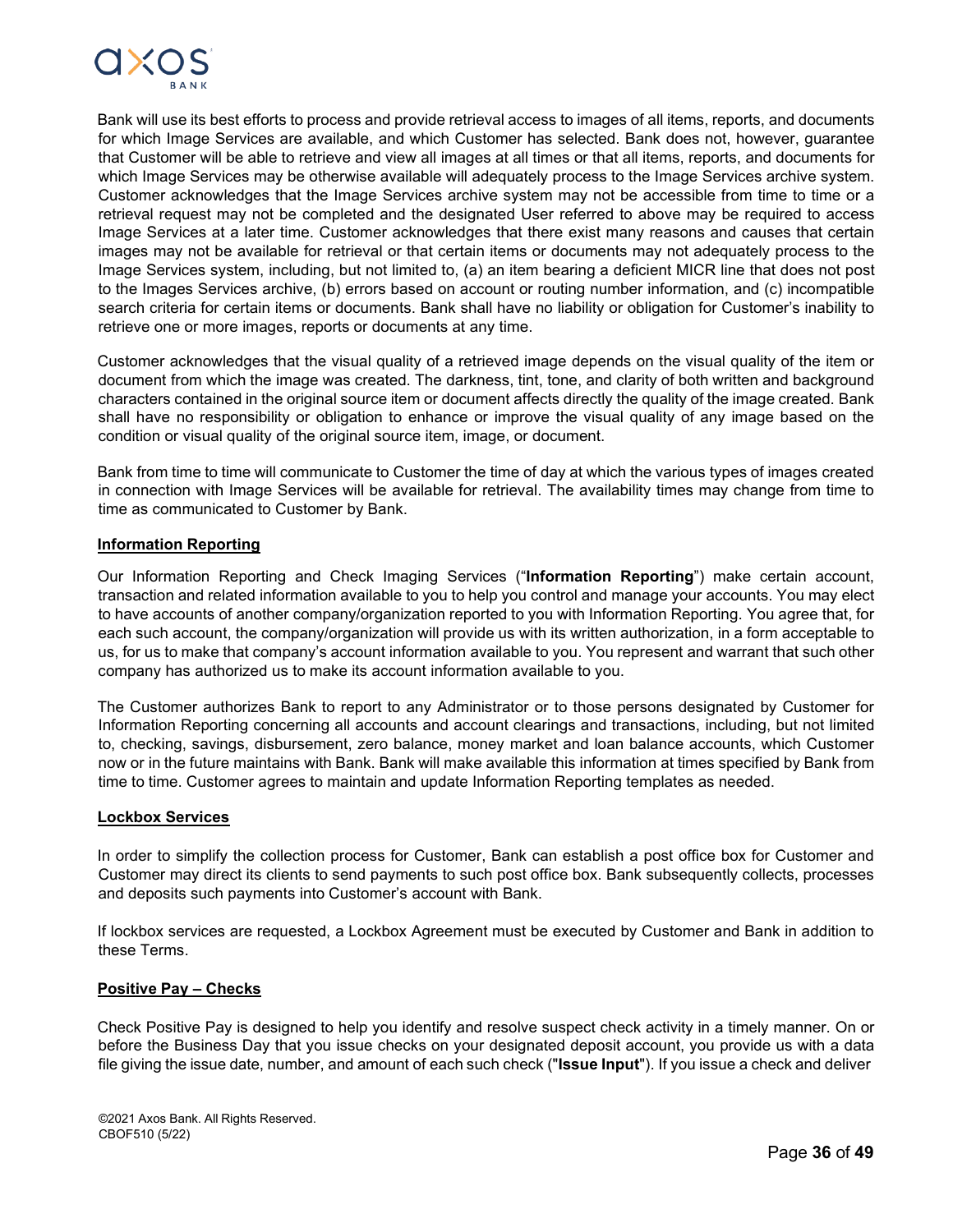

it to the payee for payment on the same day, you must immediately notify us of the number and amount of such check. Your Issue Input may be provided to us through Direct Link Online.

Each Business Day, we electronically match the serial number and dollar amount of each check that posts to your designated deposit account (individually "**Item**" and collectively "**Items**") against the Issue Input provided by you. If an Item matches your Issue Input, we will pay the Item. If an Item does not match your Issue Input, we will identify the Item as an "Exception Item" and report it to you via Direct Link Online.

The deadline for submitting a file is 7:00 p.m. PT. Customers are responsible for ensuring that a check issue file is uploaded through the system no later than on the day the check is issued. Checks not included in the check issue file will be presented as exceptions.

Each Business Day you must promptly review all Exception Items. You must assign a "Pay" or "Return" decision to each Exception Item before our established cut-off time of 11:00am PT. If an Exception Item is not assigned a "Pay" or "Return" decision by our cutoff time, the Exception Item(s) will be returned to the presenting bank with the reason. **Payee Positive Pay**

## This feature enhances the Check Positive Pay by additionally comparing the payee name from the check against the payee name on the Issue Input. As part of Issue Input, you will now include payee name information. When checks are presented for payment, in additional to comparing the check number, and amount, we verify the payee name on the check to the payee name provided on the Issue Input.

By transmitting an Issue Input with Payee Information or other Issue Input to us, you warrant that all checks that match the information on the Issue Input were properly issued by you and we shall have no further responsibility or liability for examination of the checks for fraudulent signatures or material alterations. We shall be entitled to rely and act upon any advice or instruction given to us by you in accordance with this Service without further inquiry if the advice or instruction is given to us in the form and manner and within the time as we shall require. We shall not be obligated to pay any check or Item or Exception Item which you advise or instruct be paid if you do not have on deposit in the deposit account on which the check or Item or Exception Item is drawn at the time of presentment good and sufficient collected funds to enable us to pay the Item or Exception Item without overdrawing the deposit account. You will not use our Positive Pay Services to pay your obligations on a delayed basis or in place of a stop payment order on any check, Item or Exception Item which you know before its presentment you do not want to have us pay.

You acknowledge that your failure to use our Payee Positive Pay Service could substantially increase the likelihood of undetected fraudulent activity on your account and that it is neither manifestly unreasonable nor unreasonable under the circumstances for us to require you to use our Payee Positive Pay Service upon request. You agree that if you fail to implement our Payee Positive Pay Service following our request that you do so, you will be precluded from asserting any claim against us for paying an unauthorized, altered, counterfeit or other fraudulentitem that the Payee Positive Pay Service was designed to detect or deter, and we will not be required to re-credityour account or otherwise be liable to you for paying such.

## **RemitPlus Express**

Our RemitPlus Express Service is an effective supplement or alternative to a traditional lockbox service. Remit Scan gives you the convenience of an internal lockbox service without having to support the associated technology. It is designed to support businesses that still receive payments directly into their offices or that deposit a moderate number of remittances that would not normally require a lockbox service. With our RemitPlus Express Service, you scan the check and any associated remittance documents at your office and you transmit them to our service provider for ultimate deposit in your account. Instead of taking those payments to a bank branch for deposit and manually updating receivables, you use our RemitPlus Express Service as a remote or "virtual" lockbox increasing your efficiency, improving funds availability and automating the receivables update process.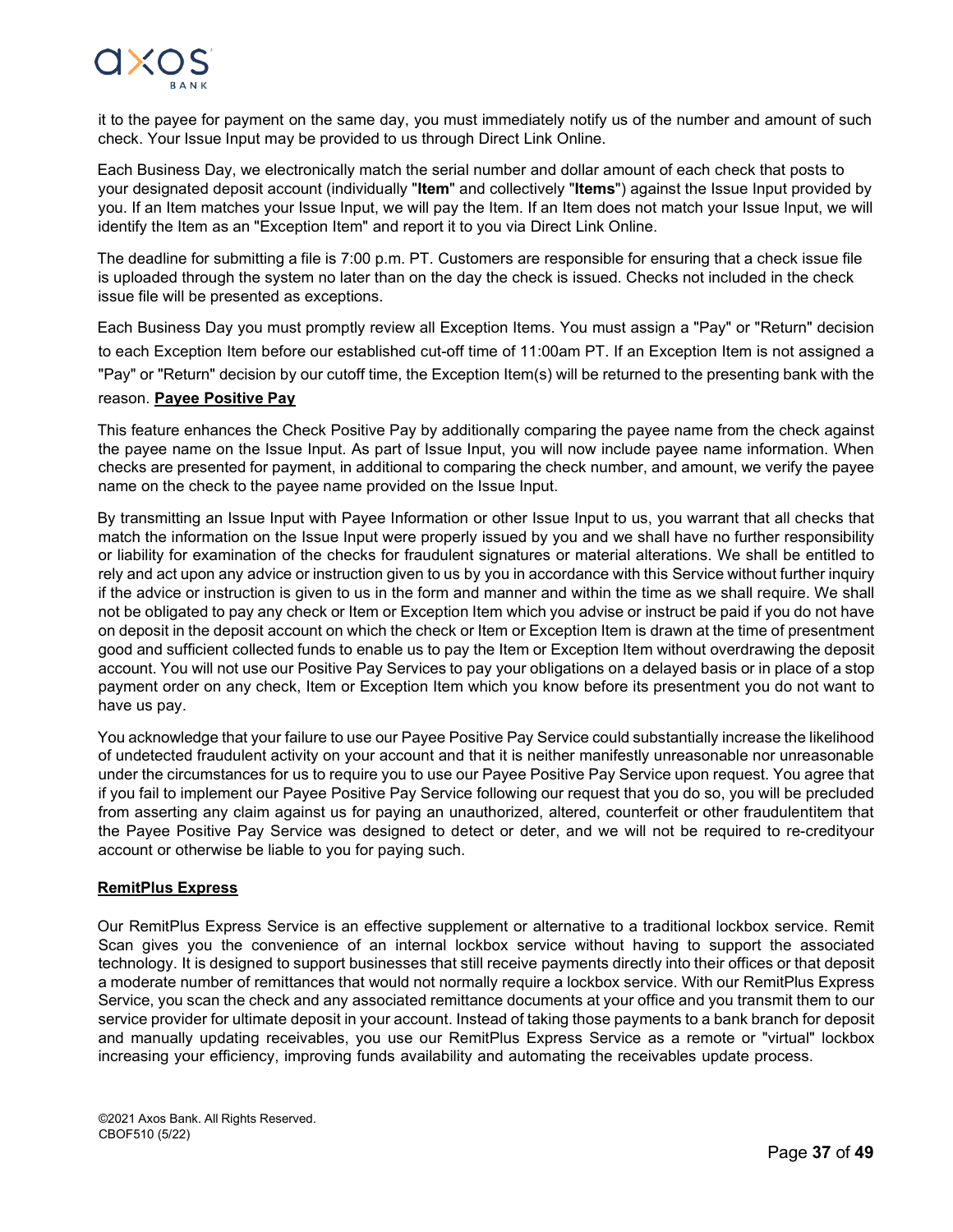

To use our RemitPlus Express Service you only need a desktop scanner and a personal computer with an Internet connection. Your scanned payments and related documents are processed by our service provider using the same business rules as our lockbox services. RemitPlus Express Service images both sides of checks and associated remittance documents including coupons, invoices, envelopes and full-page documents. It captures MICR as well as any OCR information from the payments. You provide your own scanner from the list of scanner makes and models that will integrate with RemitPlus Express Service to meet your needs. The check and remittance document images are received by our service provider and processed as an electronic check. You destroy the checks after scanning as specified by our User Documentation. If you require that additional information be captured from the images, you must request it and it will be combined with MICR and OCR data and provided back to you on an electronic file for an automated update of receivables. RemitPlus Express Service is a web- based payments portal for researching images, viewing batch summary and deposit total reports and decisioningException Items online. Images are stored on an image archive for easy access using our service provider's onlinepayment portal.

PLEASE NOTE: Our RemitPlus Express Service is not available and cannot be used outside the borders of the continental United States. By using our Remit Scan Service, you understand and agree to this limitation.

## **Foreign Check Receipt**

If presented with a foreign check for deposit, and provided Bank agrees to accept such foreign check for deposit, Bank will handle it as a collection item and shall convert it at the current daily rate (to be determined in Bank's sole and absolute discretion) and apply it to your account in US Dollars. Foreign check collection takes an average of six (6) weeks, and the timeframe is completely outside of Bank's control. During this period your account may, in our sole and absolute discretion, receive a provisional credit, and if the funds are returned, your account will be debited accordingly. Any fees for the collection of the foreign check or return (whether imposed by Bank or by the foreign bank) may be deducted from your account. When submitting a check for foreign collection, you are assuming all liability and hereby waive all rights to any claims or actions against Bank, including but not limited to, any notice of dishonor, nonpayment, or protest with respect to any items credited to or charged against your account. Bank has sole and absolute discretion and reserves the right to refuse any foreign check presented for collection.

#### **Funds Availability**

This policy applies to deposits into accounts that are opened at the Bank. All deposits are processed at Bank's processing facility located in San Diego, CA, and are received either electronically, through the mail, or in person. Please do not mail cash deposits. In the event Bank receives cash deposits, you agree that the Bank's determination of the amount of the deposit will be conclusive. The Bank is responsible for mailed deposits only after the Bank has received them. The Bank is not liable for any deposits, including cash, lost in the mail. Remember: when you use the U.S. mail to make a deposit, you will need to allow extra time for the deposit to reach us.

The Bank's policy is to make funds from certain electronic deposits available to you on the business day the Bank receives the deposit. However, the Bank may delay the availability of funds from your check deposits to afford us time to verify the deposit and ensure the funds are collected. During this time, you may not withdraw the funds and the Bank will not use the funds to pay checks you have written or other debits against the account that you have initiated, such as electronic bill payments.

The length of the delay is counted in business days from the day of your deposit. Every day is a business day, except Saturdays, Sundays, and federal holidays. If you make a deposit before our established cutoff time on a business day that we are open, we will consider that day to be the day your deposit is received by the Bank. However, if you make a deposit after our cutoff time or on a day we are not open, we will consider the next business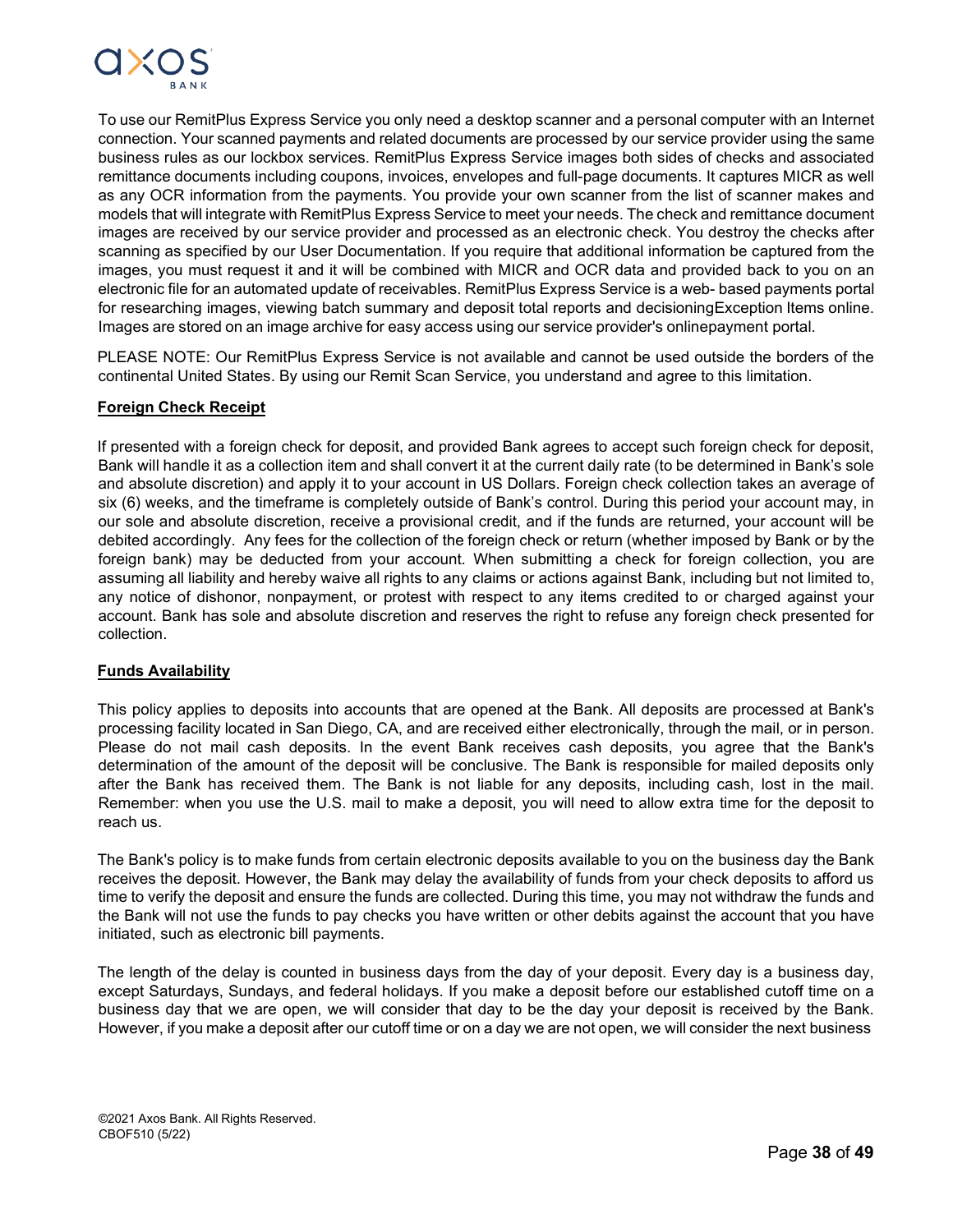

day we are open to be the day of your deposit. The availability of your deposit varies depending on the type of deposit and is explained below.

Our deposit cutoff times are as follows:

- Branch deposits:
	- o California: 5pm Pacific Time for same-day processing
	- $\circ$  Nevada: 5pm Pacific Time for same-day processing (does not accept cash transactions)
- Axos ATM deposits:
	- o Axos Bank ATMs: 5pm Pacific Time for same-day processing
	- o Non-Axos Bank ATMs: 2:30pm Central Time for same-day processing
- Check deposits made via Remote Deposit Capture (Desktop or Mobile): 8pm Pacific Time
- Electronic credits (such as Direct Deposit or account transfers): Credit received at least 2 days before the settlement date, will be posted by 8:30am Central on the date specified as the settlement date

This funds availability policy does not apply to checks drawn on banks located outside the United States of America.

Funds from electronic direct deposits to your account will be available on the same day the Bank receives the deposit.

Funds from the following deposits on established accounts are available on the first Business Day after the day of your deposit:

- U.S. Treasury Checks that are payable to you
- Wire Transfers
- Checks drawn on the Bank (on-us items)

If you make a deposit in person to one of our employees, funds from the following deposits are also available on the first business day after the day of your deposit:

- Cash
- State and local government checks that are payable to you
- Cashiers, certified, and teller's checks that are payable to you
- Federal Reserve Bank checks, Federal Home Loan Bank checks, and postal money orders, if these items are payable to you.

If you do not make your deposit in person to one of our employees (for example you mail the deposit), funds from these deposits will be available on the second business day after the day we receive your deposit.

If you make your deposit at a nonproprietary ATM (an ATM not owned or operated by Axos Bank), funds from these deposits will be available no later than the fifth business day after the banking day of deposit.

If you make a deposit using our Remote Deposit Capture, funds from these deposits will be available on the 5th business day after the day we accept your deposit. Note: At its discretion, the Bank may decline to accept any item for deposit.

In some cases, we will not make all funds that you deposit by check available to you by the first business day after the day of your deposit. Depending on the type of check that you deposit, funds may not be available until the second business day after the day of your deposit. The first \$225 of your deposits, however, may be available no later than the first business day after your deposit. If we are not going to make all funds from your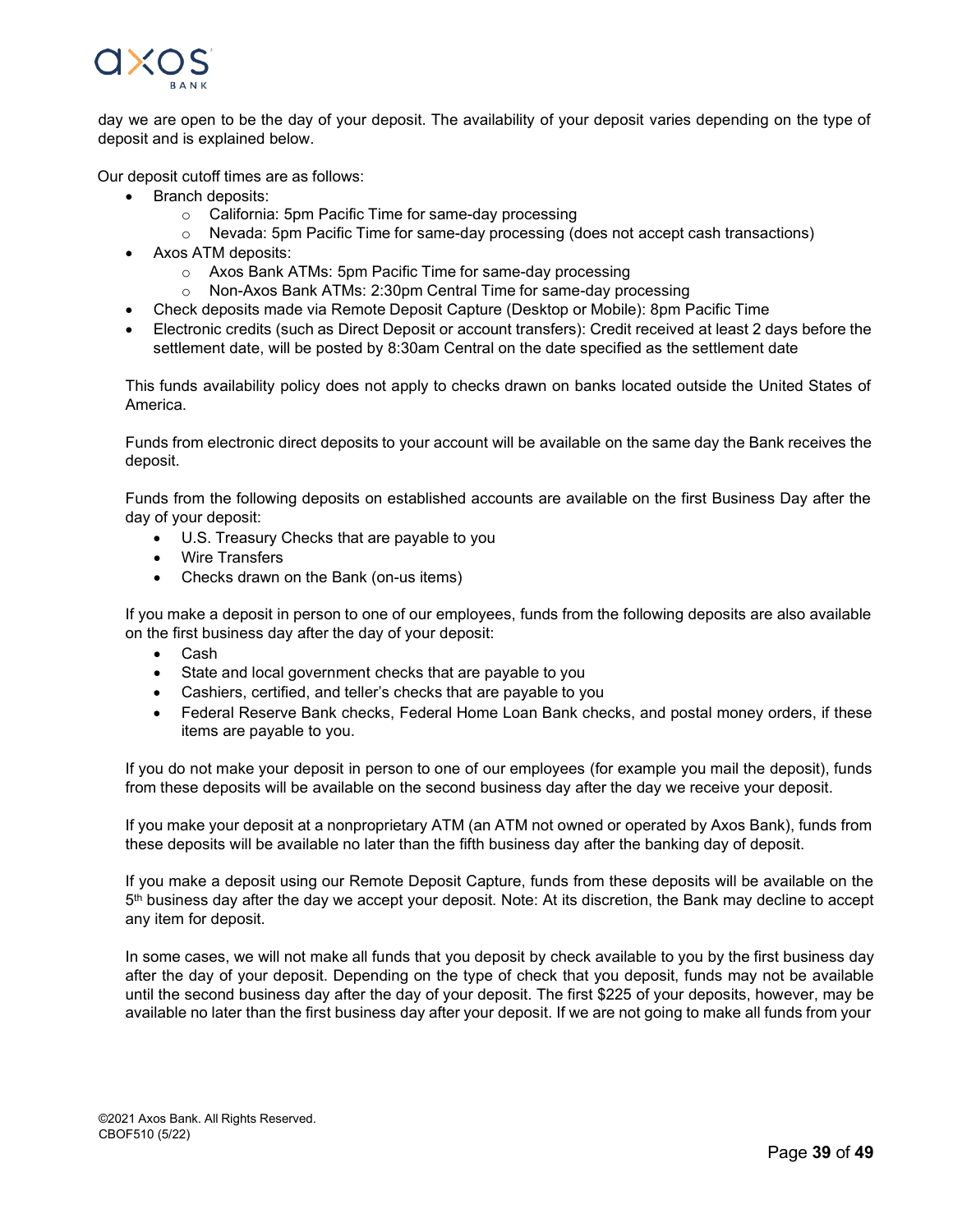

deposit available by the first business day after the day of your deposit, we generally notify you by mail or email if the Bank delays your ability to withdraw funds for any of these reasons, and we will tell you when the funds will be available. They will generally be available no later than the seventh business day after the day of your deposit. If you need the funds from a deposit right away, you should ask when the funds will be available.

## **Remote Deposit Capture (Desktop and Mobile)**

Remote Deposit Capture service allows you to make deposits to your accounts with Bank from a single or multi item check scanner by sending images of paper checks which will convert into electronic items or Substitute Checks.

You will capture digitized images of Items using the software and equipment provided by or through us or other software and equipment acceptable to us, and will ensure that the output files are compatible with the Service. Any software necessary shall be maintained by you, except as the parties may otherwise agree in writing, and must meet technical specifications acceptable to us. You have the ability to purchase a single or multi-feed check scanner that is compatible with our Service, or if you currently own a single or multi-feed check scanner, please check with Bank for compatibility.

Customer understands that any amount credited for items deposited using Remote Deposit Capture is provisional credit and agrees to indemnify Bank against any loss Customer suffers because of acceptance of the remotely deposited check.

Any image of a check that is transmitted for deposit must accurately and legibly provide all the information on the front and back of the check prior to being scanned. The scanned image of the check transmitted must accurately and legibly provide the following information: (1) the information identifying the drawer and the paying bank that is preprinted on the check, including complete and accurate MICR information and the signature(s); and (2) Payee information placed on the check prior to the time an image of the check is captured and properly endorsed on the back of the check.

You will submit Items for processing to us that meet the ANSI X9.37 standards for image quality required by Regulation CC, or other standards established by us or Applicable Law. Our processing of any Non-Qualifying Items shall not constitute a waiver by us or obligate us to process such non-qualifying items in the future. We may discontinue processing of Non-Qualifying Items at any time, without cause or prior notice.

You will not attempt to scan and transmit to us any Item which (a) has been a previously truncated and reconverted Substitute Check (any such previously truncated and reconverted Substituted Check must be physically deposited with us); or (b) has already been transmitted by you.

You will (a) ensure that Items are endorsed or otherwise processed to permit only financial institutions to acquire rights of a holder in due course in the collection process of Items; (b) handle, process, maintain and destroy original checks; and (c) ensure that no financial institution (depositary, collecting or payer), drawee, drawer or endorser receives presentment or return of or otherwise is charged for an Item or its corresponding electronic item more than once.

You will use the Service, including the entering, processing and transmittal of Items. In addition, you will provide, at your own expense, an internet connection via a digital subscriber line (DSL) or other connectivity having equivalent or greater bandwidth and all other computer hardware, software, including but not limited to, a web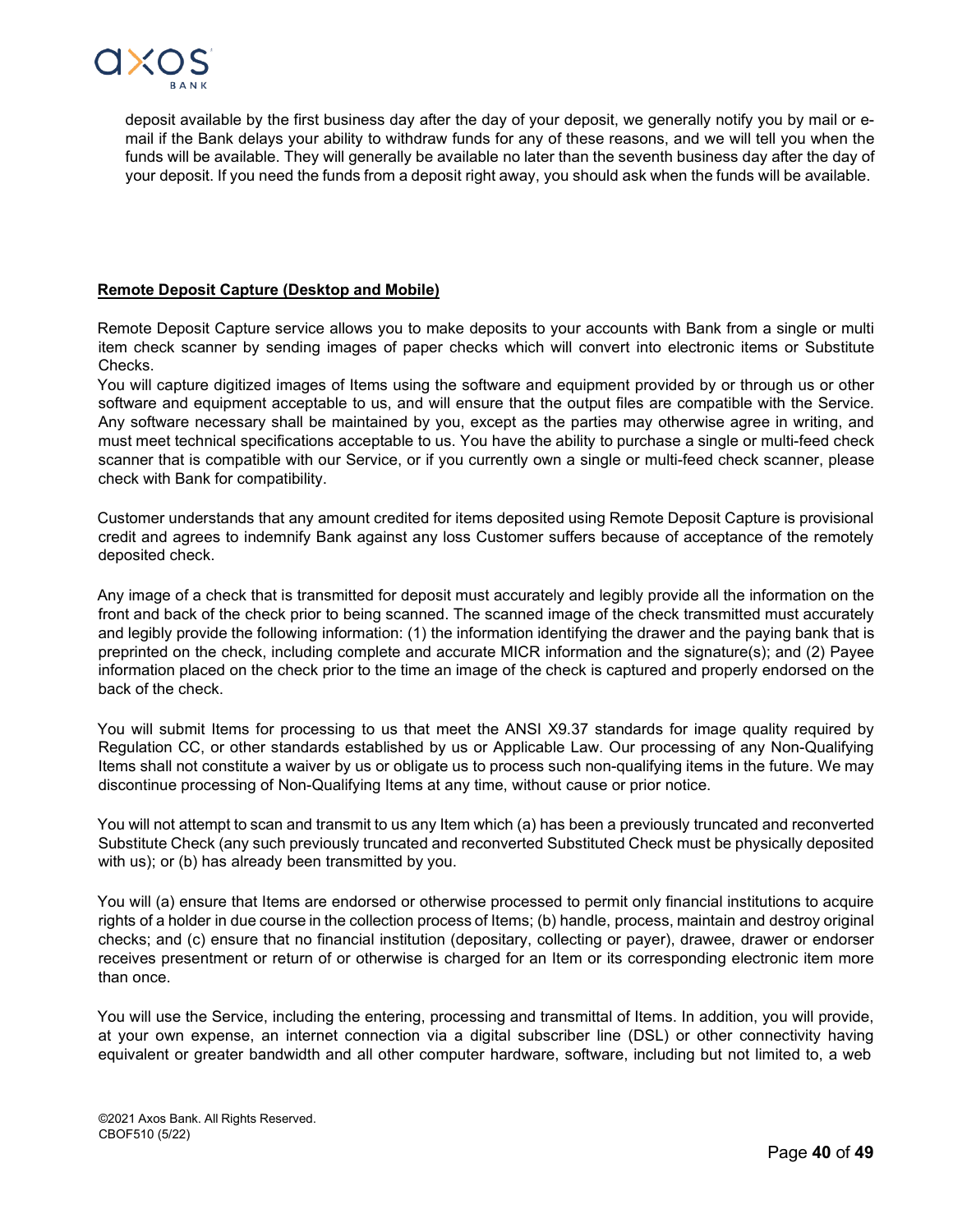

browser, and other equipment and supplies required to use the Service, all of which must satisfy any minimum requirements or as otherwise acceptable to us. You will provide, or obtain from another party selected by you at your expense, support and maintenance of such internet connection and all other such computer hardware, software, and equipment required to use the Service, including without limitation, troubleshooting internet connectivity issues with your ISP, and we will not be responsible therefor.

You shall be responsible for verifying our receipt of your transmission(s) by verifying that deposits have been posted to the appropriate accounts, in addition to cooperating in any investigation and resolving any unsuccessful or lost transmission with us.

You shall be responsible for installing and implementing any changes and upgrades to the Service as required by us within five (5) days to ensure compliance with regulatory changes or developments, or to protect the integrity and security of the Service. You will further ensure the equipment for the Service is clean and operating properly, and inspect and verify the quality of images and that the digitized images of Items are legible for all posting and clearing purposes.

Items processed for deposit through the Service will be deemed to have been received by us for deposit at the time the electronic Items are actually received and accepted at the location where our designated agent posts the credit to your account. A deposit of electronic Items will be deemed to have been received and accepted by us for deposit when all of the following have occurred: (a) we have preliminarily verified that (i) the image quality of the electronic Items is acceptable to us in our discretion, (ii) all Item information is complete and (iii) the deposit totals are balanced to the Item information provided for the deposit; and (b) we have successfully performed all further validation routines with respect to the deposit. Notwithstanding the foregoing, Items received by us for deposit may be rejected by us in our sole and absolute discretion.

Items will be processed and ready for presentment by us after we receive all good digitized images and associated data for any given transmission from you. We will use commercially reasonable efforts to present Items or corresponding electronic Items to the applicable Endpoint within a reasonable period of time following such receipt. If an Item is not accepted for deposit, then you may submit the original voided Item for processing or contact the maker to re-issue the Item. If you submit the original voided Item for processing, we reserve the right to refuse to process the Item for deposit and presentment to the Payer Bank and may instead require you to have the maker re-issue the Item.

It is your responsibility to understand and build into your transmission schedules the appropriate deadlines necessary to meet the availability schedules of Bank. You are further responsible for understanding and building into your transmission schedule the changes in transmission windows required by time changes associated with Daylight Savings Time.

You will be solely responsible for establishing, maintaining and following such security protocols as you deem necessary to ensure that output files transmitted directly to us are intact, secure and confidential until received by us; provided, such security protocols must, at a minimum, be commercially reasonable. In addition to your security protocols, you agree to implement Security Procedures that we may offer to verify the authenticity of any output files transmitted to us in your name. If we verify the authenticity of an output file using Security Procedures chosen by you, then you agree that we may rely on and you will be obligated on the output file, whether or not the output file was authorized by you. Also, if an output file was authorized by you, you will be obligated on the output file even if we did not verify its authenticity using the Security Procedures and even if the Security Procedures would have prevented error. You agree that the Security Procedures are intended to verify authenticity and not to detect error.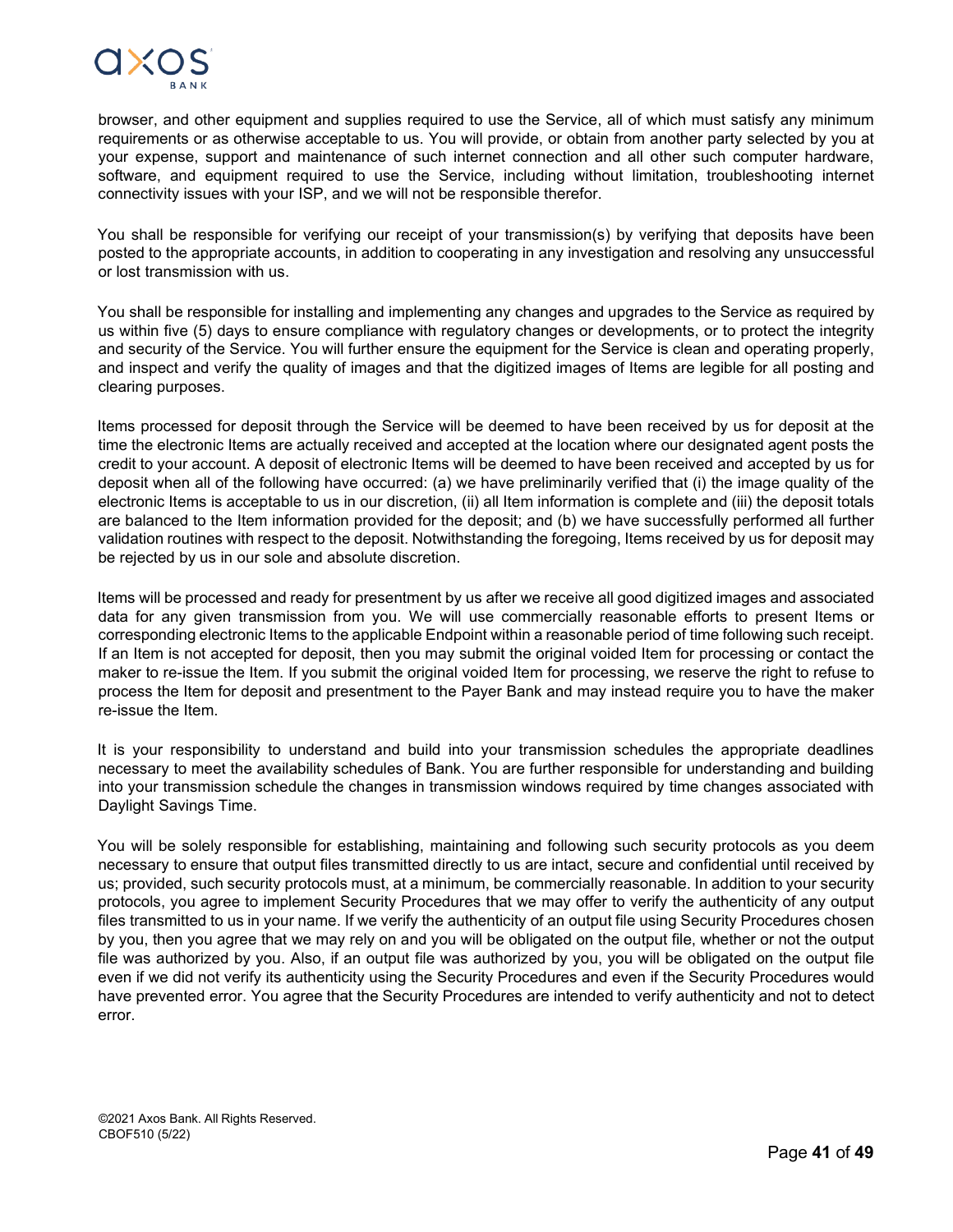

You are subject to a satisfactory financial review by us at the time of application for Remote Deposit Capture services, and from time to time, in each case, at our sole and absolute discretion, and in accordance with our established criteria. You will, upon our request, provide any such financial-related information and assistance as we may require to perform any such review. Your failure to meet such standards as established at our sole and absolute discretion or to provide such information or assistance when requested by us shall constitute a breach of these Terms and shall permit us to terminate these Terms and the Remote Deposit Capture service.

Transaction limits will be established for you as agreed between you and us. You agree to set appropriate limits for your users and hold us harmless for processing those deposits submitted by these users within the limits set by us even if those limits differ from those set by you.

Bank may deny, suspend, or revoke access to Remote Deposit Capture immediately at our sole and absolute discretion without notice. In the event of termination of service, the customer will remain liable for all transactions performed on the account.

The following items are not permitted for deposit:

- Any item that is stamped with a "non-negotiable" or "void" watermark
- Any item that contains evidence of alteration to the original information
- Any item issued by a financial institution in a foreign country (except to the extent otherwise set forth herein with respect to foreign check collection)
- Any item not payable in US Dollars
- Any item that is "stale dated" or "postdated"
- Any third party check, i.e., any item that is made payable to another party Any Savings Bonds

You hereby agree to retain each paper check used for Remote Capture Services in a secure location for at least thirty (30) days following the scanning of such paper check. Upon our advance request, and during normal business hours, you shall allow us to inspect the facilities where such paper checks are stored to ensure compliance with the provisions contained herein.

We may periodically audit in order to verify your compliance with this Section or for any other reason in connection with the Remote Deposit Service. You agree to cooperate and provide information or documents at your expense as may be reasonably requested by us in the course of such audit. Upon receipt of a confirmation from the Bank that Bank has received the image of the item, you agree to prominently mark the item as "Electronically Presented" or "Void" and never represent the item.

Deposits will be processed Monday through Friday, excluding federal holidays, and will post that same day if deposits are received before 8:00 p.m. PT. Deposits received after 8:00 p.m. PT will be posted the following Business Day. For checks converted to ACH transactions, the deadline is 6:00 p.m. PT.

#### **Our Receipt of Deposits**

In receiving deposits, we act only as your collecting agent and assume no responsibility beyond the exercise of ordinary care. All deposits are posted to your designated deposit account conditionally, and only if the item is payable in U.S. dollars, subject to our receipt of final payment. If final payment is not received on any item you deposited to your account or that we cashed for you, or if any direct deposit, automated clearinghouse deposit or electronic fund transfer to your account is dishonored by the issuing financial institution for any reason, you agree to pay us the amount of the dishonored deposited funds, and you authorize us to debit any deposit account with us of which you are an owner, without prior notice and at any time, for the amount of the returned item or other deposit. You also authorize us to debit your account for the amount of our returned item fee, any interest paid on the deposit, and any other fee we pay or loss we incur. We may also use any other legal remedy to recover the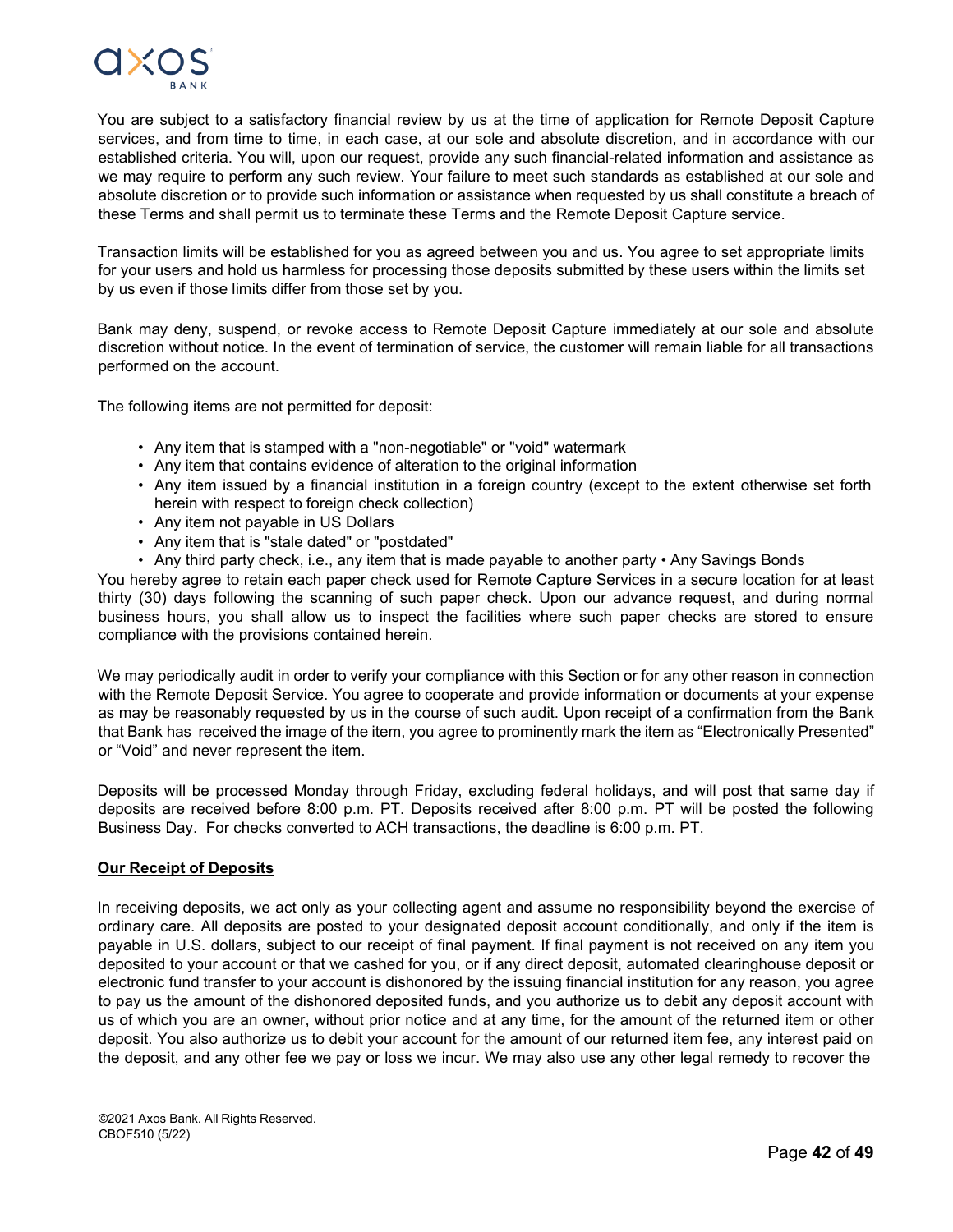

amount you owe us. We are not responsible for any transactions, including any transactions sent through the mail, until we actually receive and post the transaction to your account. We are not liable for the default or negligence of our duly selected agents or correspondents, nor for losses in transit.

### **Processing Transactions and Posting Orders**

Posting transactions to your account impacts your account balance. Posting a credit increases your balance. Posting a debit or hold reduces your balance. Credits include but are not limited to the following: teller deposits, direct deposits and credits we make. Holds include but are not limited to the following: deposit holds, debit card authorizations, and holds related to cash withdrawals and electronic transfers. Debits include withdrawals, transfers, payments, checks, one-time and recurring debit card transactions, and fees. We use automated systems to process transactions and then to post transactions to accounts. When we process multiple transactions for your account on the same day, you agree that we may in our discretion determine our posting orders for the transactions and that we may credit, authorize, accept, pay, decline or return credits, debits and holds in any order at our option.

#### **Posting Orders**

This section summarizes how we generally post some common transactions to your account. We group the different types of transactions into categories. We use several different categories for holds, credits, and debits. Most categories include more than one transaction type. After the end of the business day, our automated systems assign each transaction received for that day to a category. We generally post all transactions within a category, using the posting order or orders that apply to that category, before we post any transactions assigned to the next category.

## **Changing Posting Orders**

You agree that we may determine in our discretion the orders in which we post transactions to your account.

You agree that we may determine in our discretion the categories, the transactions within a category, the order among categories, and the posting orders within a category. We sometimes add or delete categories, change posting orders within categories and move transaction types among categories. You agree that we may in our discretion make these changes at any time without notice to you.

#### **Posting Orders Determined at End of Day**

We receive credits, debits and holds throughout the day. Regardless of when during the day we receive transactions for your account, you agree that we may treat them as if we received all transactions at the same time at the end of the business day.

During the day, we show some transactions as processing. As an example, we show some transactions as processing on Direct Link Online. Please note that transactions shown as processing have not been posted yet. The posting order for these transactions is determined at the end of the day, with the other transactions we receive for that day.

You should note that often we do not receive debits on the same day that you conduct them. As an example, when you use your debit card to pay for a purchase at a merchant and sign for the transaction, we usually receive an authorization request from the merchant the same day, but we might not receive the final debit card transaction for payment and posting until several days later. We generally post credits and debits to your account, and report them on your statement, in a different order than the order in which you conduct them or we receive them.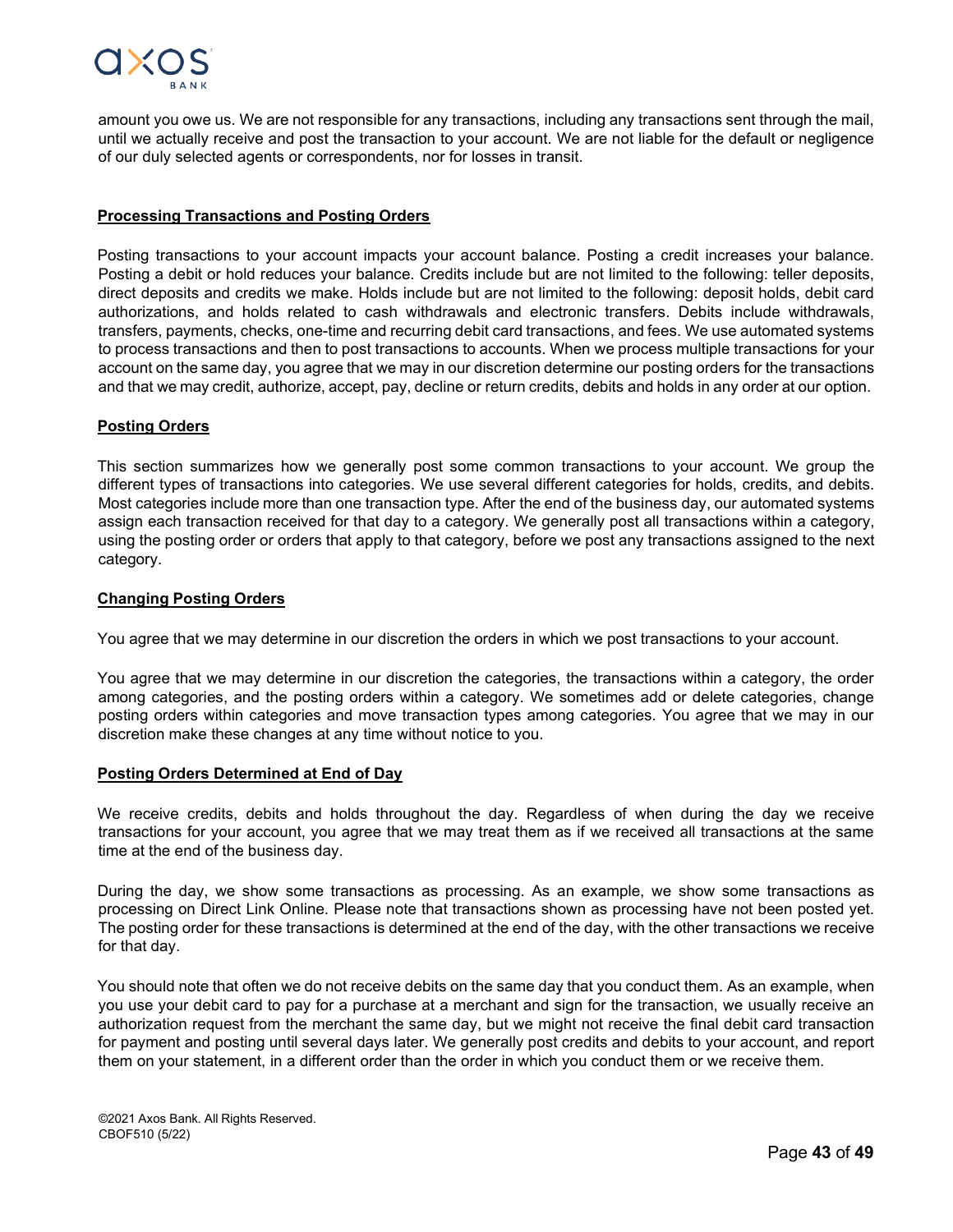

## **Smart Pay Express and Integrated Smart Pay Express**

Smart Pay Express (SPE) and Integrated Smart Pay Express (ISPE) provide a website set up for Customer and End-Users that allows the End-Users to transact an electronic payment for services through the Customer's website. The End-User provides their credit card number or bank account information. SPE and ISPE will process the credit card transaction or generate an ACH WEB transaction from the bank account information for transactions where we are provided the payment details. SPE and ISPE will display the completed transaction status for transactions where a third party payment service processes the payment. Contact us for acceptable Merchant Service Vendors. Customers must enter into a bilateral agreement with any such Merchant Service Vendors. Customers wishing to use SPE and ISPE for transactions processed through the ACH network must be approved by Bank for ACH transactions limits.

We will provide to Customer a website link that will enable Customer to perform the web page coding necessary to establish interoperability between the Customer's websites and the SPE and ISPE Processing Services website. We will provide to Customer the ability for the Customer to brand the website.

Customer is solely responsible for all activities relating to the set-up and boarding process for enabling End-Users to use the SPE and ISPE Processing Services, including but not limited to securing all required written authorizations. Customer is solely responsible for handling all user administration and maintenance associated with the SPE and ISPE Processing Services, including but not limited to, managing user account lock outs and password resets, and responding to and handling all technical support questions and issues raised by End-Users with regard to the SPE and ISPE Processing Services, the technical environment in which the End-Users are accessing and using the SPE and ISPE Processing Services, and any computer equipment and technology solutions being used by Customer and End-Users with the SPE and ISPE Processing Services.

End users may make payments through a custom URL based on your account location(s). End users have the ability to make payments using a location-specific URL for the exact amount due, less than the amount due, or more than the amount due. Registered end users may also create recurring payments.

## **Wire Transfers (Applicable to Both Domestic and International Wires for our Direct Link Online Wire Transfer Service and Applicable Only to Domestic Wires for our SWIFT Services)**

#### **Terms Applicable to Both Direct Link Online Wire Transfer Services and SWIFT Services**

The Direct Link Online Wire Transfer Service and the SWIFT Service allow you to initiate wire transfers from your Bank accounts. You agree to abide by the Security Procedures as part of these Terms. You may request wire transfers from those of your accounts that you designate and we approve, in the format, type, and following the restrictions that we may impose from time to time. We may require you to designate whether you wish to initiate repetitive, non-repetitive, or both repetitive and non-repetitive wire transfers. You acknowledge that we may reject any wire transfer that does not comply with these Terms or with the parameters set by us from time to time for wire transfers. We may reject, without liability, any wire transfer, including a "Value-Dated" wire transfer, if you fail to maintain sufficient collected funds in the designated account for the amount of each wire transfer you request.

Customer shall only request wire transfers be performed in United States Dollars from a designated business account.

A wire transfer may be cancelled or amended only if we have not transmitted the wire transfer or credited the Beneficiary's account. To be effective, the communication canceling or amending the wire transfer must (i) comply with the agreed upon Security Procedures and with such terms and conditions as we set; and (ii) be received by us at a time and in a manner that gives us a reasonable opportunity to act on the communication. We will have no liability if cancellation or amendment is not affected.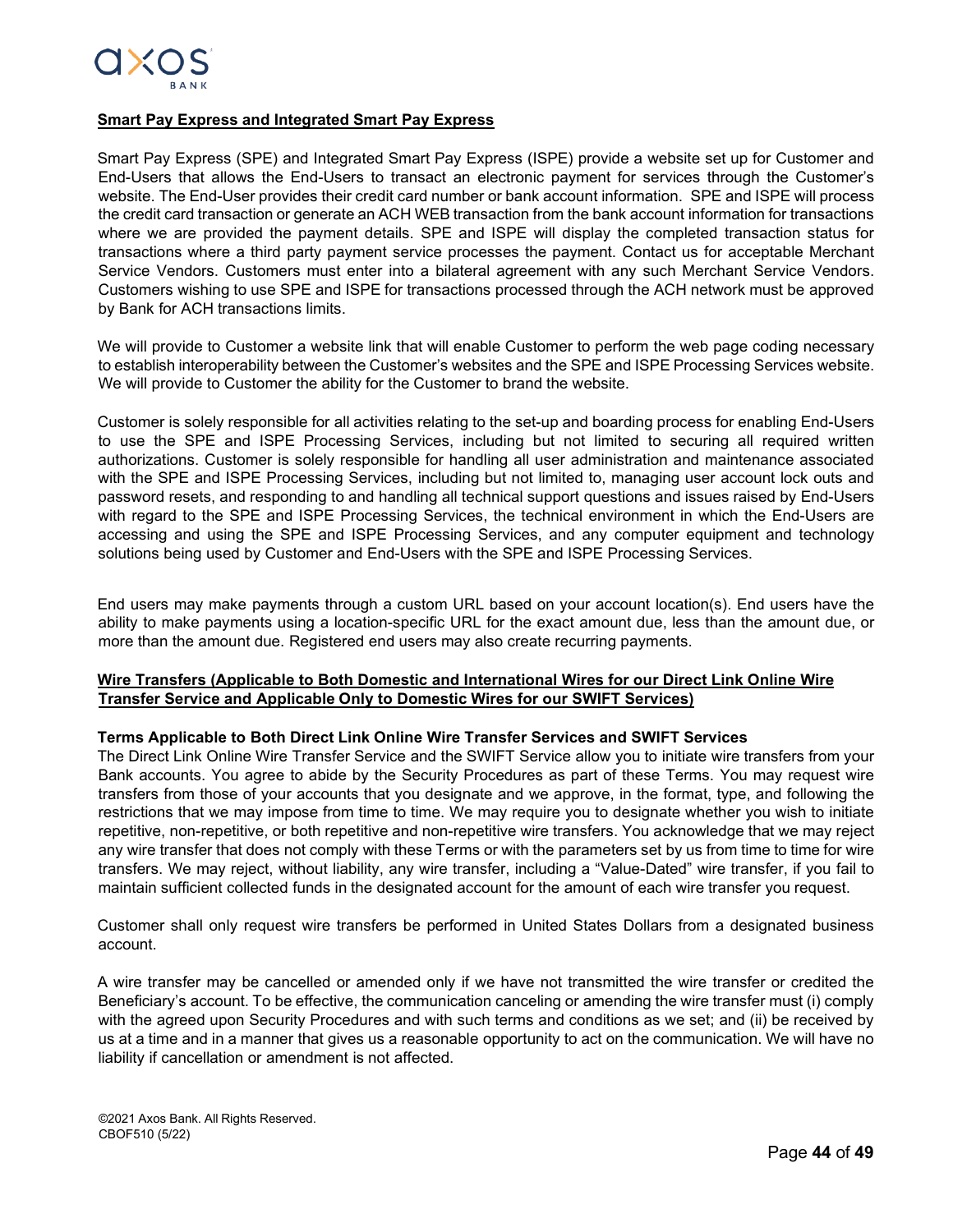

Payment orders received after Bank's established deadline or on any non-Business Day, including any Saturday, Sunday, holiday or any day that Bank's wire department is not open will be considered received on the next Business Day.

You acknowledge and agree that we will rely solely on the instructions received by you to process the wire transfer. Your instructions must accurately describe the transaction beneficiaries, intermediary financial institutions and the beneficiary's financial institution. If any beneficiary or institution is described inconsistently by name and identifying number, we and other institutions have the right to process the funds transfer based solely on the number, even if the name and number do not agree.

You acknowledge and agree that if your wire transfer instruction identifies the beneficiary, the beneficiary's bank or an intermediary bank by name and an account or other identifying number, we and subsequent parties to the funds transfer may act solely on the basis on such number, even if the name and number do not match. If the wire transfer instruction describes the beneficiary, beneficiary bank or any intermediary bank inconsistently by name and number, payment of the wire transfer may be made on the basis of the account number or the bank number alone even if the number identifies a person or bank different from the named beneficiary or bank and that your obligation to pay the amount of the wire transfer is not excused in those circumstances. All wires are subject to review by us. We may reject any wire transfer instruction which (a) exceeds the available funds on deposit in your designated account(s); (b) is not authenticated to our satisfaction or which we believe may not be authorized by you; (c) contains incorrect, inconsistent, ambiguous, or missing information; or (d) involves funds which are subject to a lien, security interest, claim, hold, dispute or legal process prohibiting withdrawal. We shall notify you of any rejection or delay in processing a wire transfer debit entry. Such notification shall be on a best efforts basis the same day, but no later than the next Business Day. We shall incur no liability to you for any loss occasioned by our refusal, with or without notice to you, to honor any wire transfer instruction.

You shall not submit a wire transfer on behalf of a third party without our prior written consent.

Bank may use any means of transmission, funds transfer system, intermediary bank, clearinghouse or route that Bank reasonably believes is suitable for each outgoing wire transfer.

#### **Terms Applicable only to Direct link Online Wire Transfer Services**

When initiating wire transactions through the Direct Link Online Wire Transfer Service, a Secure Browser and dual control (one individual to submit the transaction and the other to approve and release the transaction) is required for additional security. You agree to notify us immediately if you become aware of unauthorized use of your Direct Link Online banking credentials. If you request and receive approval from Bank not to use dual levels of approval, you understand that you are not using commercially reasonable security practices to secure your information and transactions. If you are unable to support a Secure Browser, you will be provided with access to Direct Link Online via the web and may require IP whitelisting and multi-factor authentication at the time of login and transaction release.

With respect to the Direct Link Online Wire Transfer Service, transaction limits will be established for you at multiple levels as agreed between you and us and you agree to set appropriate limits for your users and hold us harmless for processing wire transfers submitted by these users within the limits set by us even if those limits differ from those set by you.

With respect to Direct Link Online Wire Transfer Service, outbound wires submitted by Bank's published deadline for Direct Link Online wires (which can be made available upon request) will be processed the same Business Day, wires received after the foregoing deadlines shall be processed the following Business Day, and wires entered on a weekend, holiday or other non-Business Day will be processed the next Business Day.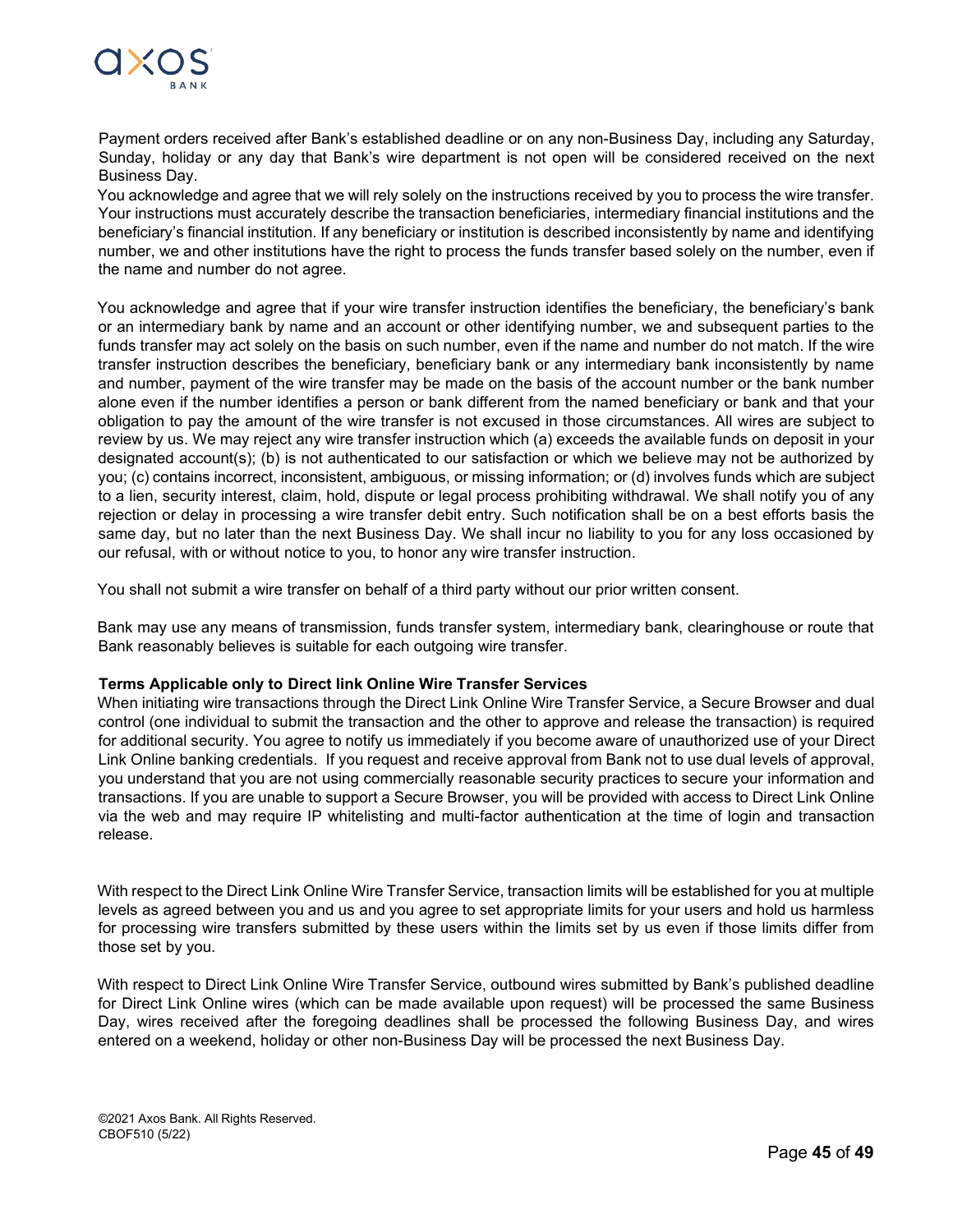

#### **Terms Applicable only to SWIFT Services**

When initiating wire transactions through SWIFT, we are providing you the ability to exchange messages with us using the messaging service format approved by SWIFT. We will accept and send single or multiple transaction messages using the SWIFT standard format. We will act as the executing bank subject to our release standards, which may change from time to time in the sole discretion of Bank and which such changes are not required to be communicated to Customer. Not all fields or options, although permitted by SWIFT standards, may be processed or supported by us and may cause the rejection of transaction or messages. We shall not be responsible or liable to you in the event of the rejection of transactions or messages.

You must have SWIFT credentials. You shall prepare SWIFT messages in accordance with SWIFT's rules and guidelines. You understand and agree to the requirements of SWIFT respecting the preparation of messages. We shall not be responsible or liable to you for messages not prepared in accordance with the requirements of SWIFT.

We are a member of SWIFT and will send messages originated by you using the format prepared by you and delivered to us. Unless otherwise agreed in writing, following receipt of the transfer by us in accordance with the procedures established with us, we will originate the transfer. We shall not be liable or responsible for errors in the messages originated by you and have no duty to identify or correct an error. Your initiation of a transaction through SWIFT shall be deemed authorization to proceed.

With respect to SWIFT services, outbound wires submitted by the Bank's published deadline for SWIFT MT messages (which can be made available upon request) will be processed the same Business Day, wires received after the foregoing deadlines shall be processed the following Business Day, and wires entered on a weekend, holiday or other non-Business Day will be processed the next Business Day.

## **Wire Transfer (Applicable to International Wires Only and Only in Connection with the Direct Link Online Wire Transfer Service)**

#### **Direct Link Online Wire Transfer Service Wire Transfers**

Wire Transfers across country borders are customarily done by Bank through a correspondent bank. Any fee, commission or charges assessed by Bank or the correspondent bank may be passed on to the Customer or deducted from the wire transfer amount by Bank or the correspondent bank, or such costs may be shared or split (that is, allocated to Customer and deducted from the wire transfer amount). Payment to a foreign country is subject to the laws of the foreign country involved. Bank assumes no liability for delays, non-delivery or other events resulting from causes beyond Bank's control. In refunding unexecuted payment orders, Bank shall be liable to Customer only to the extent it receives payment from the correspondent bank processing the transfer.

#### **Right to Setoff**

Subject to applicable law, we may, but are not obligated to, use the funds in your accounts to pay any due and payable debt(s) and obligation(s) that you owe us which are not paid when due. This is referred to as a "setoff." If we exercise this right of setoff, we shall comply with all applicable laws. We will notify you promptly of the action taken. Generally, you agree that all sums in deposit accounts will be subject to our right of setoff for liabilities owed to us by any one or more of the account owners, including any other person who is a joint account owner; or any partnership of which you are a general partner; or any other person or entity with whom you are a co-obligor, or have agreed to act as surety or guarantor, or for whose debts you are liable or may be contingently liable. You authorize us to use account funds to pay your debts and obligations to us even if the setoff results in an early withdrawal penalty or the dishonor of items. If your account is a checking or money market account and if we exercise our right of setoff, our duty to pay any items presented for payment on your account during the business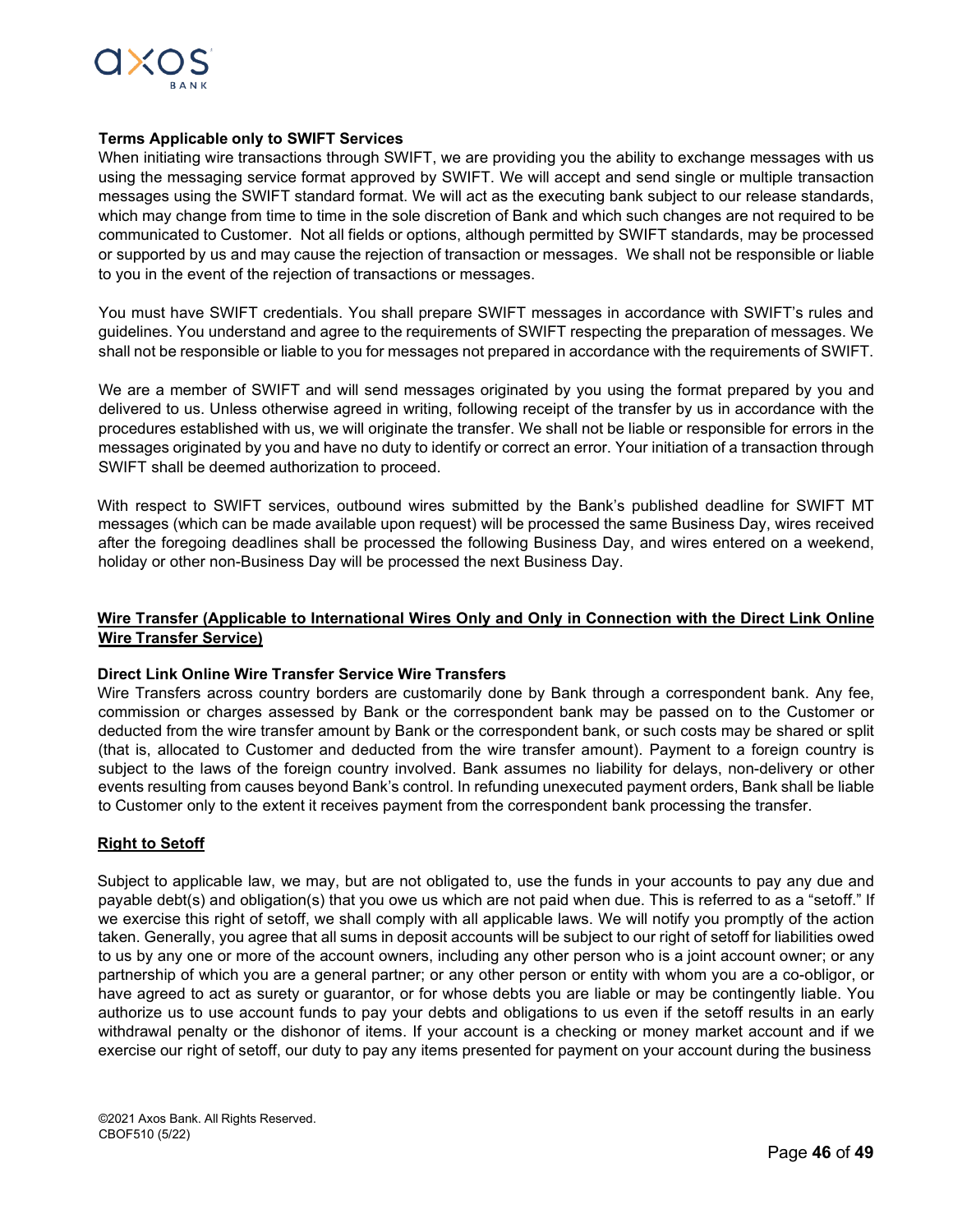

day preceding the day on which the setoff occurs may be terminated, and you agree that we may return those items unpaid. If we do return items, we also will charge you a Non-Sufficient/Uncollected Funds – Returned Item fee for each returned item.

If the debt arises from a note, "any due and payable debt" includes the total amount of which we are entitled to demand payment under the terms of the note at the time we charge the account, including any balances for which we properly accelerated the due date under the note.

We will not be liable for the dishonor of any item or draft when the dishonor occurs because we charge and deduct an amount you owe us from your account. You agree to hold us harmless from any claim arising as a result of our exercise of our right to repayment.

## **Zero Balance Account Service**

Our Zero Balance Account ("**ZBA**") Service enables you to consolidate your funds automatically each Business Day from designated deposit accounts ("**Zero Balance Accounts**" and/or "**Subsidiary Accounts**") into a designated master deposit account ("**Concentration Account**"). When checks (each individually, an "**Item**" and collectively, the "**Items"**) drawn on a ZBA are presented for payment, funds are automatically transferred from the Concentration Account to cover exactly the total amount of the presentment. Deposits made to ZBAs are also automatically transferred to the Concentration Account. You will maintain deposit accounts consisting of a Concentration Account and one or more Subsidiary Accounts. Each Business Day, we will transfer funds from the Concentration Account to each Subsidiary Account or from each Subsidiary Account to the Concentration Account, as appropriate, so that the ledger balance in each Subsidiary Account at the close of the Business Day is zero or a predetermined target amount. If there are not sufficient funds in the Concentration Account to cover a predetermined target amount on a Subsidiary Account, transfers will only be made up to the amount of the funds available in the Concentration Account. You authorize us to execute the funds transfers to or from the designated Subsidiary Account(s) and Concentration Account(s). We will keep the Subsidiary Accounts open despite the zero balance. We shall not be required to make any transfer from the Concentration Account in excess of the funds therein, and in the event there are not sufficient collected funds in the Concentration Account to make all of the transfers required, we may allocate the funds among your designated Subsidiary Accounts in our sole and absolute discretion. You shall maintain sufficient available balances in the Concentration Account to cover the amounts transferred by us. If the amount of funds available for transfer from the Concentration Account or the amount of funds available above the predetermined target amount in the Concentration Account is not sufficient to pay all Items presented for payment on any given Business Day, we may return the Items for insufficient funds. You acknowledge that deposits to the Concentration Account(s) and/or Subsidiary Account(s) may not be made available to you until the funds in the deposit are collected, whether or not such funds are transferred to another deposit account as part of the Service. We determine when funds deposited are made available. You may issue Items drawn on a Subsidiary Account in excess of the balance in such Account, provided, however, that the aggregate amount of all such Items and other authorized debits to all of the Subsidiary Account(s) and Concentration Account(s) do not exceed the available balance in the Concentration Account(s). In the event that the amount of such Items and debits exceed such balance, we may, at our sole and absolute discretion, return or refuse any such Item or debit, impose any fee and take any other action authorized under our other agreements with you. If we elect to pay any such check or debit and an overdraft results, you agree to repay the amount of the overdraft and any associated fee(s) to us at once.

#### **Indemnities**

For the avoidance of doubt, and in addition to any other indemnification requirements provided for herein, Customer shall indemnify Bank for any and all Claims arising directly or indirectly as a result of or in connection with any products or Services provided by Bank as described in this Article III. This provision shall not be construed to limit any other indemnification provisions contained herein.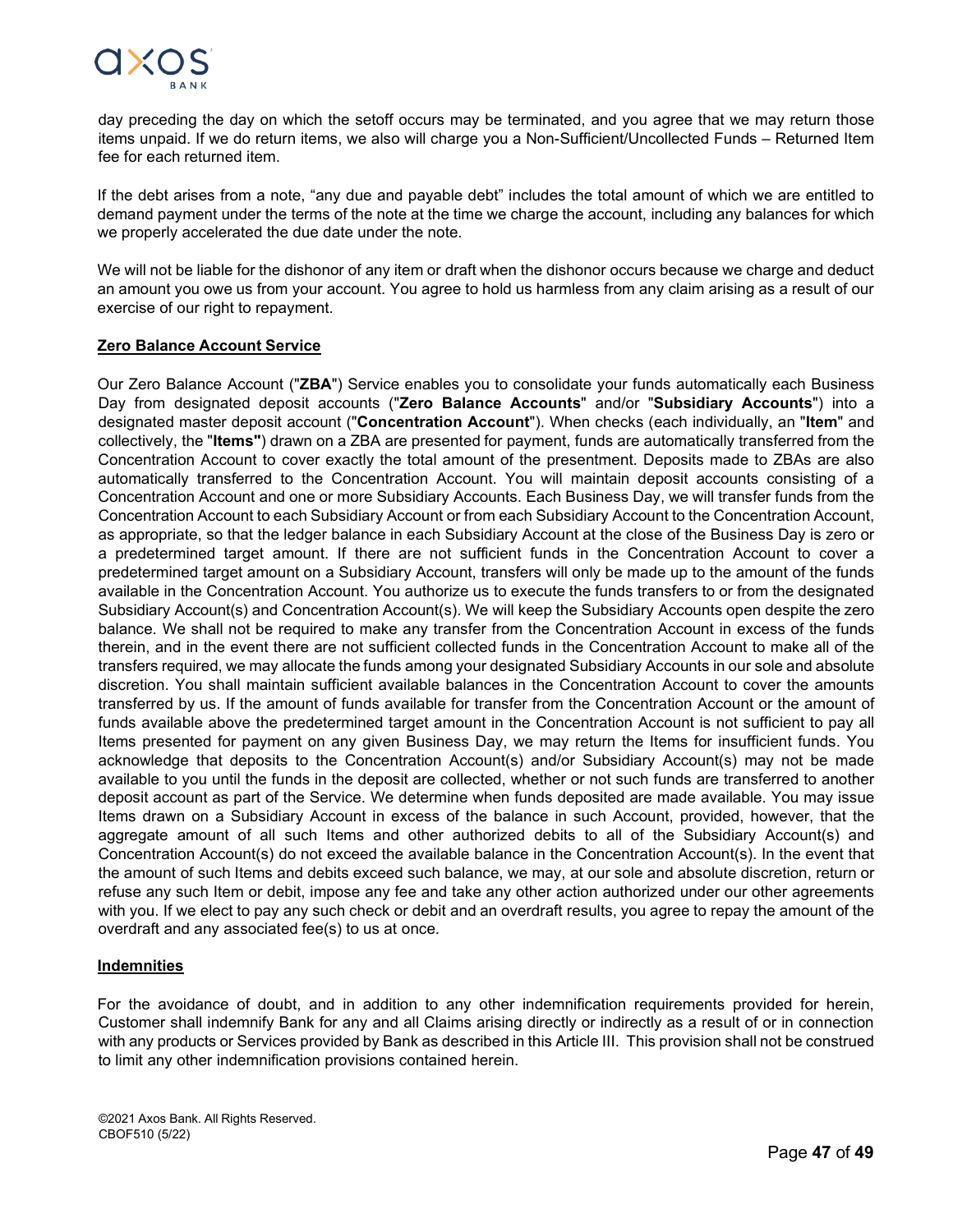

## **Exhibit A**

## **Restricted Business List**

- \* Adult entertainment products and services
- \* Any business with a legitimate negative QualiFile Report
- \* Bail bonds sellers
- \* Betting and casino gambling/gaming parlors
- \* Companion services (online dating)
- \* Counterfeit goods
- \* Cryptocurrency companies (e.g., bitcoin exchanges, Blockchain-based payments companies)
- \* Door-to-door sales

©2021 Axos Bank. All Rights Reserved. CBOF510 (5/22)